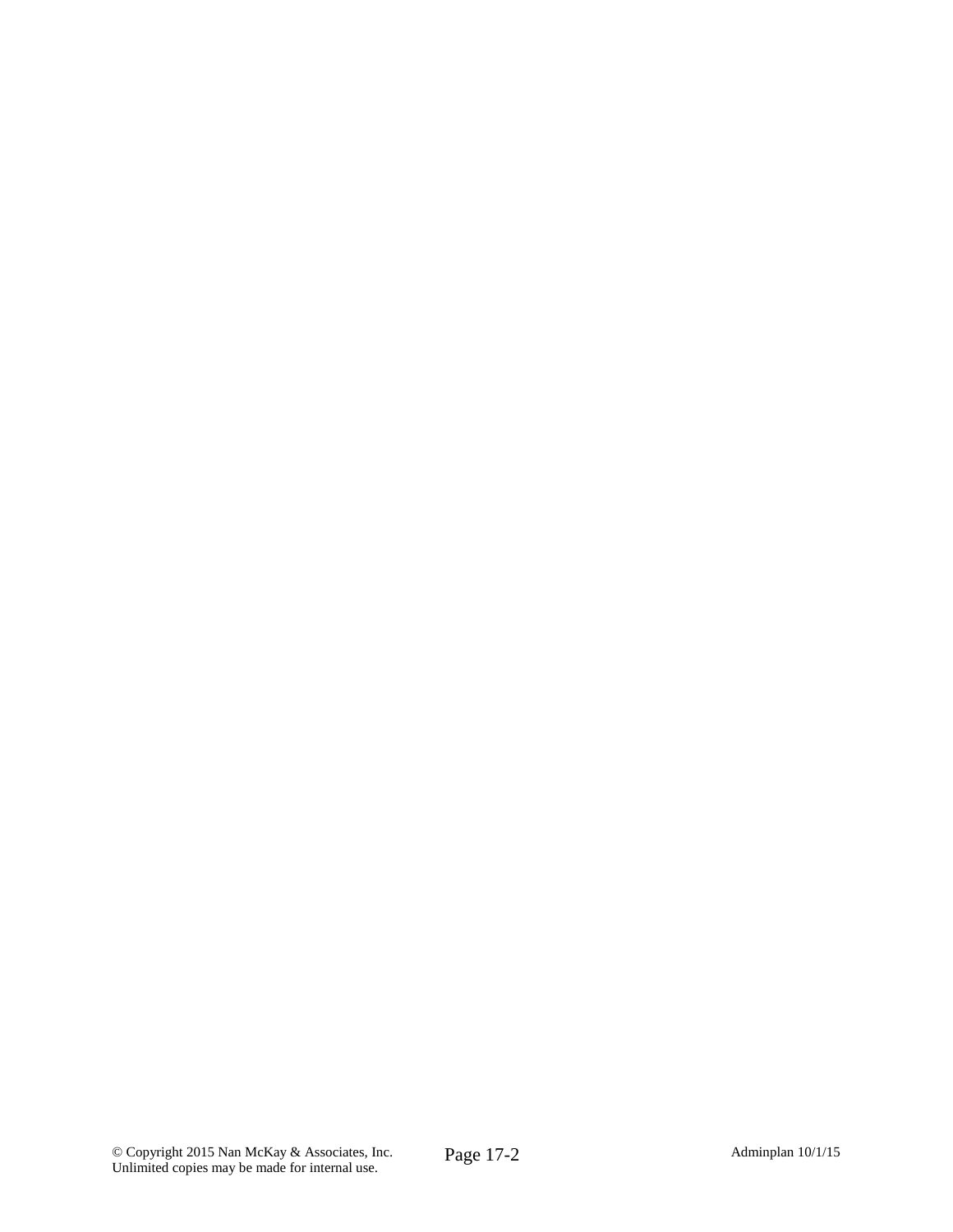# **PART I: GENERAL REQUIREMENTS**

# **17-I.A. OVERVIEW [24 CFR 983.5]**

The project-based voucher (PBV) program allows PHAs that already administer a tenant-based voucher program under an annual contributions contract (ACC) with HUD to take up to 20 percent of its voucher program budget authority and attach the funding to specific units rather than using it for tenant-based assistance [24 CFR 983.6]. PHAs may only operate a PBV program if doing so is consistent with the PHA's Annual Plan, and the goal of deconcentrating poverty and expanding housing and economic opportunities [42 U.S.C. 1437f(o)(13)].

#### PHA Policy

The PHA will operate a project-based voucher program using up to 20 percent of its budget authority for project-based assistance.

PBV assistance may be attached to existing housing or newly constructed or rehabilitated housing [24 CFR 983.52]. If PBV units are already selected for project-based assistance either under an agreement to enter into HAP Contract (Agreement) or a HAP contract, the PHA is not required to reduce the number of these units if the amount of budget authority is subsequently reduced. However, the PHA is responsible for determining the amount of budget authority that is available for project-based vouchers and ensuring that the amount of assistance that is attached to units is within the amounts available under the ACC [24 CFR 983.6].

# **17-I.B. TENANT-BASED VS. PROJECT-BASED VOUCHER ASSISTANCE [24 CFR 983.2]**

Much of the tenant-based voucher program regulations also apply to the PBV program. Consequently, many of the PHA policies related to tenant-based assistance also apply to PBV assistance. The provisions of the tenant-based voucher regulations that do not apply to the PBV program are listed at 24 CFR 983.2.

# PHA Policy

Except as otherwise noted in this chapter, or unless specifically prohibited by PBV program regulations, the PHA policies for the tenant-based voucher program contained in this administrative plan also apply to the PBV program and its participants.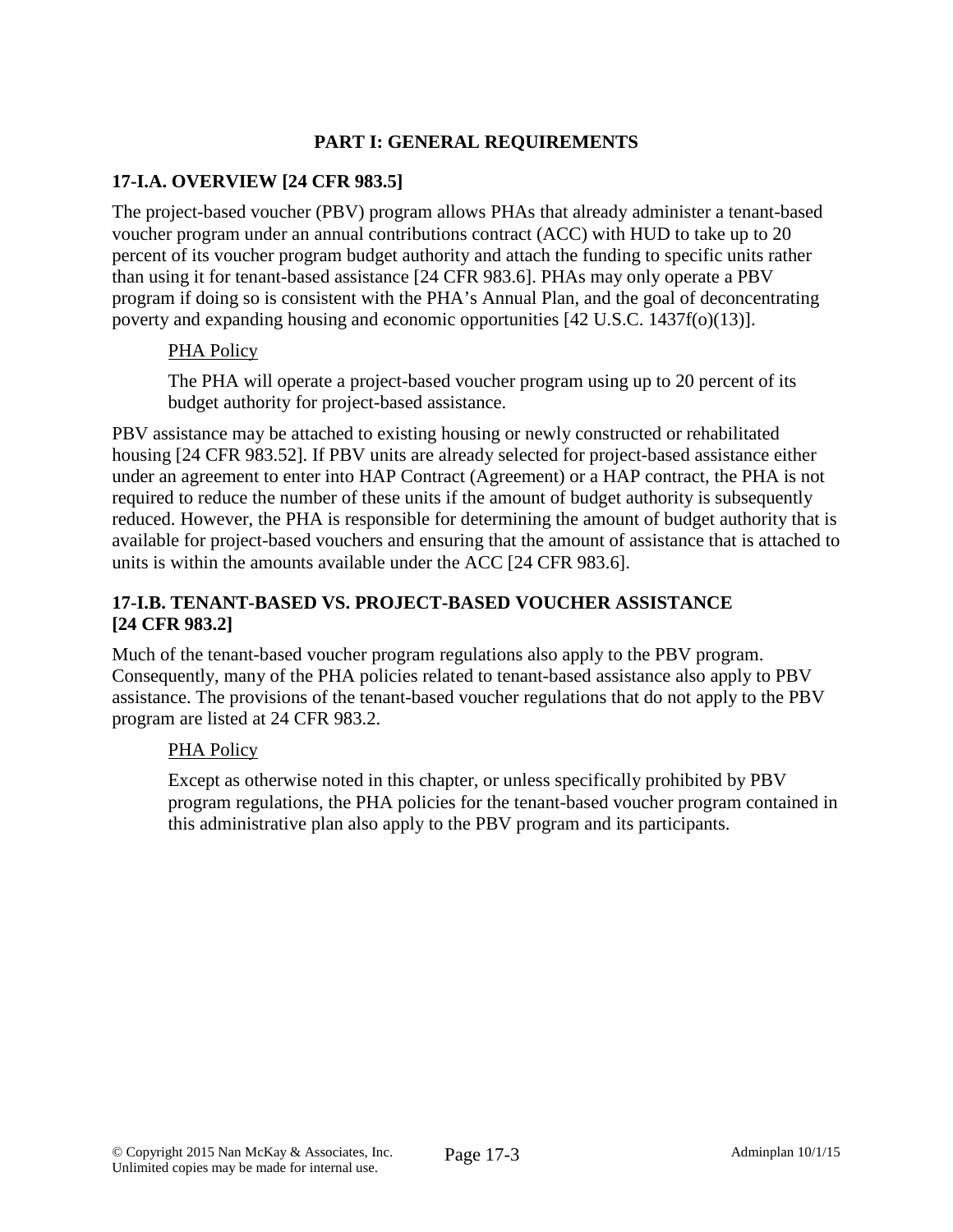# **17-I.C. RELOCATION REQUIREMENTS [24 CFR 983.7]**

Any persons displaced as a result of implementation of the PBV program must be provided relocation assistance in accordance with the requirements of the Uniform Relocation Assistance and Real Property Acquisition Policies Act of 1970 (URA)[42 U.S.C. 4201-4655] and implementing regulations at 49 CFR part 24.

The cost of required relocation assistance may be paid with funds provided by the owner, local public funds, or funds available from other sources. PHAs may not use voucher program funds to cover relocation costs, except that PHAs may use their administrative fee reserve to pay for relocation expenses after all other program administrative expenses are satisfied, and provided that payment of the relocation benefits is consistent with state and local law. Use of the administrative fee for these purposes must also be consistent with other legal and regulatory requirements, including the requirement in 24 CFR 982.155 and other official HUD issuances.

The acquisition of real property for a PBV project is subject to the URA and 49 CFR part 24, subpart B. It is the responsibility of the PHA to ensure the owner complies with these requirements.

# **17-I.D. EQUAL OPPORTUNITY REQUIREMENTS [24 CFR 983.8]**

The PHA must comply with all equal opportunity requirements under federal law and regulations in its implementation of the PBV program. This includes the requirements and authorities cited at 24 CFR 5.105(a). In addition, the PHA must comply with the PHA Plan certification on civil rights and affirmatively furthering fair housing, submitted in accordance with 24 CFR 903.7(o).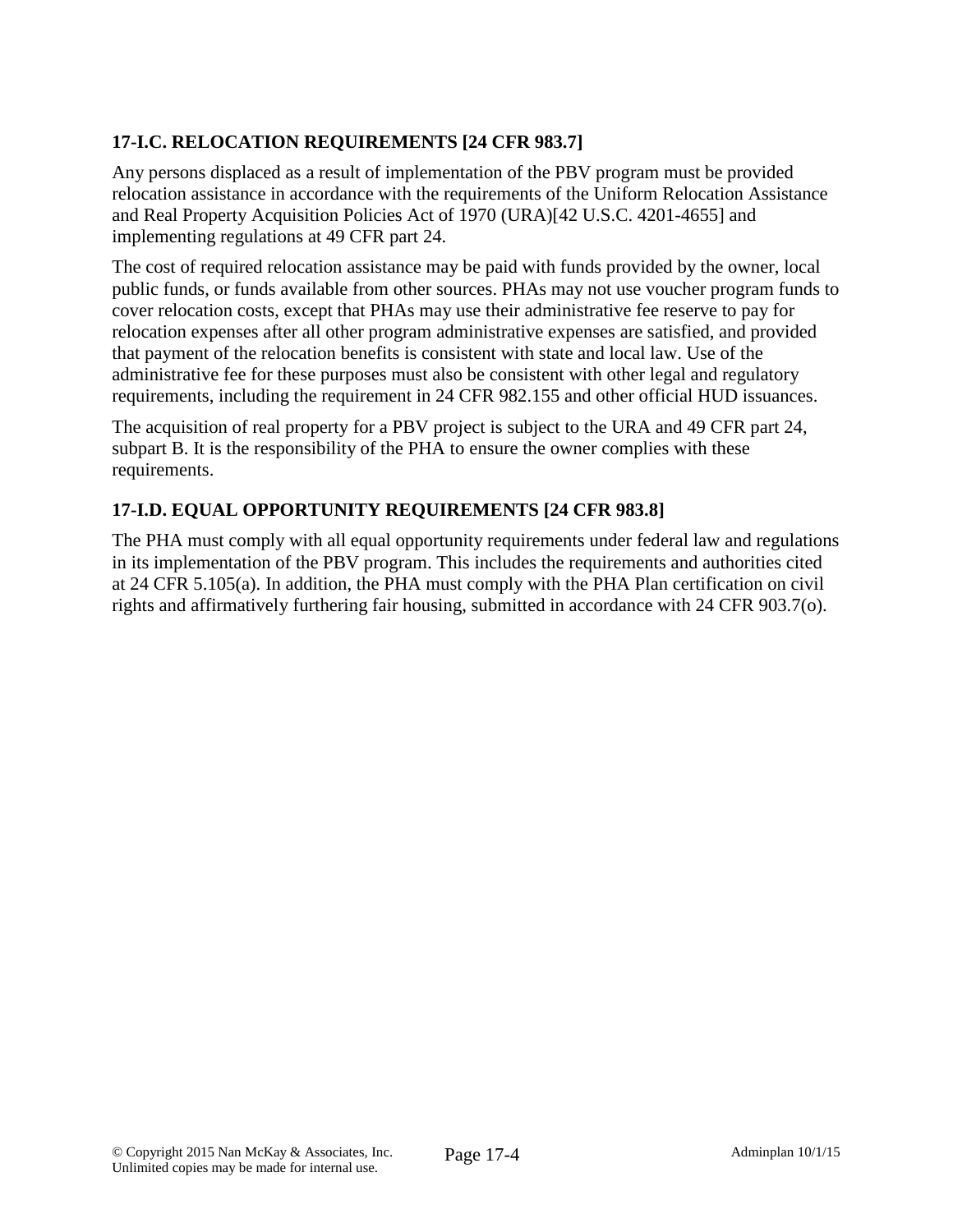# **PART II: PBV OWNER PROPOSALS**

### **17-II.A. OVERVIEW**

The PHA must describe the procedures for owner submission of PBV proposals and for PHA selection of PBV proposals [24 CFR 983.51]. Before selecting a PBV proposal, the PHA must determine that the PBV proposal complies with HUD program regulations and requirements, including a determination that the property is eligible housing [24 CFR 983.53 and 983.54], complies with the cap on the number of PBV units per project [24 CFR 983.56], and meets the site selection standards [24 CFR 983.57]. The PHA may not commit PBVs until or unless it has followed the proposal selection requirements defined in 24 CFR 983.51 [Notice PIH 2011-54].

# **17-II.B. OWNER PROPOSAL SELECTION PROCEDURES [24 CFR 983.51(b)]**

The PHA must select PBV proposals in accordance with the selection procedures in the PHA administrative plan. The PHA must select PBV proposals by either of the following two methods.

- PHA request for PBV Proposals. The PHA may solicit proposals by using a request for proposals to select proposals on a competitive basis in response to the PHA request. The PHA may not limit proposals to a single site or impose restrictions that explicitly or practically preclude owner submission of proposals for PBV housing on different sites.
- The PHA may select proposal that were previously selected based on a competition. This may include selection of a proposal for housing assisted under a federal, state, or local government housing assistance program that was subject to a competition in accordance with the requirements of the applicable program, community development program, or supportive services program that requires competitive selection of proposals (e.g., HOME, and units for which competitively awarded LIHTCs have been provided), where the proposal has been selected in accordance with such program's competitive selection requirements within three years of the PBV proposal selection date, and the earlier competitive selection proposal did not involve any consideration that the project would receive PBV assistance. The PHA need not conduct another competition.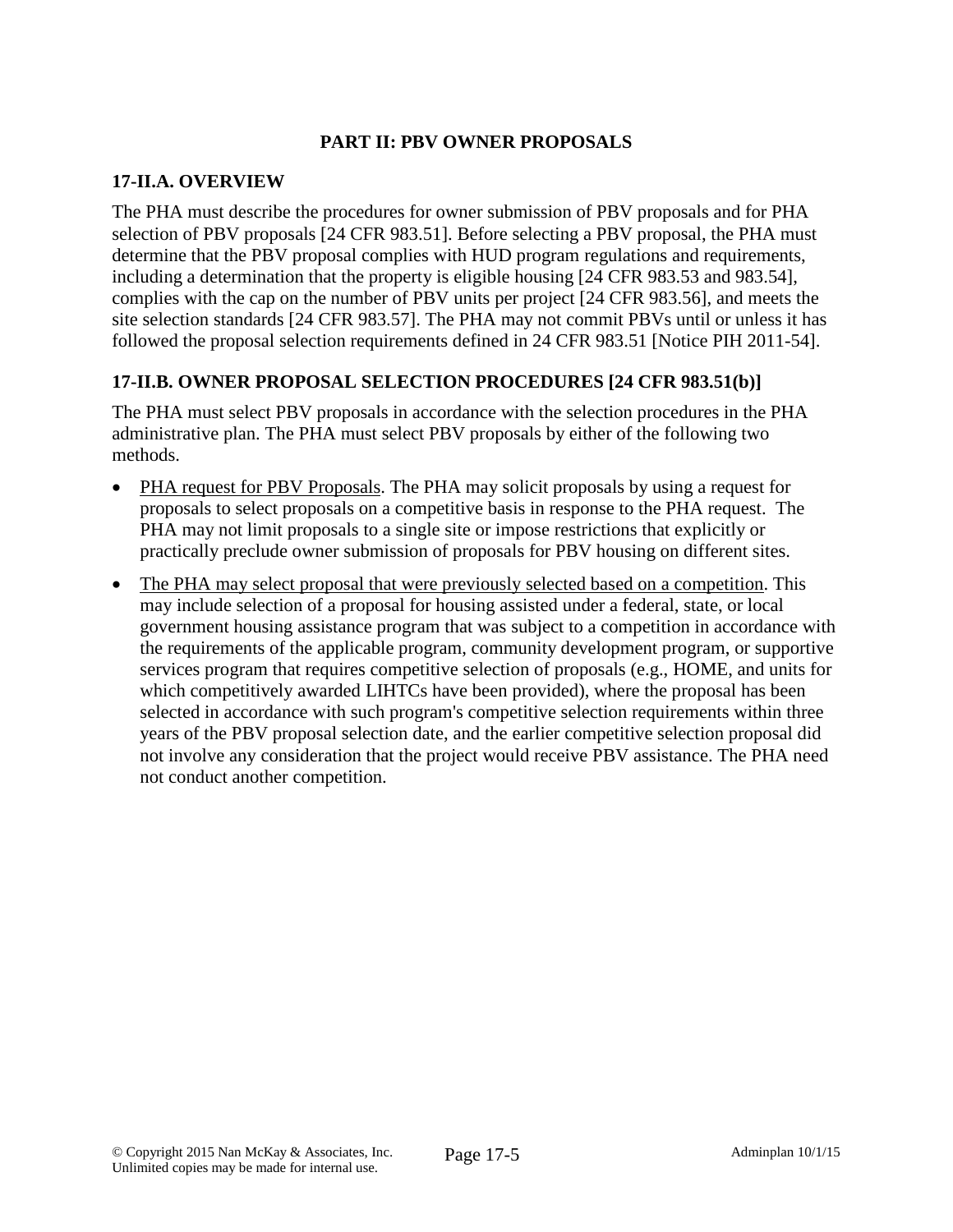# **Solicitation and Selection of PBV Proposals [24 CFR 983.51(c)]**

PHA procedures for selecting PBV proposals must be designed and actually operated to provide broad public notice of the opportunity to offer PBV proposals for consideration by the PHA. The public notice procedures may include publication of the public notice in a local newspaper of general circulation and other means designed and actually operated to provide broad public notice. The public notice of the PHA request for PBV proposals must specify the submission deadline. Detailed application and selection information must be provided at the request of interested parties.

# PHA Policy

# PHA Request for Proposals for Rehabilitated and Newly Constructed Units

The PHA will advertise its request for proposals (RFP) for rehabilitated and newly constructed housing in the following newspapers and trade journals.

# **The Call and Dos Mundos.**

In addition, the PHA will post the RFP and proposal submission and rating and ranking procedures on its electronic web site.

The PHA will publish its advertisement in the newspapers and trade journals mentioned above for at least one day per week for three consecutive weeks. The advertisement will specify the number of units the PHA estimates that it will be able to assist under the funding the PHA is making available. Proposals will be due in the PHA office by close of business 30 calendar days from the date of the last publication.

In order for the proposal to be considered, the owner must submit the proposal to the PHA by the published deadline date, and the proposal must respond to all requirements as outlined in the RFP. Incomplete proposals will not be reviewed.

The PHA will rate and rank proposals for rehabilitated and newly constructed housing using the following criteria:

Owner experience and capability to build or rehabilitate housing as identified in the RFP;

Extent to which the project furthers the PHA goal of deconcentrating poverty and expanding housing and economic opportunities;

If applicable, the extent to which services for special populations are provided on site or in the immediate area for occupants of the property; and

Projects with less than 25 percent of the units assisted will be rated higher than projects with 25 percent of the units assisted. In the case of projects for occupancy by the elderly, persons with disabilities or families needing other services, the PHA will rate partially assisted projects on the percent of units assisted. Projects with the lowest percent of assisted units will receive the highest score.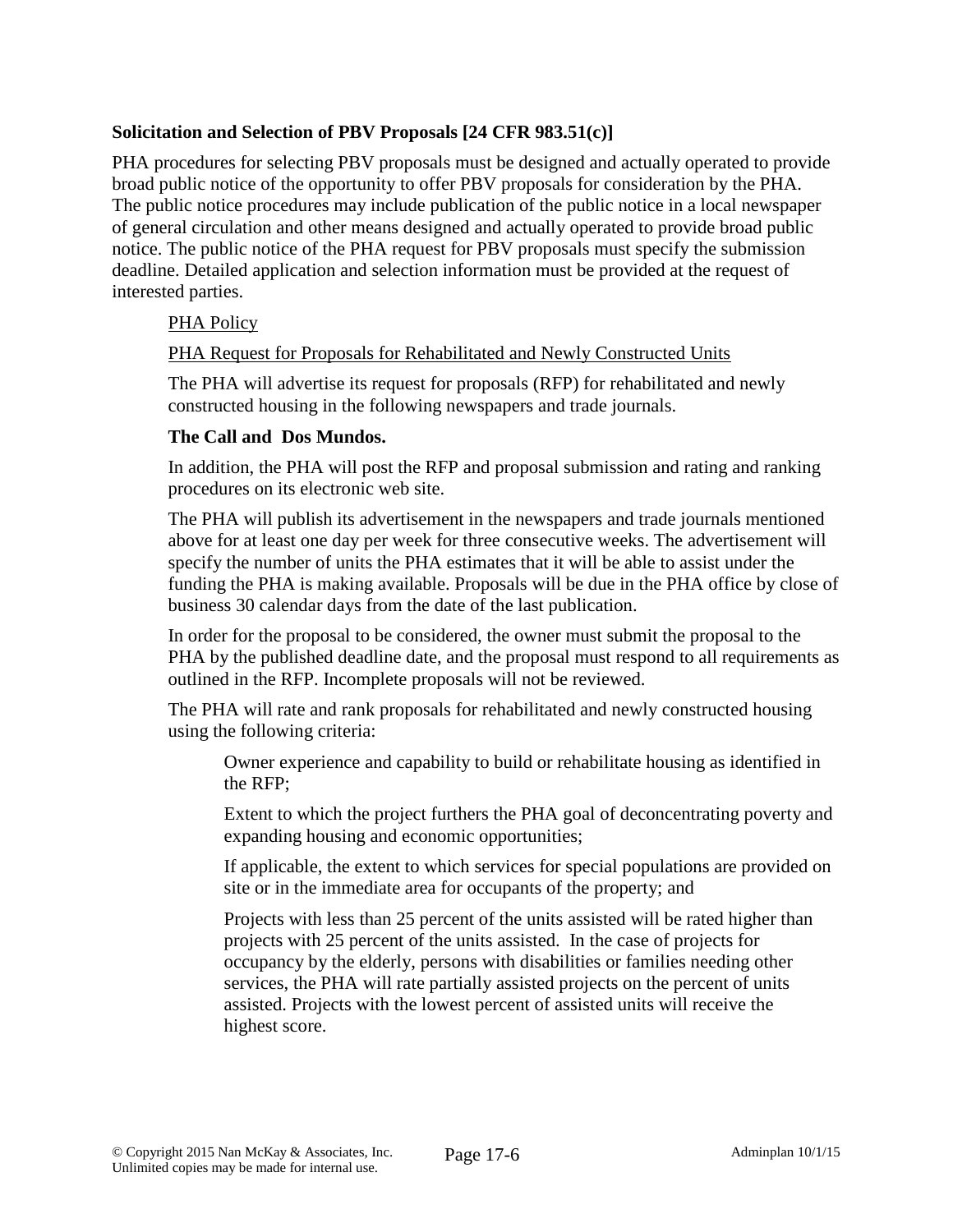# PHA Requests for Proposals for Existing Housing Units

The PHA will advertise its request for proposals (RFP) for existing housing in the following newspapers and trade journals.

### **The Call and Dos Mundos**

In addition, the PHA will post the notice inviting such proposal submission and the rating and ranking procedures on its electronic web site.

The PHA will periodically publish its advertisement in the newspapers and trade journals mentioned above for at least one day per week for three consecutive weeks. The advertisement will specify the number of units the PHA estimates that it will be able to assist under the funding the PHA is making available. Owner proposals will be accepted on a first-come first-served basis and will be evaluated using the following criteria:

Experience as an owner in the tenant-based voucher program and owner compliance with the owner's obligations under the tenant-based program;

Extent to which the project furthers the PHA goal of deconcentrating poverty and expanding housing and economic opportunities;

If applicable, extent to which services for special populations are provided on site or in the immediate area for occupants of the property; and

Extent to which units are occupied by families that are eligible to participate in the PBV program.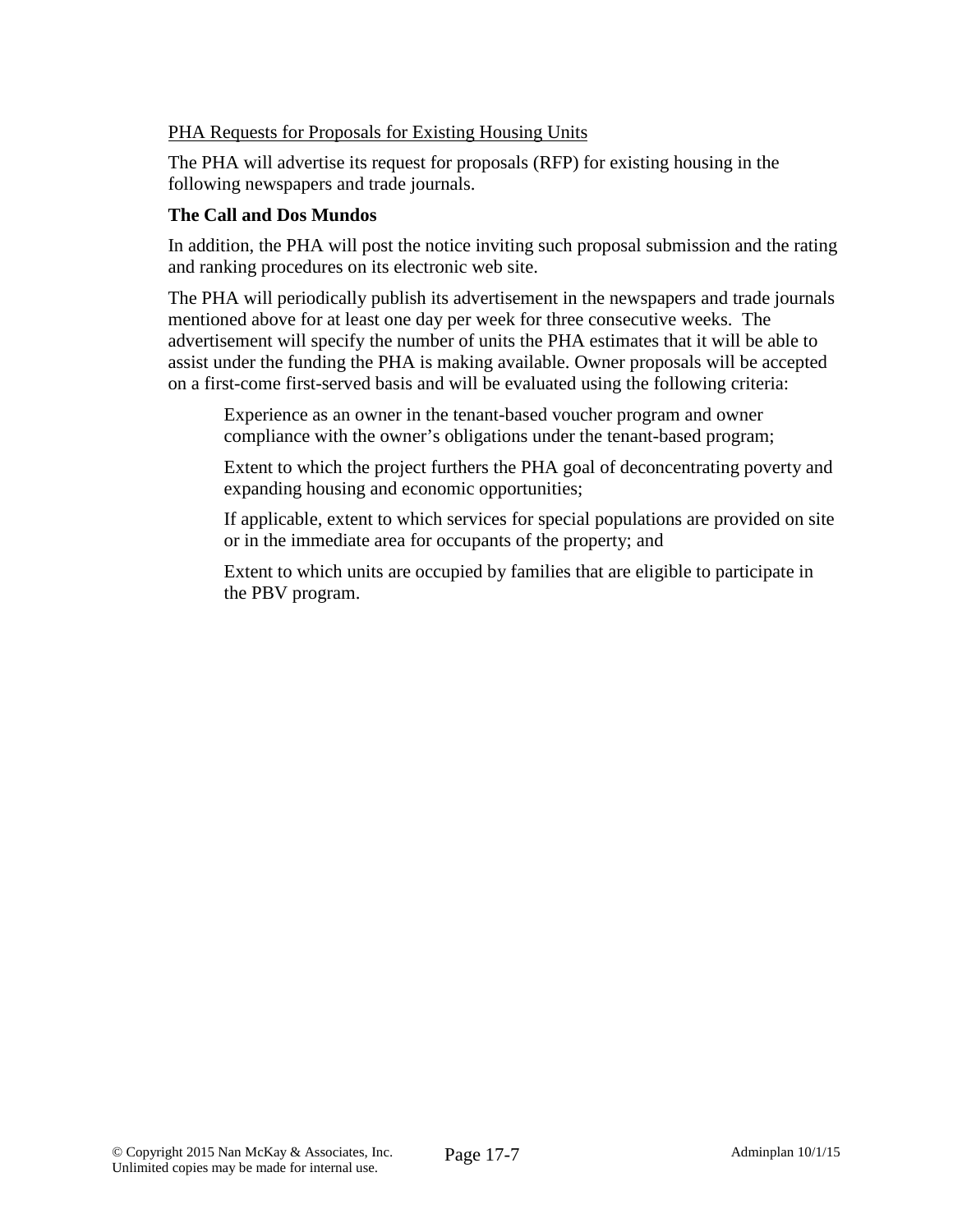PHA Selection of Proposals Subject to a Previous Competition under a Federal, State, or Local Housing Assistance Program

The PHA will accept proposals for PBV assistance from owners that were competitively selected under another federal, state or local housing assistance program, including projects that were competitively awarded Low-Income Housing Tax Credits on an ongoing basis.

The PHA may periodically advertise that it is accepting proposals, in the following newspapers and trade journals:

# **The Call and Dos Mundos**

In addition to, or in place of advertising, the PHA may also directly contact specific owners that have already been selected for Federal, state, or local housing assistance based on a previously held competition, to inform them of available PBV assistance.

Proposals will be reviewed on a first-come first-served basis. The PHA will evaluate each proposal on its merits using the following factors:

Extent to which the project furthers the PHA goal of deconcentrating poverty and expanding housing and economic opportunities; and

Extent to which the proposal complements other local activities such as the redevelopment of a public housing site under the HOPE VI program, the HOME program, CDBG activities, other development activities in a HUD-designated Enterprise Zone, Economic Community, or Renewal Community.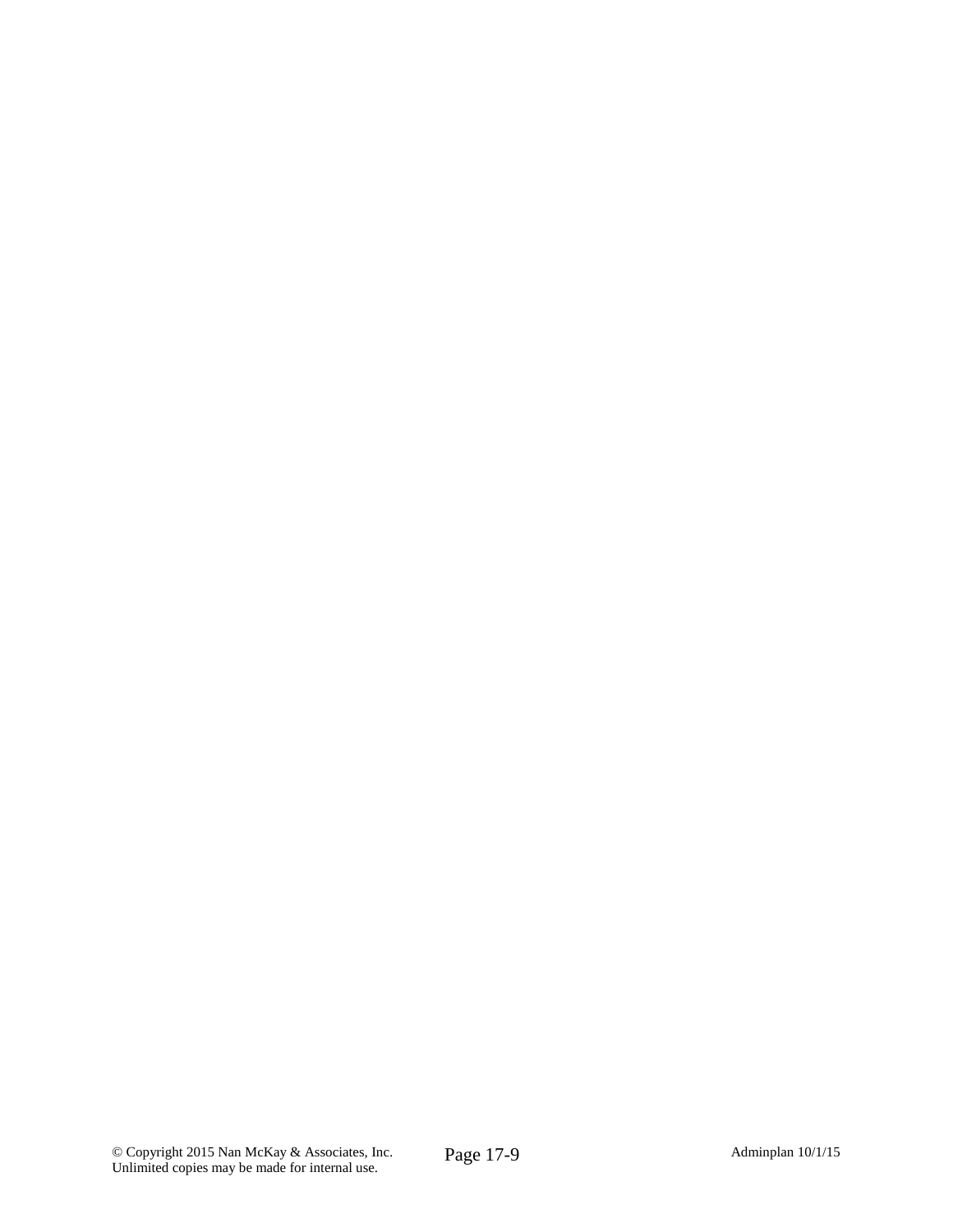# **PHA Notice of Owner Selection [24 CFR 983.51(d)]**

The PHA must give prompt written notice to the party that submitted a selected proposal and must also give prompt public notice of such selection. Public notice procedures may include publication of public notice in a local newspaper of general circulation and other means designed and actually operated to provide broad public notice.

### PHA Policy

Within 10 business days of the PHA making the selection, the PHA will notify the selected owner in writing of the owner's selection for the PBV program. The PHA will also notify in writing all owners that submitted proposals that were not selected and advise such owners of the name of the selected owner.

In addition, the PHA will publish its notice for selection of PBV proposals for two consecutive days in the same newspapers and trade journals the PHA used to solicit the proposals. The announcement will include the name of the owner that was selected for the PBV program. The PHA will also post the notice of owner selection on its electronic web site.

The PHA will make available to any interested party its rating and ranking sheets and documents that identify the PHA basis for selecting the proposal. These documents will be available for review by the public and other interested parties for one month after publication of the notice of owner selection. The PHA will not make available sensitive owner information that is privileged, such as financial statements and similar information about the owner.

The PHA will make these documents available for review at the PHA during normal business hours. The cost for reproduction of allowable documents will be \$.25 per page.

# **17-II.C. HOUSING TYPE [24 CFR 983.52]**

The PHA may attach PBV assistance for units in existing housing or for newly constructed or rehabilitated housing developed under and in accordance with an agreement to enter into a housing assistance payments contract that was executed prior to the start of construction. A housing unit is considered an existing unit for purposes of the PBV program, if, at the time of notice of PHA selection, the units substantially comply with HQS. Units for which new construction or rehabilitation began after the owner's proposal submission but prior to the execution of the HAP do not subsequently qualify as existing housing. Units that were newly constructed or rehabilitated in violation of program requirements also do not qualify as existing housing.

The PHA must decide what housing type, new construction, rehabilitation, or existing housing, will be used to develop project-based housing. The PHA choice of housing type must be reflected in its solicitation for proposals.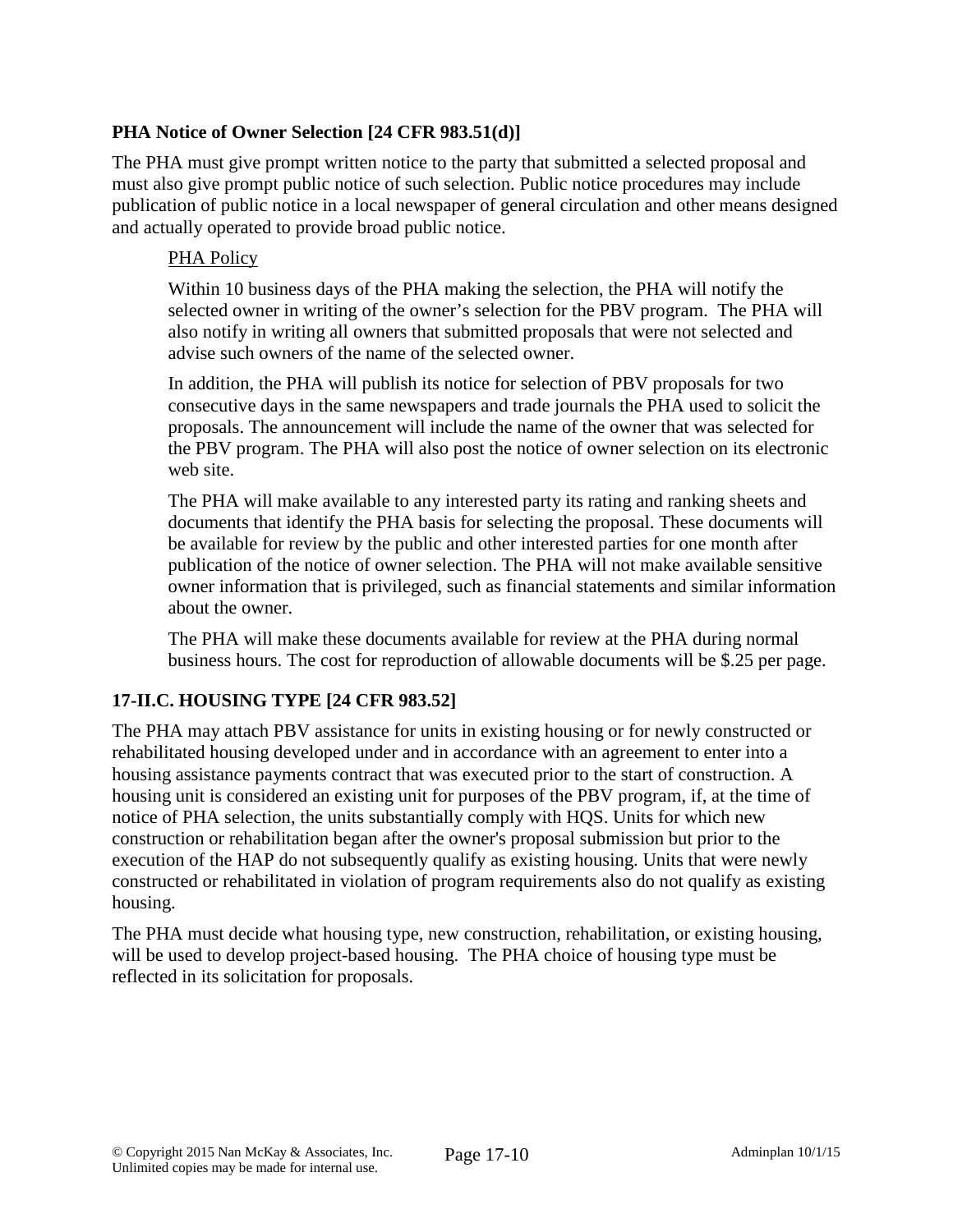# **17-II.D. PROHIBITION OF ASSISTANCE FOR CERTAIN UNITS**

# **Ineligible Housing Types [24 CFR 983.53]**

The PHA may not attach or pay PBV assistance to shared housing units; units on the grounds of a penal reformatory, medical, mental, or similar public or private institution; nursing homes or facilities providing continuous psychiatric, medical, nursing services, board and care, or intermediate care (except that assistance may be provided in assisted living facilities); units that are owned or controlled by an educational institution or its affiliate and are designated for occupancy by students; manufactured homes; and transitional housing. In addition, the PHA may not attach or pay PBV assistance for a unit occupied by an owner and the PHA may not select or enter into an agreement to enter into a HAP contract or HAP contract for a unit occupied by a family ineligible for participation in the PBV program. A member of a cooperative who owns shares in the project assisted under the PBV program is not considered an owner for purposes of participation in the PBV program. Finally, PBV assistance may not be attached to units for which construction or rehabilitation has started after the proposal submission and prior to the execution of an AHAP.

# **Subsidized Housing [24 CFR 983.54]**

A PHA may not attach or pay PBV assistance to units in any of the following types of subsidized housing:

- A public housing unit;
- A unit subsidized with any other form of Section 8 assistance;
- A unit subsidized with any governmental rent subsidy;
- A unit subsidized with any governmental subsidy that covers all or any part of the operating costs of the housing;
- A unit subsidized with Section 236 rental assistance payments (except that a PHA may attach assistance to a unit subsidized with Section 236 interest reduction payments);
- A Section 202 project for non-elderly with disabilities;
- Section 811 project-based supportive housing for persons with disabilities;
- Section 202 supportive housing for the elderly;
- A Section 101 rent supplement project;
- A unit subsidized with any form of tenant-based rental assistance;
- A unit with any other duplicative federal, state, or local housing subsidy, as determined by HUD or the PHA in accordance with HUD requirements.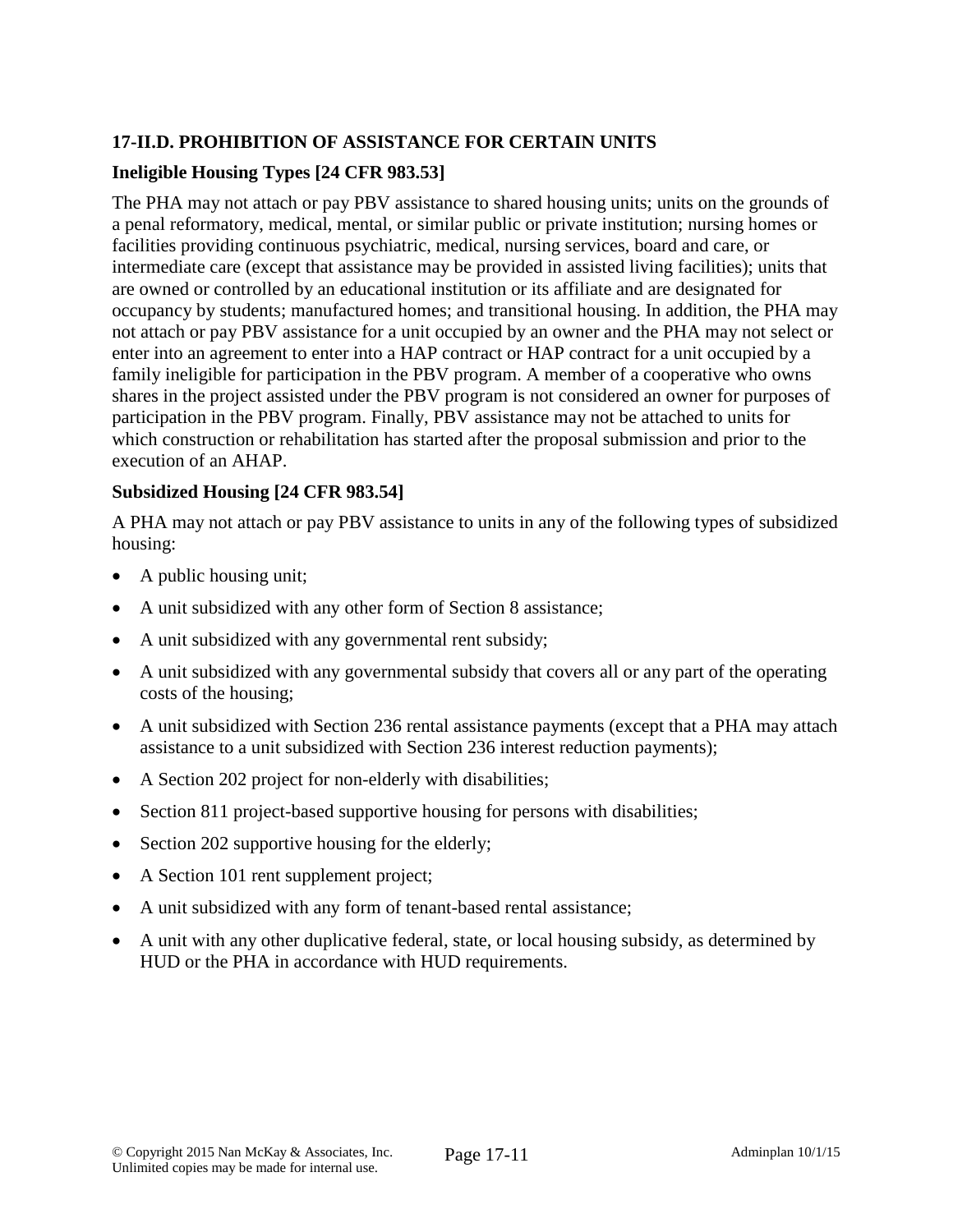# **17-II.E. SUBSIDY LAYERING REQUIREMENTS [24 CFR 983.55, FR Notice 11/24/08, FR Notice 7/9/10, and FR Notice 6/25/14]**

The PHA may provide PBV assistance only in accordance with HUD subsidy layering regulations [24 CFR 4.13] and other requirements.

The subsidy layering review is intended to prevent excessive public assistance by combining (layering) housing assistance payment subsidy under the PBV program with other governmental housing assistance from federal, state, or local agencies, including assistance such as tax concessions or tax credits.

Subsidy layering requirements do not apply to existing housing. A further subsidy layering review is not required for new construction or rehabilitation if HUD's designee has conducted a review that included a review of PBV assistance in accordance with the PBV subsidy layering guidelines.

The PHA must submit the necessary documentation to HUD for a subsidy layering review. Except in cases noted above, the PHA may not enter into an agreement to enter into a HAP contract or a HAP contract until HUD, or a HUD-approved housing credit agency (HCA), has conducted any required subsidy layering review and determined that the PBV assistance is in accordance with HUD subsidy layering requirements. However, in order to satisfy applicable requirements, HCAs must conduct subsidy layering reviews in compliance with the guidelines set forth in the *Federal Register* notice published July 9, 2010.

The HAP contract must contain the owner's certification that the project has not received and will not receive (before or during the term of the HAP contract) any public assistance for acquisition, development, or operation of the housing other than assistance disclosed in the subsidy layering review in accordance with HUD requirements.

# **17-II.F. CAP ON NUMBER OF PBV UNITS IN EACH PROJECT**

# **25 Percent per Project Cap [24 CFR 983.56]**

In general, the PHA may not select a proposal to provide PBV assistance for units in a project or enter into an agreement to enter into a HAP or a HAP contract to provide PBV assistance for units in a project, if the total number of dwelling units in the project that will receive PBV assistance during the term of the PBV HAP contract is more than 25 percent of the number of dwelling units (assisted or unassisted) in the project.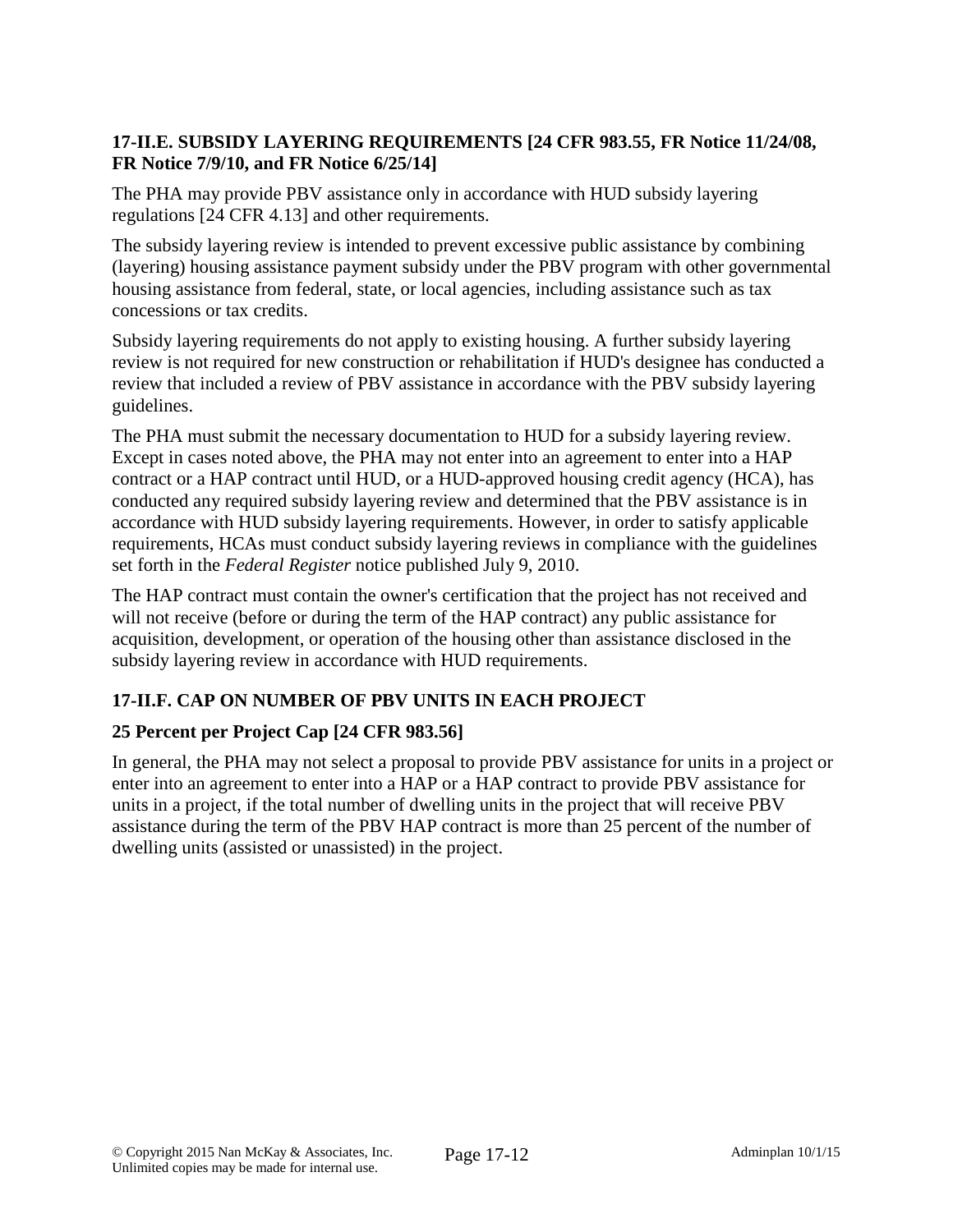# **Exceptions to 25 Percent per Project Cap [24 CFR 983.56(b)]**

Exceptions are allowed and PBV units are not counted against the 25 percent per project cap if:

- The units are in a single-family building (one to four units);
- The units are *excepted units* in a multifamily project because they are specifically made available for elderly and/or disabled families or families receiving supportive services (also known as *qualifying families*).

PHAs must include in the PHA administrative plan the type of services offered to families for a project to qualify for the exception and the extent to which such services will be provided. It is not necessary that the services be provided at or by the project, if they are approved services. To qualify, a family must have at least one member receiving at least one qualifying supportive service. A PHA may not require participation in medical or disability-related services other than drug and alcohol treatment in the case of current abusers as a condition of living in an excepted unit, although such services may be offered.

If a family at the time of initial tenancy is receiving, and while the resident of an excepted unit has received, FSS supportive services or any other supportive services as defined in the PHA administrative plan, and successfully completes the FSS contract of participation or the supportive services requirement, the unit continues to count as an excepted unit for as long as the family resides in the unit.

The PHA must monitor the excepted family's continued receipt of supportive services and take appropriate action regarding those families that fail without good cause to complete their supportive services requirement. The PHA administrative plan must state the form and frequency of such monitoring.

# PHA Policy

The PHA will not require families living in excepted units to receive supportive services. Therefore, excepted units will be limited to units in single-family buildings and those made available for elderly or disabled families.

# **Promoting Partially-Assisted Projects [24 CFR 983.56(c)]**

A PHA may establish local requirements designed to promote PBV assistance in partially assisted projects. A *partially assisted project* is a project in which there are fewer units covered by a HAP contract than residential units [24 CFR 983.3].

A PHA may establish a per-project cap on the number of units that will receive PBV assistance or other project-based assistance in a multifamily project containing excepted units or in a singlefamily building. A PHA may also determine not to provide PBV assistance for excepted units, or the PHA may establish a per-project cap of less than 25 percent.

# PHA Policy:

The PHA will not provide assistance for excepted units. Beyond that, the PHA will not impose any further cap on the number of PBV units assisted per project.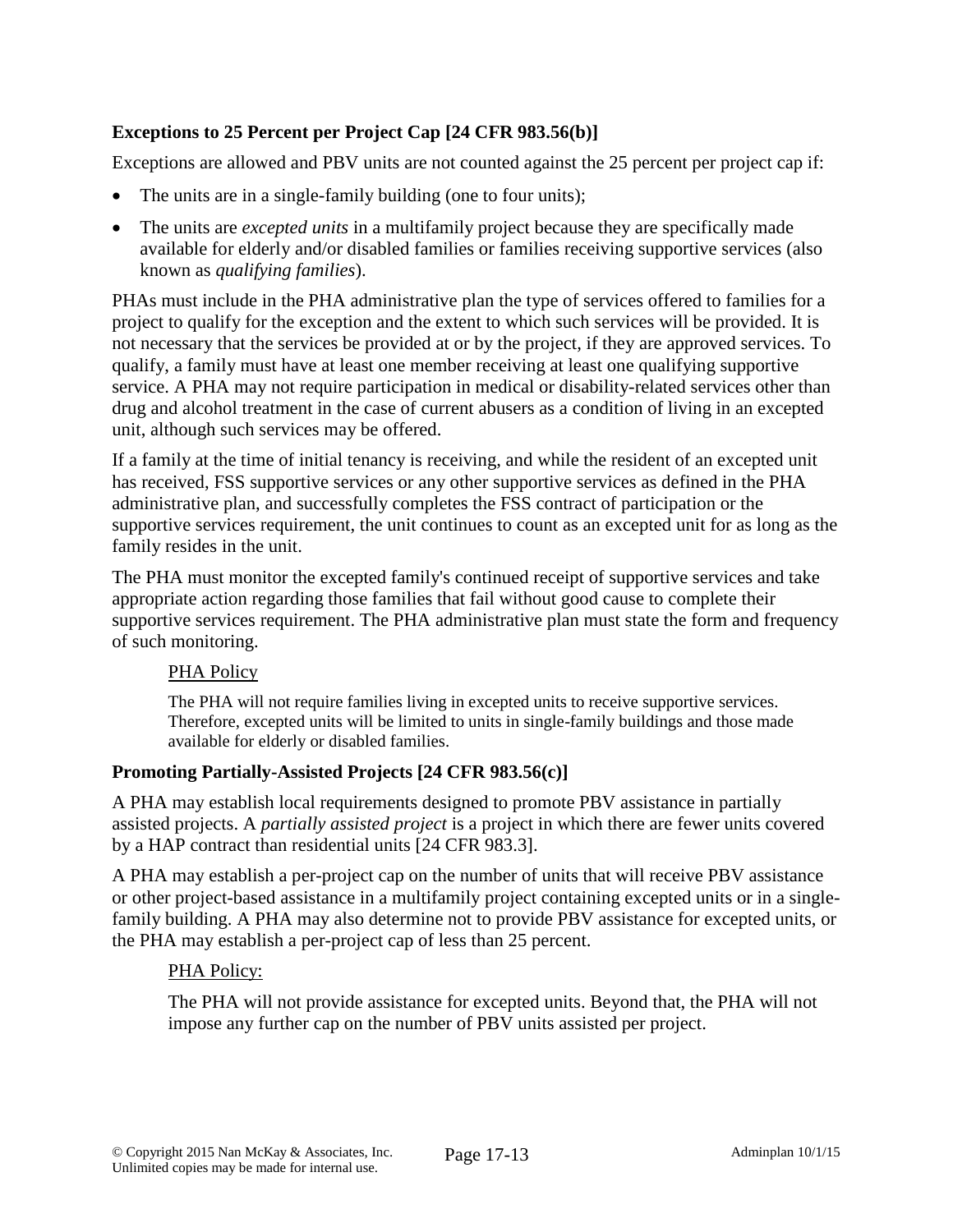# **17-II.G. SITE SELECTION STANDARDS**

# **Compliance with PBV Goals, Civil Rights Requirements, and HQS Site Standards [24 CFR 983.57(b)]**

The PHA may not select a proposal for existing, newly constructed, or rehabilitated PBV housing on a site or enter into an agreement to enter into a HAP contract or HAP contract for units on the site, unless the PHA has determined that PBV assistance for housing at the selected site is consistent with the goal of deconcentrating poverty and expanding housing and economic opportunities. The standard for deconcentrating poverty and expanding housing and economic opportunities must be consistent with the PHA Plan under 24 CFR 903 and the PHA administrative plan.

In addition, prior to selecting a proposal, the PHA must determine that the site is suitable from the standpoint of facilitating and furthering full compliance with the applicable Civil Rights Laws, regulations, and Executive Orders, and that the site meets the HQS site and neighborhood standards at 24 CFR 982.401(l).

#### PHA Policy

It is the PHA goal to select sites for PBV housing that provide for deconcentrating poverty and expanding housing and economic opportunities. In complying with this goal the PHA will limit approval of sites for PBV housing in census tracts that have poverty concentrations of 20 percent or less.

However, the PHA will grant exceptions to the 20 percent standard where the PHA determines that the PBV assistance will complement other local redevelopment activities designed to deconcentrate poverty and expand housing and economic opportunities in census tracts with poverty concentrations greater than 20 percent, such as sites in:

A census tract in which the proposed PBV development will be located in a HUDdesignated Enterprise Zone, Economic Community, or Renewal Community;

A census tract where the concentration of assisted units will be or has decreased as a result of public housing demolition and HOPE VI redevelopment;

A census tract in which the proposed PBV development will be located is undergoing significant revitalization as a result of state, local, or federal dollars invested in the area;

A census tract where new market rate units are being developed where such market rate units will positively impact the poverty rate in the area;

A census tract where there has been an overall decline in the poverty rate within the past five years; or

A census tract where there are meaningful opportunities for educational and economic advancement.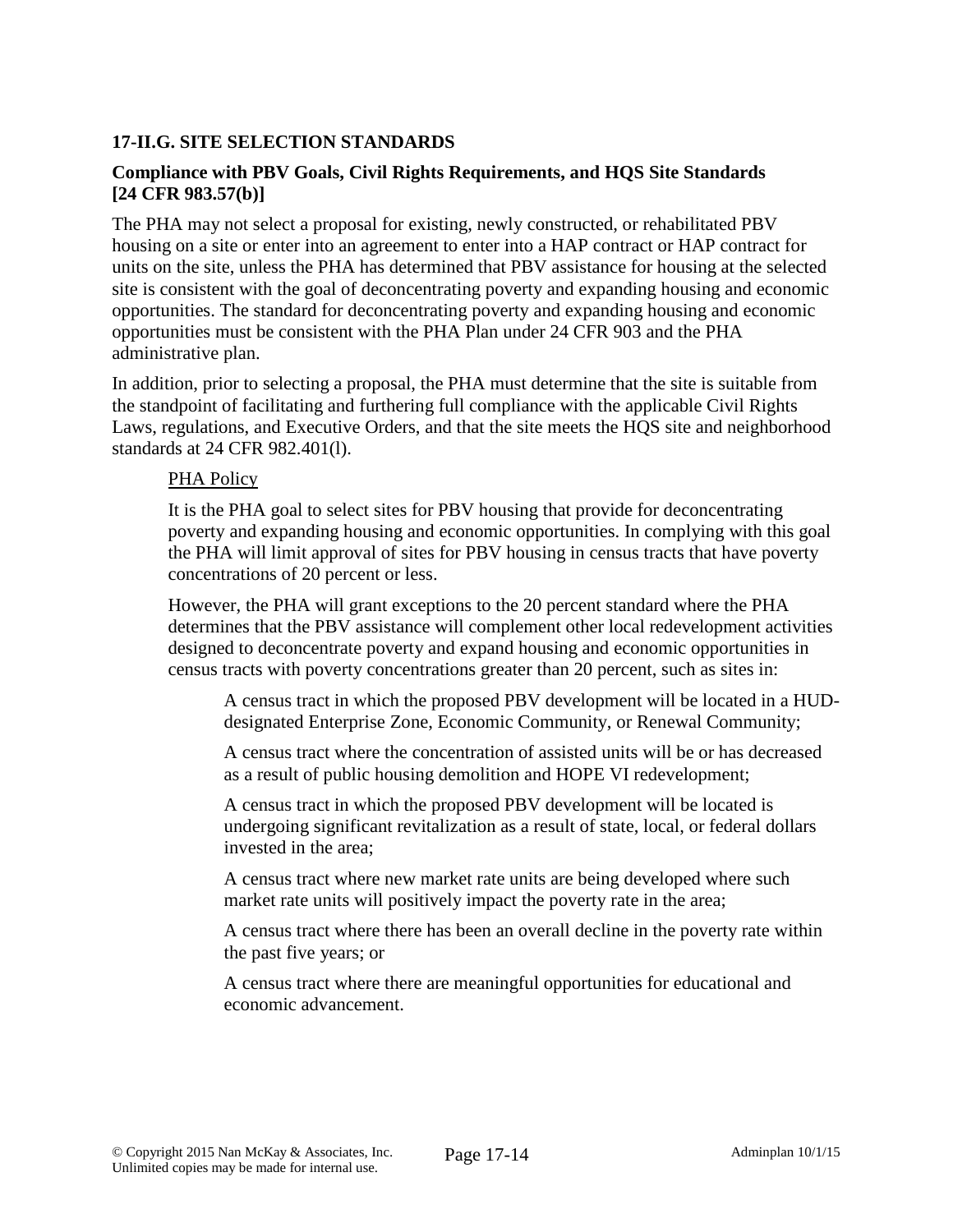# **Existing and Rehabilitated Housing Site and Neighborhood Standards [24 CFR 983.57(d)]**

The PHA may not enter into an agreement to enter into a HAP contract nor enter into a HAP contract for existing or rehabilitated housing until it has determined that the site complies with the HUD required site and neighborhood standards. The site must:

- Be adequate in size, exposure, and contour to accommodate the number and type of units proposed;
- Have adequate utilities and streets available to service the site;
- Promote a greater choice of housing opportunities and avoid undue concentration of assisted persons in areas containing a high proportion of low-income persons;
- Be accessible to social, recreational, educational, commercial, and health facilities and services and other municipal facilities and services equivalent to those found in neighborhoods consisting largely of unassisted similar units; and
- Be located so that travel time and cost via public transportation or private automobile from the neighborhood to places of employment is not excessive.

# **New Construction Site and Neighborhood Standards [24 CFR 983.57(e)]**

In order to be selected for PBV assistance, a site for newly constructed housing must meet the following HUD required site and neighborhood standards:

- The site must be adequate in size, exposure, and contour to accommodate the number and type of units proposed;
- The site must have adequate utilities and streets available to service the site;
- The site must not be located in an area of minority concentration unless the PHA determines that sufficient, comparable opportunities exist for housing for minority families in the income range to be served by the proposed project outside areas of minority concentration or that the project is necessary to meet overriding housing needs that cannot be met in that housing market area;
- The site must not be located in a racially mixed area if the project will cause a significant increase in the proportion of minority to non-minority residents in the area.
- The site must promote a greater choice of housing opportunities and avoid undue concentration of assisted persons in areas containing a high proportion of low-income persons;
- The neighborhood must not be one that is seriously detrimental to family life or in which substandard dwellings or other undesirable conditions predominate;
- The housing must be accessible to social, recreational, educational, commercial, and health facilities and services and other municipal facilities and services equivalent to those found in neighborhoods consisting largely of unassisted similar units; and
- Except for housing designed for elderly persons, the housing must be located so that travel time and cost via public transportation or private automobile from the neighborhood to places of employment is not excessive.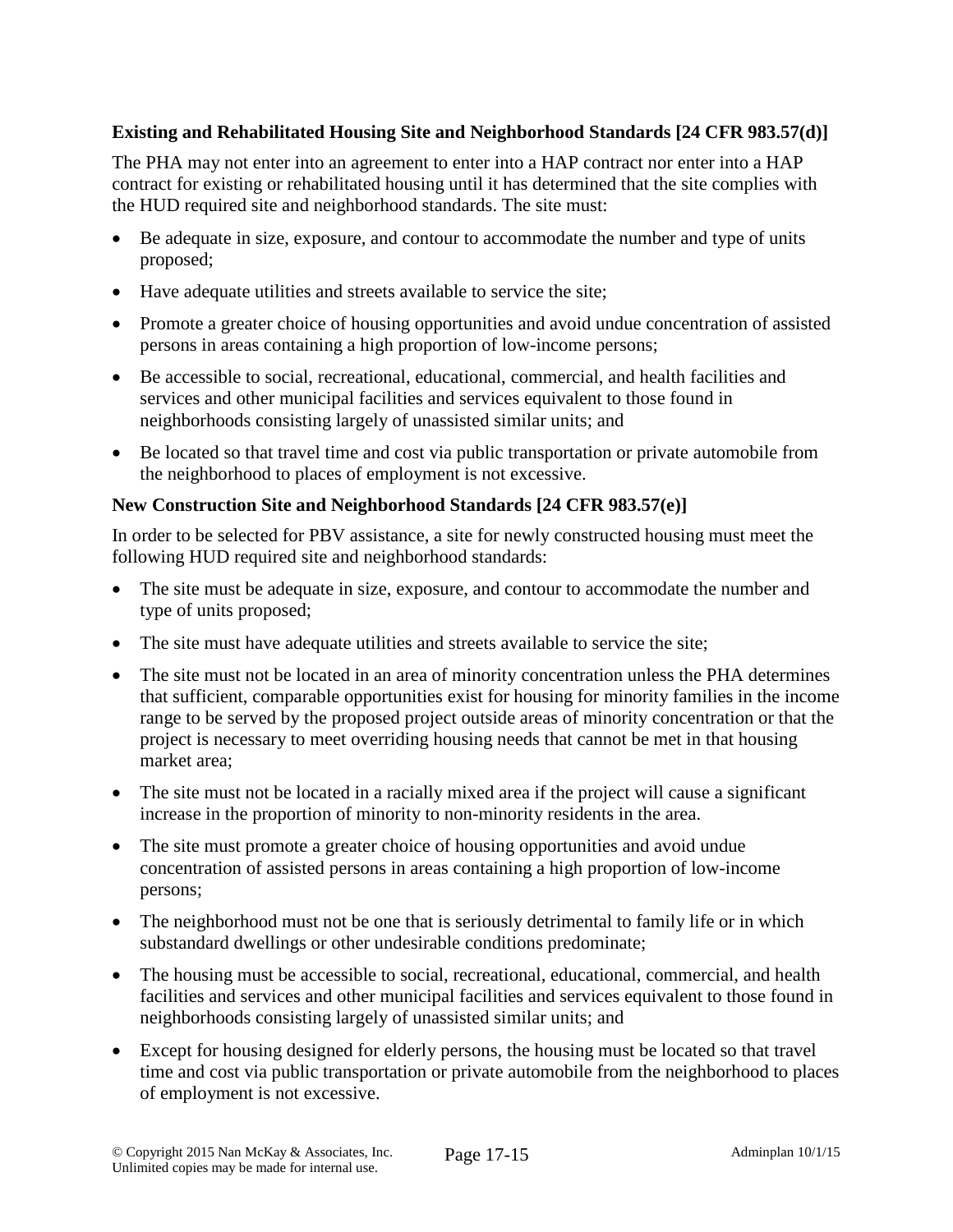# **17-II.H. ENVIRONMENTAL REVIEW [24 CFR 983.58]**

The PHA activities under the PBV program are subject to HUD environmental regulations in 24 CFR parts 50 and 58. The *responsible entity* is responsible for performing the federal environmental review under the National Environmental Policy Act of 1969 (42 U.S.C. 4321 et seq.). The PHA may not enter into an agreement to enter into a HAP contract nor enter into a HAP contract until it has complied with the environmental review requirements.

In the case of existing housing, the responsible entity that is responsible for the environmental review under 24 CFR part 58 must determine whether or not PBV assistance is categorically excluded from review under the National Environmental Policy Act and whether or not the assistance is subject to review under the laws and authorities listed in 24 CFR 58.5.

The PHA may not enter into an agreement to enter into a HAP contract or a HAP contract with an owner, and the PHA, the owner, and its contractors may not acquire, rehabilitate, convert, lease, repair, dispose of, demolish, or construct real property or commit or expend program or local funds for PBV activities under this part, until the environmental review is completed.

The PHA must supply all available, relevant information necessary for the responsible entity to perform any required environmental review for any site. The PHA must require the owner to carry out mitigating measures required by the responsible entity (or HUD, if applicable) as a result of the environmental review.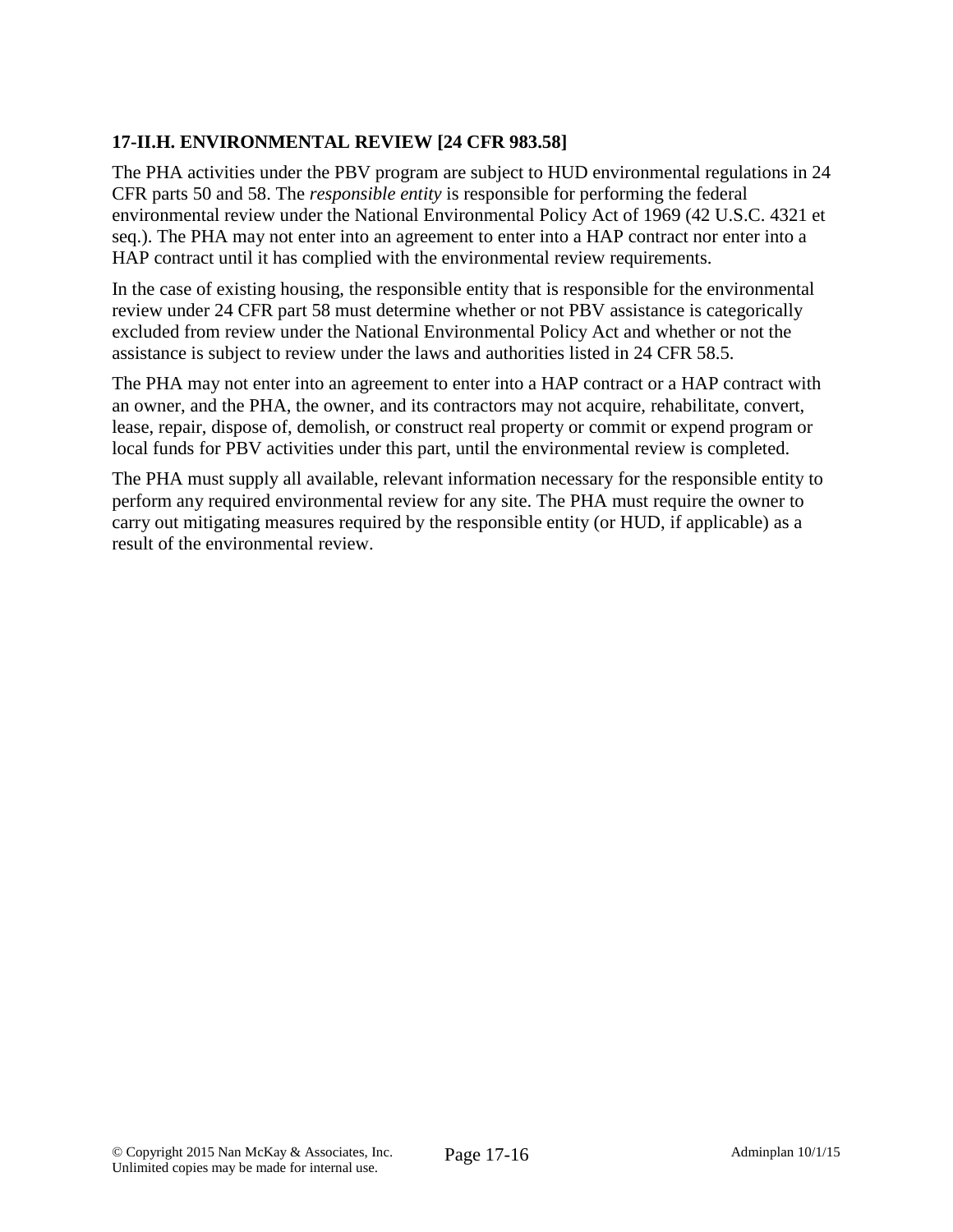# **PART III: DWELLING UNITS**

#### **17-III.A. OVERVIEW**

This part identifies the special housing quality standards that apply to the PBV program, housing accessibility for persons with disabilities, and special procedures for conducting housing quality standards inspections.

# **17-III.B. HOUSING QUALITY STANDARDS [24 CFR 983.101]**

The housing quality standards (HQS) for the tenant-based program, including those for special housing types, generally apply to the PBV program. HQS requirements for shared housing, manufactured home space rental, and the homeownership option do not apply because these housing types are not assisted under the PBV program.

The physical condition standards at 24 CFR 5.703 do not apply to the PBV program.

#### **Lead-based Paint [24 CFR 983.101(c)]**

The lead-based paint requirements for the tenant-based voucher program do not apply to the PBV program. Instead, The Lead-based Paint Poisoning Prevention Act (42 U.S.C. 4821-4846), the Residential Lead-based Paint Hazard Reduction Act of 1992 (42 U.S.C. 4851-4856), and implementing regulations at 24 CFR part 35, subparts A, B, H, and R, apply to the PBV program.

#### **17-III.C. HOUSING ACCESSIBILITY FOR PERSONS WITH DISABILITIES**

The housing must comply with program accessibility requirements of section 504 of the Rehabilitation Act of 1973 (29 U.S.C. 794) and implementing regulations at 24 CFR part 8. The PHA must ensure that the percentage of accessible dwelling units complies with the requirements of section 504 of the Rehabilitation Act of 1973 (29 U.S.C. 794), as implemented by HUD's regulations at 24 CFR 8, subpart C.

Housing first occupied after March 13, 1991, must comply with design and construction requirements of the Fair Housing Amendments Act of 1988 and implementing regulations at 24 CFR 100.205, as applicable. (24 CFR 983.102)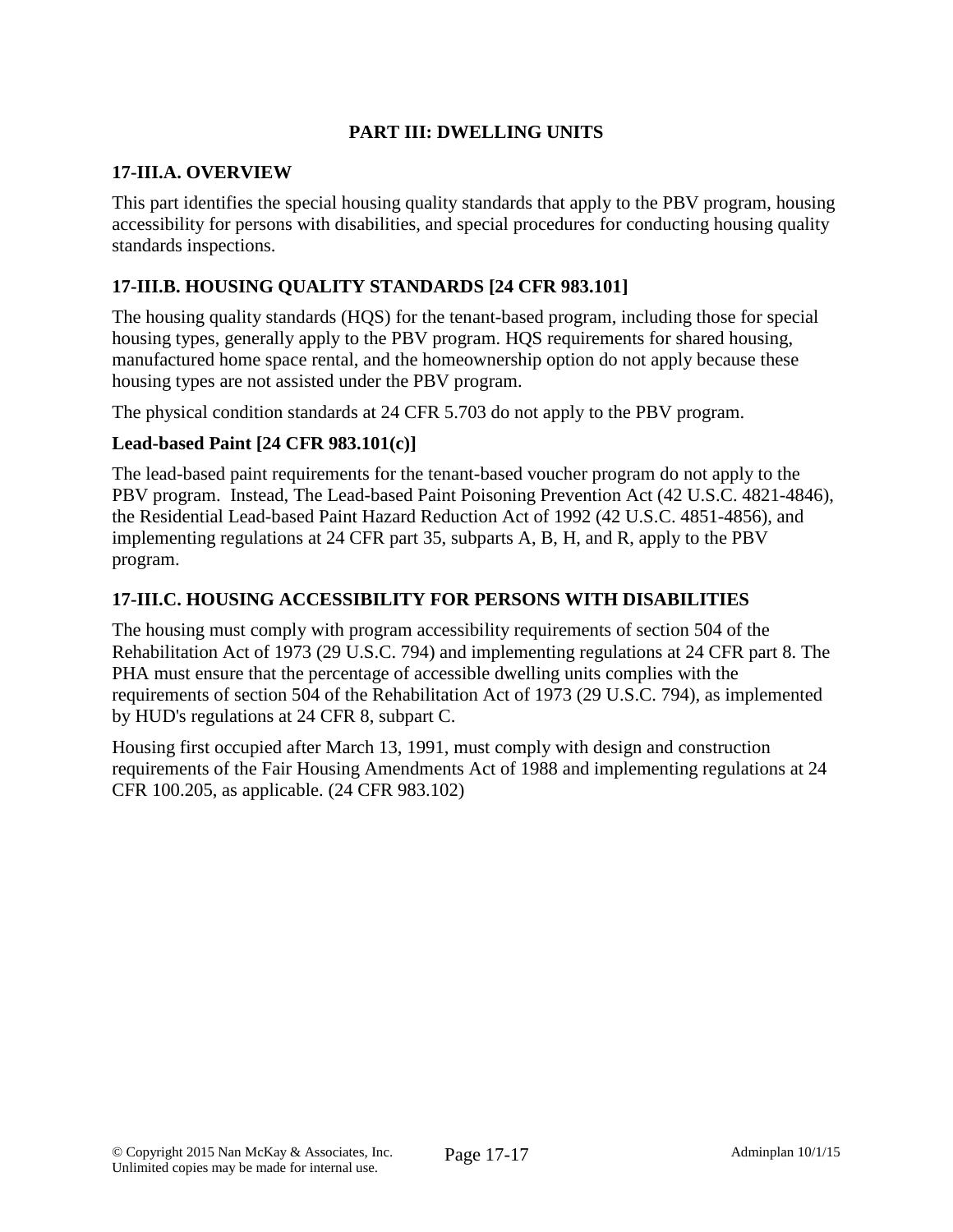# **17-III.D. INSPECTING UNITS**

# **Pre-selection Inspection [24 CFR 983.103(a)]**

The PHA must examine the proposed site before the proposal selection date. If the units to be assisted already exist, the PHA must inspect all the units before the proposal selection date, and must determine whether the units substantially comply with HQS. To qualify as existing housing, units must substantially comply with HQS on the proposal selection date. However, the PHA may not execute the HAP contract until the units fully comply with HQS.

# **Pre-HAP Contract Inspections [24 CFR 983.103(b)]**

The PHA must inspect each contract unit before execution of the HAP contract. The PHA may not enter into a HAP contract covering a unit until the unit fully complies with HQS.

#### **Turnover Inspections [24 CFR 983.103(c)]**

Before providing assistance to a new family in a contract unit, the PHA must inspect the unit. The PHA may not provide assistance on behalf of the family until the unit fully complies with HQS.

#### **Annual/Biennial Inspections [24 CFR 983.103(d); FR Notice 6/25/14]**

At least once every 24 months during the term of the HAP contract, the PHA must inspect a random sample consisting of at least 20 percent of the contract units in each building to determine if the contract units and the premises are maintained in accordance with HQS. Turnover inspections are not counted toward meeting this inspection requirement.

# PHA Policy

The PHA will inspect on an annual basis a random sample consisting of at least 20 percent of the contract units in each building to determine if the contract units and the premises are maintained in accordance with HQS.

If more than 20 percent of the sample of inspected contract units in a building fail the initial inspection, the PHA must reinspect 100 percent of the contract units in the building.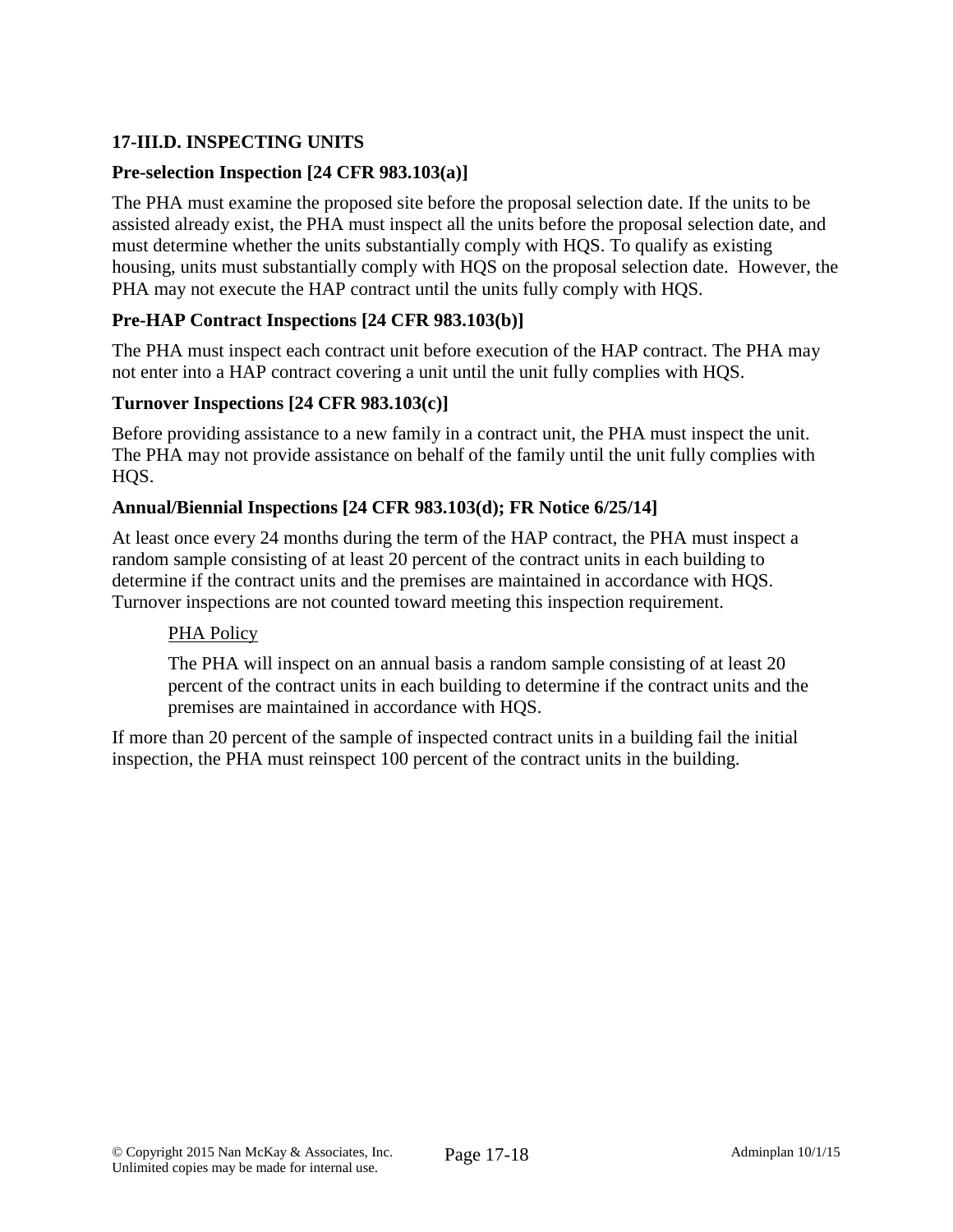# **Other Inspections [24 CFR 983.103(e)]**

The PHA must inspect contract units whenever needed to determine that the contract units comply with HQS and that the owner is providing maintenance, utilities, and other services in accordance with the HAP contract. The PHA must take into account complaints and any other information coming to its attention in scheduling inspections.

The PHA must conduct follow-up inspections needed to determine if the owner (or, if applicable, the family) has corrected an HQS violation, and must conduct inspections to determine the basis for exercise of contractual and other remedies for owner or family violation of HQS.

In conducting PHA supervisory quality control HQS inspections, the PHA should include a representative sample of both tenant-based and project-based units.

# **Inspecting PHA-Owned Units [24 CFR 983.103(f)]**

In the case of PHA-owned units, the inspections must be performed by an independent agency designated by the PHA and approved by HUD. The independent entity must furnish a copy of each inspection report to the PHA and to the HUD field office where the project is located. The PHA must take all necessary actions in response to inspection reports from the independent agency, including exercise of contractual remedies for violation of the HAP contract by the PHA-owner.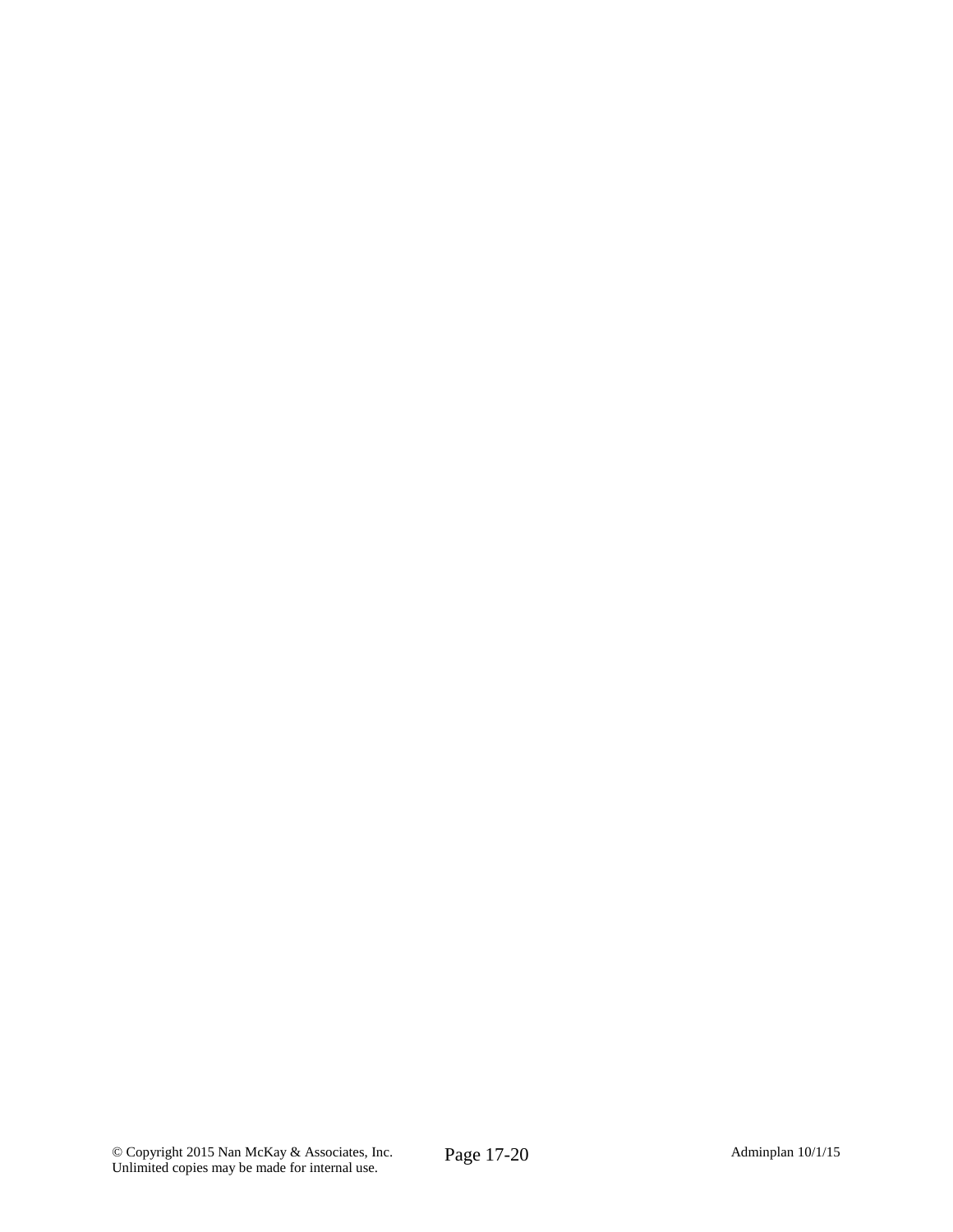# **PART IV: REHABILITATED AND NEWLY CONSTRUCTED UNITS**

# **17-IV.A. OVERVIEW [24 CFR 983.151]**

There are specific requirements that apply to PBV assistance for newly constructed or rehabilitated housing that do not apply to PBV assistance in existing housing. This part describes the requirements unique to this type of assistance.

Housing selected for this type of assistance may not at a later date be selected for PBV assistance as existing housing.

# **17-IV.B. AGREEMENT TO ENTER INTO HAP CONTRACT**

In order to offer PBV assistance in rehabilitated or newly constructed units, the PHA must enter into an agreement to enter into HAP contract (Agreement) with the owner of the property. The Agreement must be in the form required by HUD [24 CFR 983.152(b)]. The PHA may not enter into an Agreement if commencement of construction or rehabilitation has commenced after proposal submission [24 CFR 983.152(c)]. Construction begins when excavation or site preparation (including clearing of the land) begins for the housing. Rehabilitation begins with the physical commencement of rehabilitation activity on the housing.

In the Agreement the owner agrees to develop the PBV contract units to comply with HQS, and the PHA agrees that upon timely completion of such development in accordance with the terms of the Agreement, the PHA will enter into a HAP contract with the owner for the contract units [24 CFR 983.152(a)].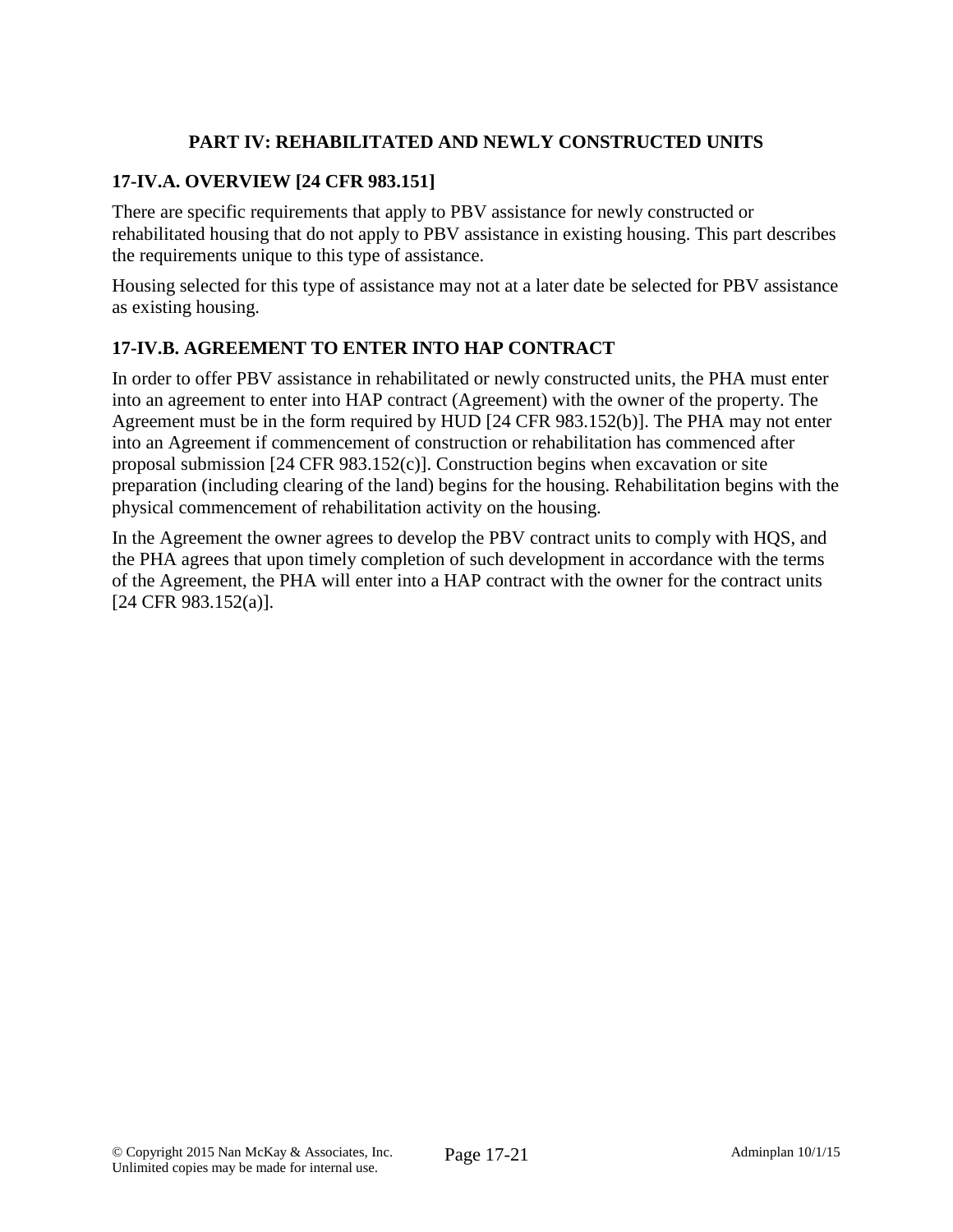# **Content of the Agreement [24 CFR 983.152(d)]**

At a minimum, the Agreement must describe the following features of the housing to be developed and assisted under the PBV program:

- Site and the location of the contract units:
- Number of contract units by area (size) and number of bedrooms and bathrooms;
- Services, maintenance, or equipment to be supplied by the owner without charges in addition to the rent;
- Utilities available to the contract units, including a specification of utility services to be paid by the owner and utility services to be paid by the tenant;
- An indication of whether or not the design and construction requirements of the Fair Housing Act and section 504 of the Rehabilitation Act of 1973 apply to units under the Agreement. If applicable, any required work item resulting from these requirements must be included in the description of work to be performed under the Agreement;
- Estimated initial rents to owner for the contract units;
- Description of the work to be performed under the Agreement. For rehabilitated units, the description must include the rehabilitation work write up and, where determined necessary by the PHA, specifications and plans. For new construction units, the description must include the working drawings and specifications.
- Any additional requirements for quality, architecture, or design over and above HQS.

# **Execution of the Agreement [24 CFR 983.153]**

The Agreement must be executed promptly after PHA notice of proposal selection to the selected owner. The PHA may not enter into the Agreement if construction or rehabilitation has started after proposal submission. Generally, the PHA may not enter into the Agreement with the owner until the subsidy layering review is completed. Likewise, the PHA may not enter into the Agreement until the environmental review is completed and the PHA has received environmental approval. However, the PHA does not need to conduct a subsidy layering review in the case of a HAP contract for existing housing or if the applicable state or local agency has conducted such a review. Similarly, environmental reviews are not required for existing structures unless otherwise required by law or regulation.

# PHA Policy

The PHA will enter into the Agreement with the owner within 10 business days of receiving both environmental approval and notice that subsidy layering requirements have been met, and before construction or rehabilitation work is started.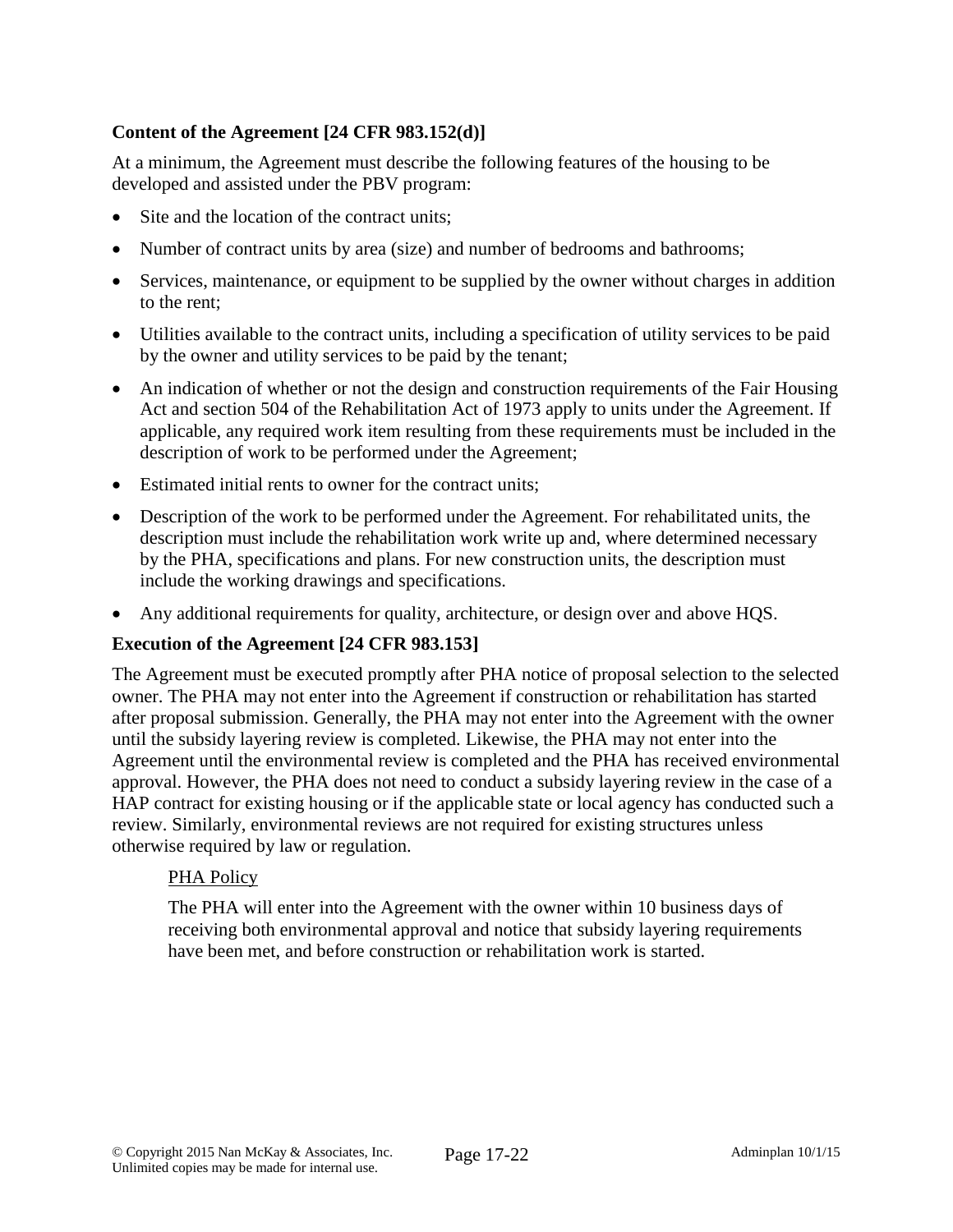# **17-IV.C. CONDUCT OF DEVELOPMENT WORK**

# **Labor Standards [24 CFR 983.154(b)]**

If an Agreement covers the development of nine or more contract units (whether or not completed in stages), the owner and the owner's contractors and subcontractors must pay Davis-Bacon wages to laborers and mechanics employed in the development of housing. The HUDprescribed form of the Agreement will include the labor standards clauses required by HUD, such as those involving Davis-Bacon wage rates.

The owner, contractors, and subcontractors must also comply with the Contract Work Hours and Safety Standards Act, Department of Labor regulations in 29 CFR part 5, and other applicable federal labor relations laws and regulations. The PHA must monitor compliance with labor standards.

# **Equal Opportunity [24 CFR 983.154(c)]**

The owner must comply with Section 3 of the Housing and Urban Development Act of 1968 and the implementing regulations at 24 CFR part 135. The owner must also comply with federal equal employment opportunity requirements.

# **Owner Disclosure [24 CFR 983.154(d) and (e)]**

The Agreement and HAP contract must include a certification by the owner that the owner and other project principals are not on the U.S. General Services Administration list of parties excluded from federal procurement and non-procurement programs.

The owner must also disclose any possible conflict of interest that would be a violation of the Agreement, the HAP contract, or HUD regulations.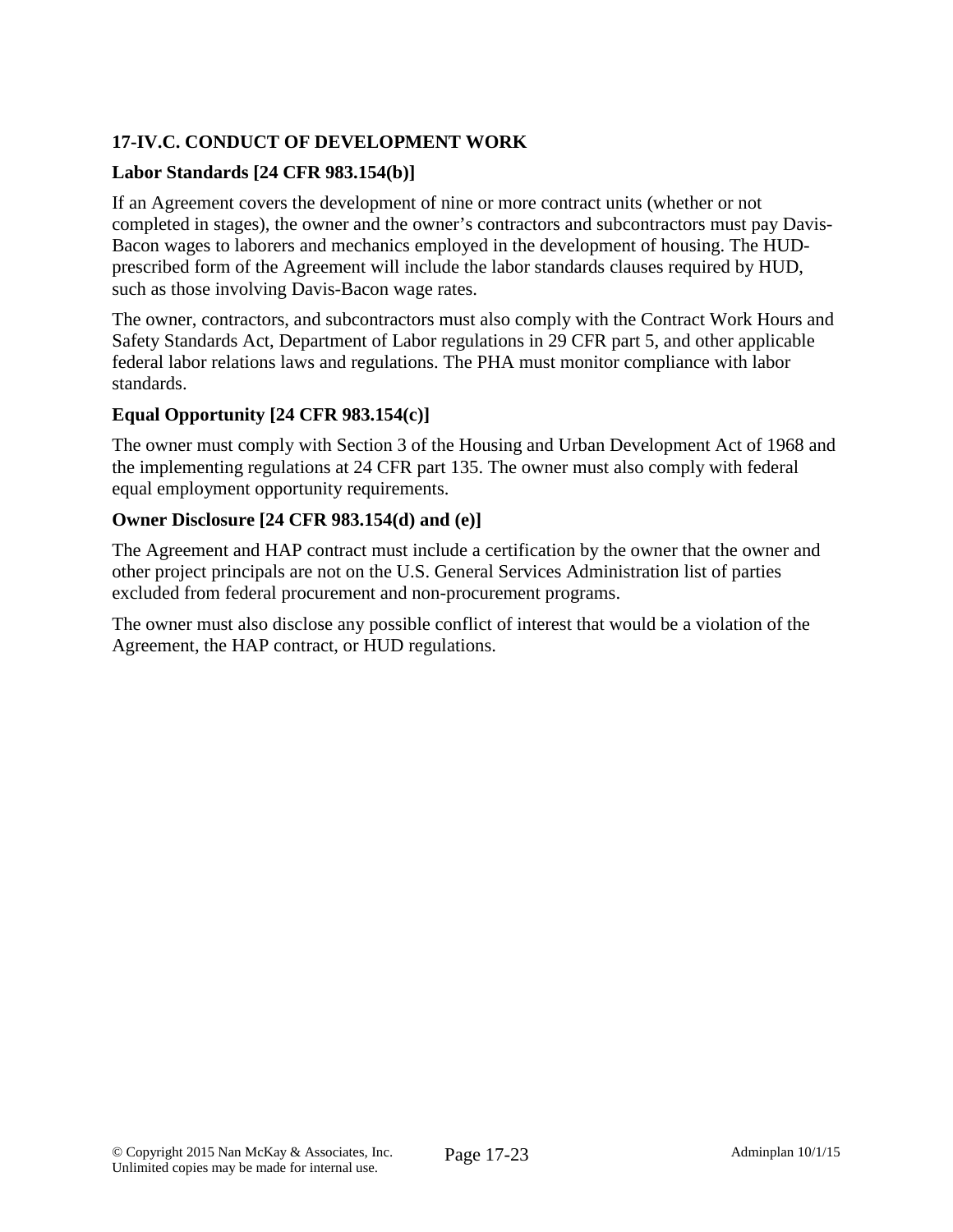# **17-IV.D. COMPLETION OF HOUSING**

The Agreement must specify the deadlines for completion of the housing, and the owner must develop and complete the housing in accordance with these deadlines. The Agreement must also specify the deadline for submission by the owner of the required evidence of completion.

# **Evidence of Completion [24 CFR 983.155(b)]**

At a minimum, the owner must submit the following evidence of completion to the PHA in the form and manner required by the PHA:

- Owner certification that the work has been completed in accordance with HQS and all requirements of the Agreement; and
- Owner certification that the owner has complied with labor standards and equal opportunity requirements in development of the housing.

At the PHA's discretion, the Agreement may specify additional documentation that must be submitted by the owner as evidence of housing completion.

#### PHA Policy

The PHA will determine the need for the owner to submit additional documentation as evidence of housing completion on a case-by-case basis depending on the nature of the PBV project. The PHA will specify any additional documentation requirements in the Agreement to enter into HAP contract.

#### **PHA Acceptance of Completed Units [24 CFR 983.156]**

Upon notice from the owner that the housing is completed, the PHA must inspect to determine if the housing has been completed in accordance with the Agreement, including compliance with HQS and any additional requirements imposed under the Agreement. The PHA must also determine if the owner has submitted all required evidence of completion.

If the work has not been completed in accordance with the Agreement, the PHA must not enter into the HAP contract.

If the PHA determines the work has been completed in accordance with the Agreement and that the owner has submitted all required evidence of completion, the PHA must submit the HAP contract for execution by the owner and must then execute the HAP contract.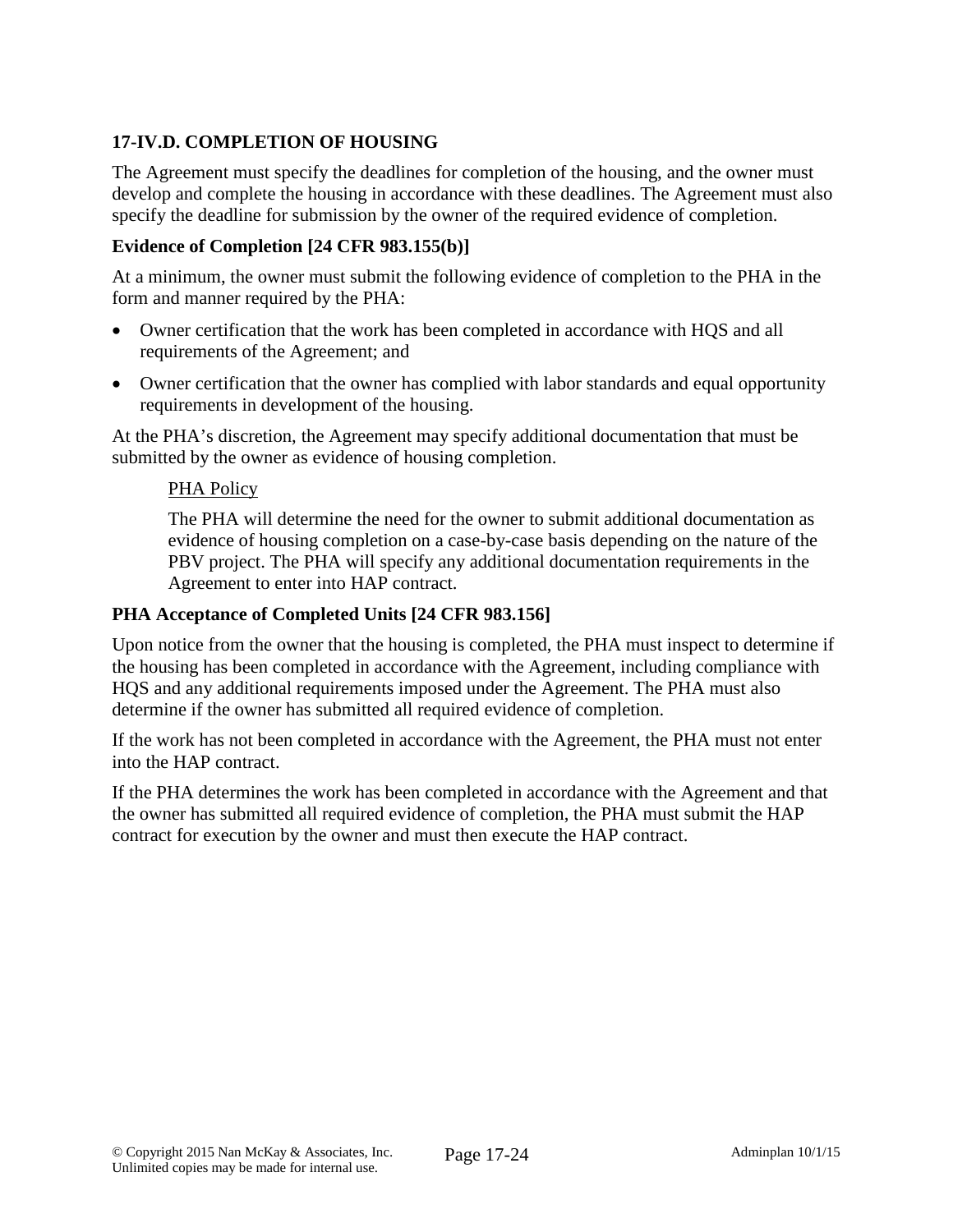# **PART V: HOUSING ASSISTANCE PAYMENTS CONTRACT (HAP)**

# **17-V.A. OVERVIEW**

The PHA must enter into a HAP contract with an owner for units that are receiving PBV assistance. The purpose of the HAP contract is to provide housing assistance payments for eligible families. Housing assistance is paid for contract units leased and occupied by eligible families during the HAP contract term. With the exception of single-family scattered-site projects, a HAP contract shall cover a single project. If multiple projects exist, each project is covered by a separate HAP contract. The HAP contract must be in the form required by HUD [24 CFR 983.202(a)].

# **17-V.B. HAP CONTRACT REQUIREMENTS**

#### **Contract Information [24 CFR 983.203]**

The HAP contract must specify the following information:

- The total number of contract units by number of bedrooms;
- The project's name, street address, city or county, state and zip code, block and lot number (if known), and any other information necessary to clearly identify the site and the building;
- The number of contract units in each building, the location of each contract unit, the area of each contract unit, and the number of bedrooms and bathrooms in each contract unit;
- Services, maintenance, and equipment to be supplied by the owner and included in the rent to owner;
- Utilities available to the contract units, including a specification of utility services to be paid by the owner (included in rent) and utility services to be paid by the tenant;
- Features provided to comply with program accessibility requirements of Section 504 of the Rehabilitation Act of 1973 and implementing regulations at 24 CFR part 8;
- The HAP contract term:
- The number of units in any project that will exceed the 25 percent per project cap, which will be set aside for occupancy by qualifying families (elderly and/or disabled families and families receiving supportive services); and
- The initial rent to owner for the first 12 months of the HAP contract term.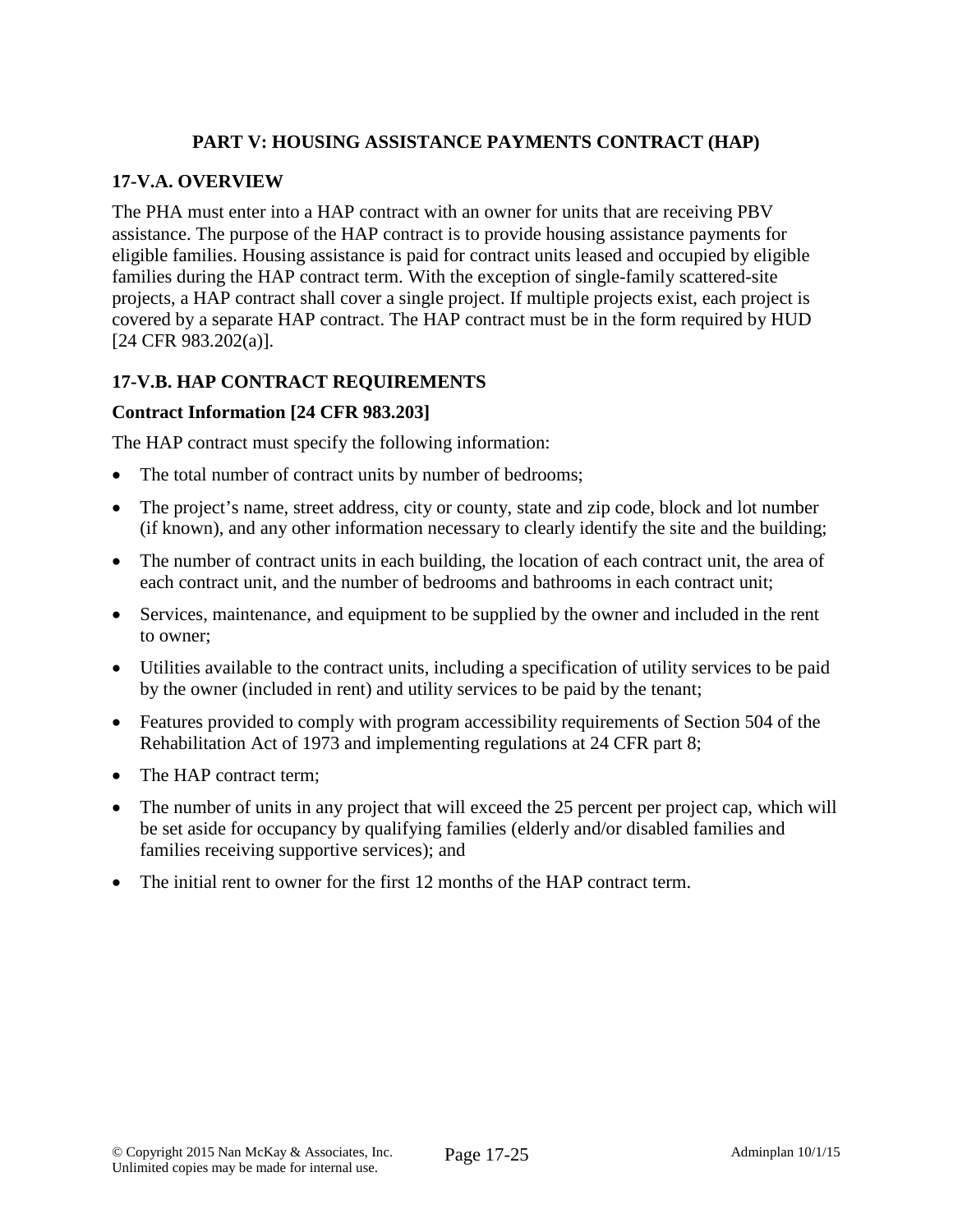# **Execution of the HAP Contract [24 CFR 983.204]**

The PHA may not enter into a HAP contract until each contract unit has been inspected and the PHA has determined that the unit complies with the Housing Quality Standards (HQS). For existing housing, the HAP contract must be executed promptly after the PHA selects the owner proposal and inspects the housing units. For newly constructed or rehabilitated housing the HAP contract must be executed after the PHA has inspected the completed units and has determined that the units have been completed in accordance with the agreement to enter into HAP, and the owner furnishes all required evidence of completion.

# PHA Policy

For existing housing, the HAP contract will be executed within 10 business days of the PHA determining that all units pass HQS.

For rehabilitated or newly constructed housing, the HAP contract will be executed within 10 business days of the PHA determining that the units have been completed in accordance with the agreement to enter into HAP, all units meet HQS, and the owner has submitted all required evidence of completion.

# **Term of HAP Contract [24 CFR 983.205]**

The PHA may enter into a HAP contract with an owner for an initial term of no less than one year and no more than 15 years for each contract unit. The length of the term of the HAP contract for any contract unit may not be less than one year, nor more than 15 years. In the case of PHA-owned units, the term of the HAP contract must be agreed upon by the PHA and the independent entity approved by HUD [24 CFR 983.59(b)(2)].

# PHA Policy

The term of all PBV HAP contracts will be negotiated with the owner on a case-by-case basis.

At the time of the initial HAP contract term or any time before expiration of the HAP contract, the PHA may extend the term of the contract for an additional term of up to 15 years if the PHA determines an extension is appropriate to continue providing affordable housing for low-income families. A HAP contract extension may not exceed 15 years. A PHA may provide for multiple extensions; however, in no circumstances may such extensions exceed 15 years, cumulatively. Extensions after the initial extension are allowed at the end of any extension term, provided that not more than 24 months prior to the expiration of the previous extension contract the PHA agrees to extend the term, and that such extension is appropriate to continue providing affordable housing for low-income families or to expand housing opportunities. Extensions after the initial extension term shall not begin prior to the expiration date of the previous extension term. Subsequent extensions are subject to the same limitations. All extensions must be on the form and subject to the conditions prescribed by HUD at the time of the extension. In the case of PHA-owned units, any extension of the term of the HAP contract must be agreed upon by the PHA and the independent entity approved by HUD [24 CFR 983.59(b)(2)].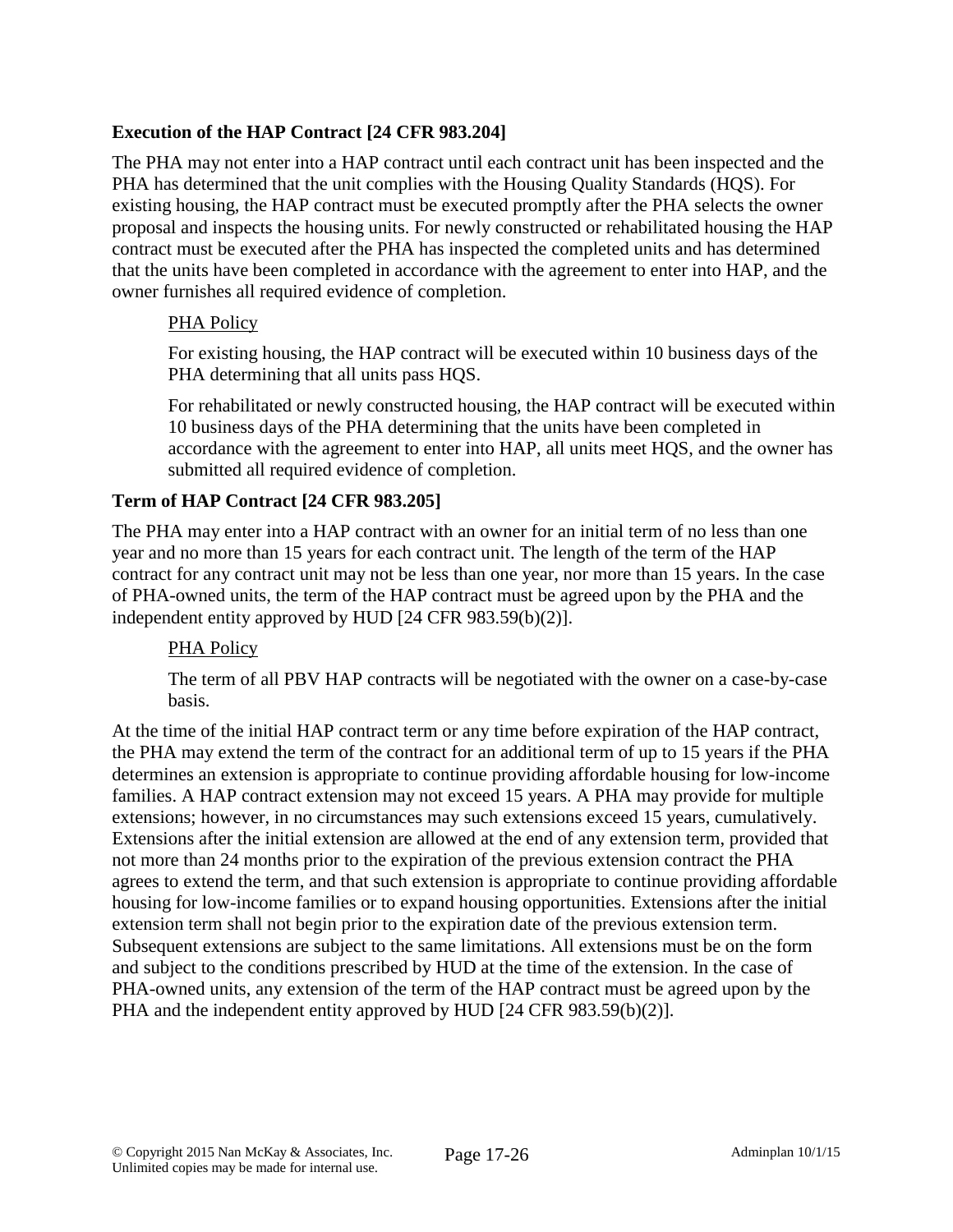#### PHA Policy

When determining whether or not to extend an expiring PBV contract, the PHA will consider several factors including, but not limited to:

The cost of extending the contract and the amount of available budget authority;

The condition of the contract units;

The owner's record of compliance with obligations under the HAP contract and lease(s);

Whether the location of the units continues to support the goals of deconcentrating poverty and expanding housing opportunities; and

Whether the funding could be used more appropriately for tenant-based assistance.

# *Termination by PHA [24 CFR 983.205(c)]*

The HAP contract must provide that the term of the PHA's contractual commitment is subject to the availability of sufficient appropriated funding as determined by HUD or by the PHA in accordance with HUD instructions. For these purposes, sufficient funding means the availability of appropriations, and of funding under the ACC from such appropriations, to make full payment of housing assistance payments payable to the owner for any contract year in accordance with the terms of the HAP contract.

If it is determined that there may not be sufficient funding to continue housing assistance payments for all contract units and for the full term of the HAP contract, the PHA may terminate the HAP contract by notice to the owner. The termination must be implemented in accordance with HUD instructions.

# *Termination by Owner [24 CFR 983.205(d)]*

If in accordance with program requirements the amount of rent to an owner for any contract unit is reduced below the amount of the rent to owner at the beginning of the HAP contract term, the owner may terminate the HAP contract by giving notice to the PHA. In this case, families living in the contract units must be offered tenant-based assistance.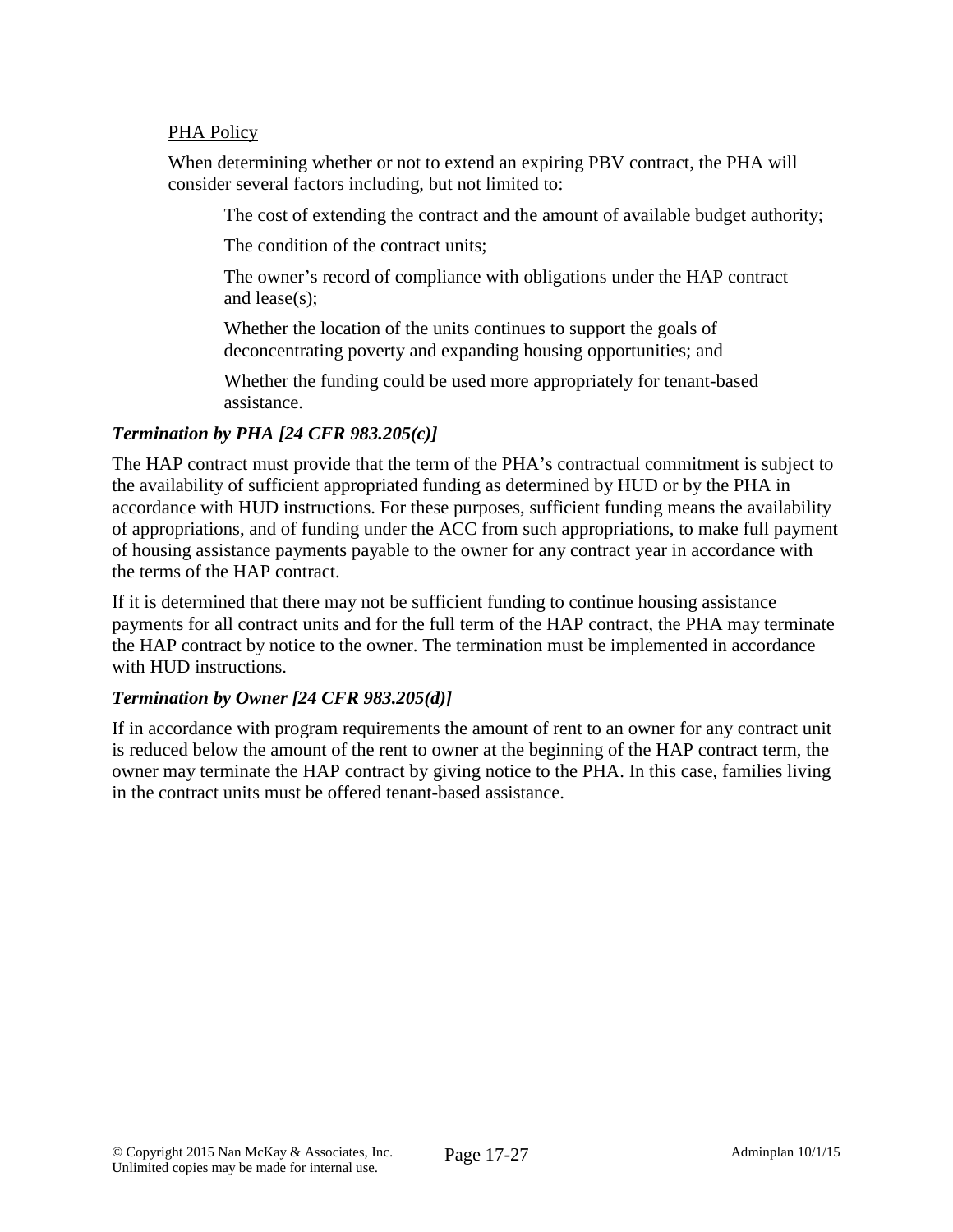# **Statutory Notice Requirements: Contract Termination or Expiration [24 CFR 983.206]**

Not less than one year before the HAP contract terminates, or if the owner refuses to renew the HAP contract, the owner must notify the PHA and assisted tenants of the termination. The notice must be provided in the form prescribed by HUD. If the owner does not give timely notice, the owner must permit the tenants in assisted units to remain in their units for the required notice period with no increase in the tenant portion of their rent, and with no eviction as a result of the owner's inability to collect an increased tenant portion of rent. An owner may renew the terminating contract for a period of time sufficient to give tenants one-year advance notice under such terms as HUD may require.

# **Remedies for HQS Violations [24 CFR 983.208(b)]**

The PHA may not make any HAP payment to the owner for a contract unit during any period in which the unit does not comply with HQS. If the PHA determines that a contract does not comply with HQS, the PHA may exercise any of its remedies under the HAP contract, for any or all of the contract units. Available remedies include termination of housing assistance payments, abatement or reduction of housing assistance payments, reduction of contract units, and termination of the HAP contract.

# PHA Policy

The PHA will abate and terminate PBV HAP contracts for non-compliance with HQS in accordance with the policies used in the tenant-based voucher program. These policies are contained in Section 8-II.G., Enforcing Owner Compliance.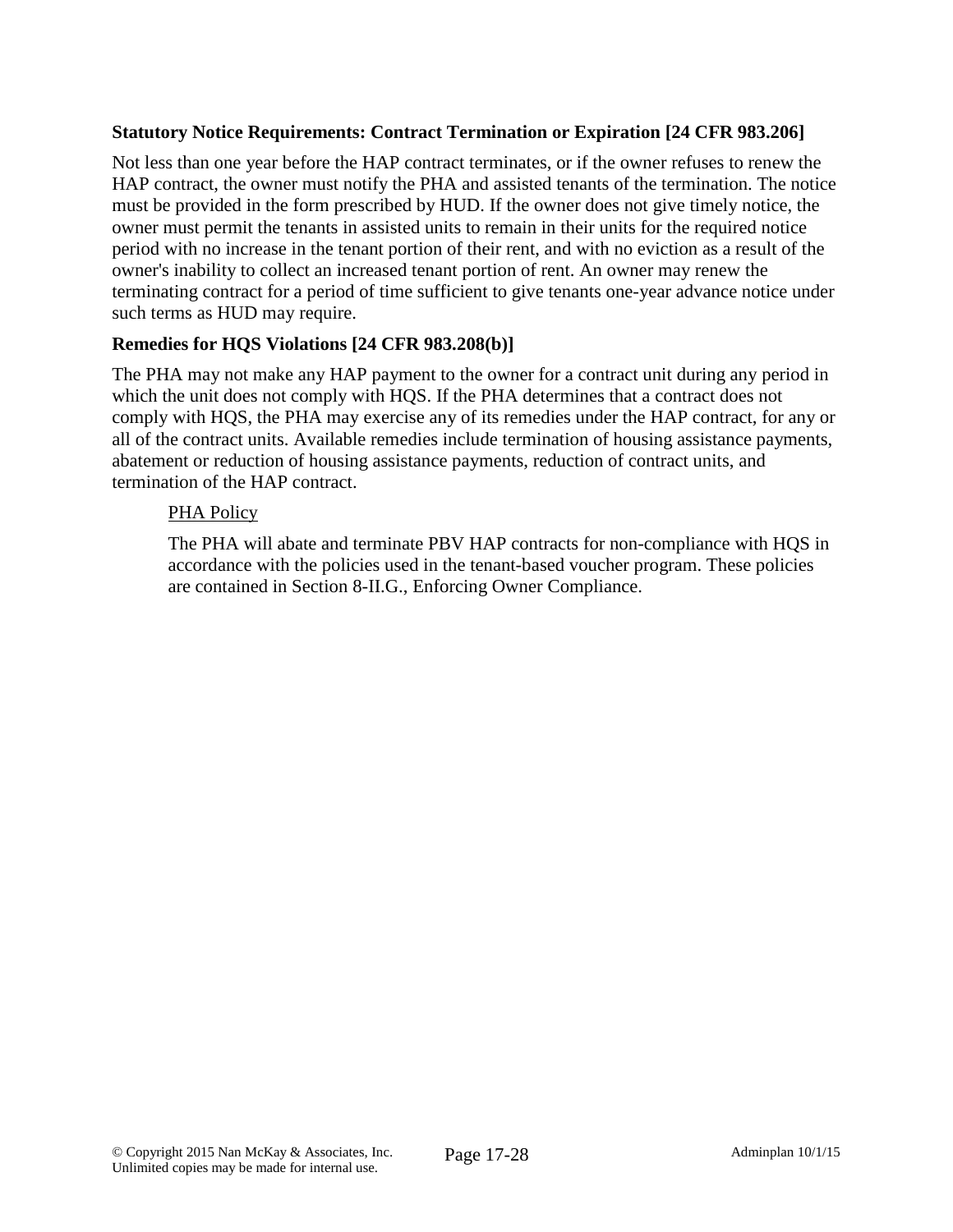# **17-V.C. AMENDMENTS TO THE HAP CONTRACT**

# **Substitution of Contract Units [24 CFR 983.207(a)]**

At the PHA's discretion and subject to all PBV requirements, the HAP contract may be amended to substitute a different unit with the same number of bedrooms in the same project for a previously covered contract unit. Before any such substitution can take place, the PHA must inspect the proposed unit and determine the reasonable rent for the unit.

# **Addition of Contract Units [24 CFR 983.207(b)]**

At the PHA's discretion and subject to the restrictions on the number of dwelling units that can receive PBV assistance per project and on the overall size of the PHA's PBV program, a HAP contract may be amended during the three-year period following the execution date of the HAP contract to add additional PBV units in the same project. This type of amendment is subject to all PBV program requirements except that a new PBV proposal is not required.

# PHA Policy

The PHA will consider adding contract units to the HAP contract when the PHA determines that additional housing is needed to serve eligible low-income families. Circumstances may include, but are not limited to:

The local housing inventory is reduced due to a disaster (either due to loss of housing units, or an influx of displaced families); and

Voucher holders are having difficulty finding units that meet program requirements.

# **17-V.D. HAP CONTRACT YEAR, ANNIVERSARY AND EXPIRATION DATES [24 CFR 983.207(b) and 983.302(e)]**

The HAP contract year is the period of 12 calendar months preceding each annual anniversary of the HAP contract during the HAP contract term. The initial contract year is calculated from the first day of the first calendar month of the HAP contract term.

The annual anniversary of the HAP contract is the first day of the first calendar month after the end of the preceding contract year.

There is a single annual anniversary and expiration date for all units under a particular HAP contract, even in cases where contract units are placed under the HAP contract in stages (on different dates) or units are added by amendment. The anniversary and expiration dates for all units coincide with the dates for the contract units that were originally placed under contract.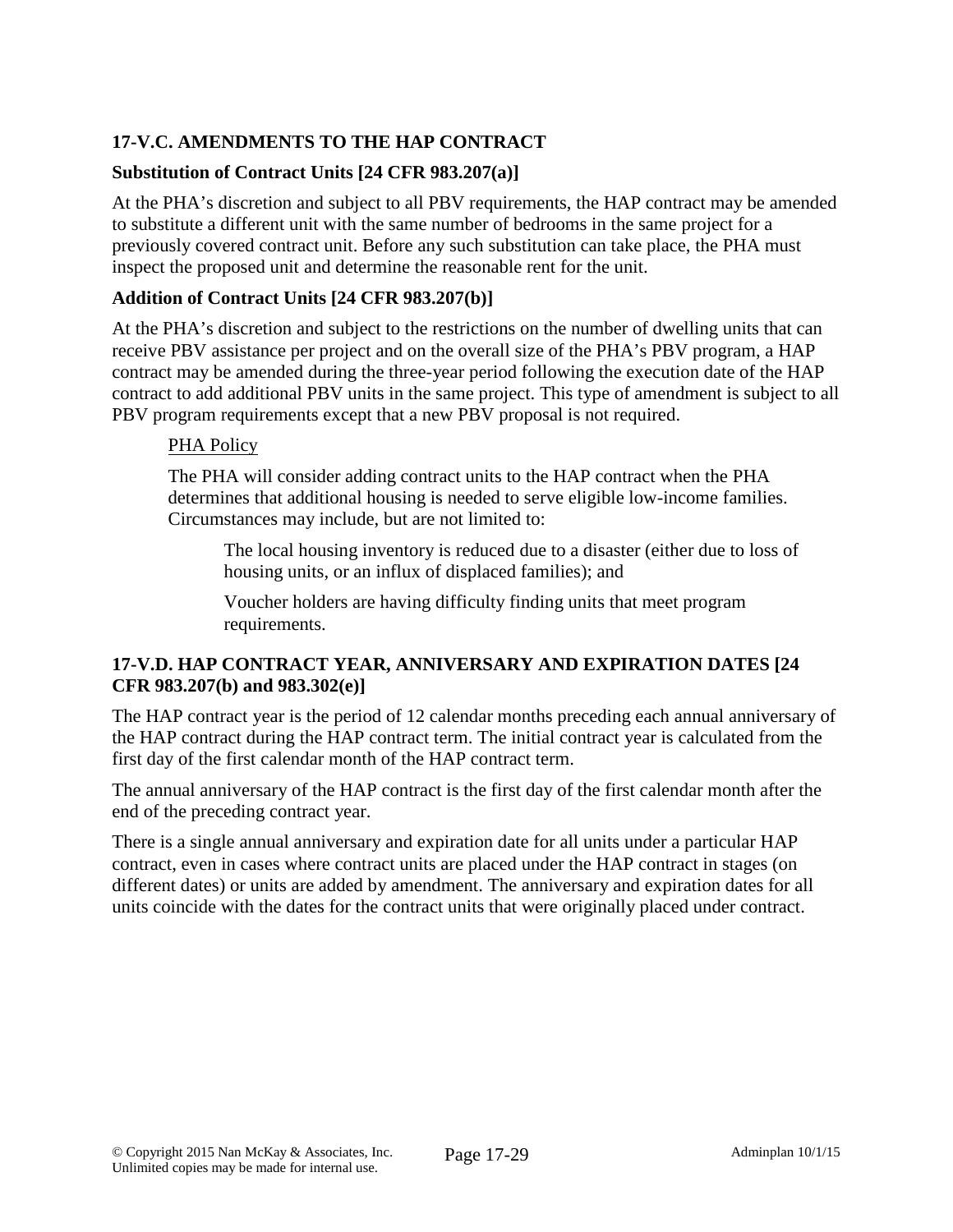# **17-V.E. OWNER RESPONSIBILITIES UNDER THE HAP [24 CFR 983.210]**

When the owner executes the HAP contract s/he certifies that at such execution and at all times during the term of the HAP contract:

- All contract units are in good condition and the owner is maintaining the premises and contract units in accordance with HQS;
- The owner is providing all services, maintenance, equipment and utilities as agreed to under the HAP contract and the leases;
- Each contract unit for which the owner is receiving HAP, is leased to an eligible family referred by the PHA, and the lease is in accordance with the HAP contract and HUD requirements;
- To the best of the owner's knowledge the family resides in the contract unit for which the owner is receiving HAP, and the unit is the family's only residence;
- The owner (including a principal or other interested party) is not the spouse, parent, child, grandparent, grandchild, sister, or brother of any member of a family residing in a contract unit;
- The amount of the HAP the owner is receiving is correct under the HAP contract;
- The rent for contract units does not exceed rents charged by the owner for comparable unassisted units;
- Except for HAP and tenant rent, the owner has not received and will not receive any other payment or consideration for rental of the contract unit;
- The family does not own or have any interest in the contract unit (does not apply to family's membership in a cooperative); and
- Repair work on the project selected as an existing project that is performed after HAP execution within such post-execution period as specified by HUD may constitute development activity, and if determined to be development activity, the repair work undertaken shall be in compliance with Davis-Bacon wage requirements.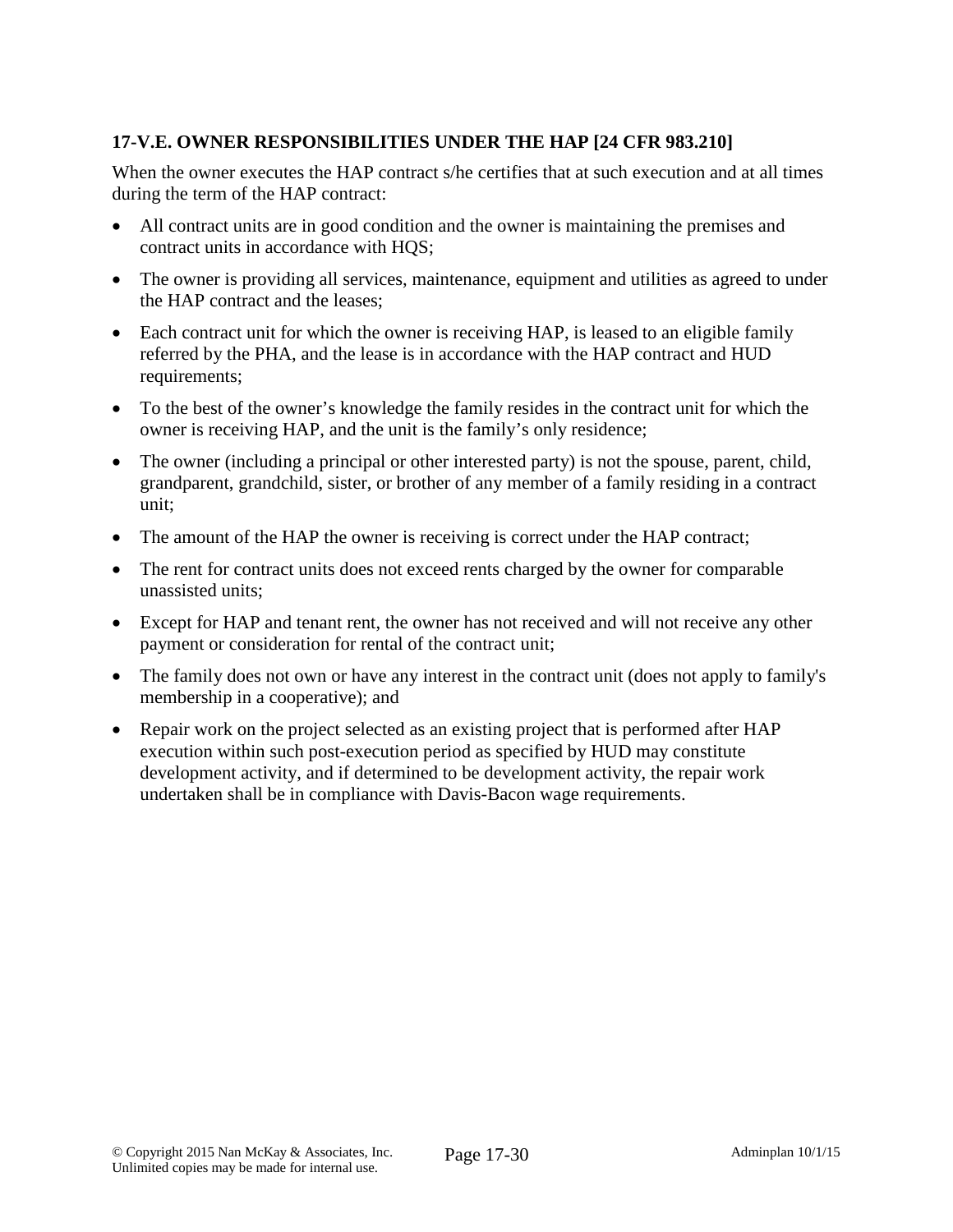# **17-V.F. ADDITIONAL HAP REQUIREMENTS**

# **Housing Quality and Design Requirements [24 CFR 983.101(e) and 983.208(a)]**

The owner is required to maintain and operate the contract units and premises in accordance with HQS, including performance of ordinary and extraordinary maintenance. The owner must provide all the services, maintenance, equipment, and utilities specified in the HAP contract with the PHA and in the lease with each assisted family. In addition, maintenance, replacement and redecoration must be in accordance with the standard practice for the building as established by the owner.

The PHA may elect to establish additional requirements for quality, architecture, or design of PBV housing. Any such additional requirements must be specified in the Agreement to enter into a HAP contract and the HAP contract. These requirements must be in addition to, not in place of, compliance with HQS.

#### PHA Policy

The PHA will identify the need for any special features on a case-by-case basis depending on the intended occupancy of the PBV project. The PHA will specify any special design standards or additional requirements in the invitation for PBV proposals, the agreement to enter into HAP contract, and the HAP contract.

#### **Vacancy Payments [24 CFR 983.352(b)]**

At the discretion of the PHA, the HAP contract may provide for vacancy payments to the owner for a PHA-determined period of vacancy extending from the beginning of the first calendar month after the move-out month for a period not exceeding two full months following the moveout month. The amount of the vacancy payment will be determined by the PHA and cannot exceed the monthly rent to owner under the assisted lease, minus any portion of the rental payment received by the owner (including amounts available from the tenant's security deposit).

# PHA Policy

The PHA will decide on a case-by-case basis if the PHA will provide vacancy payments to the owner. The HAP contract with the owner will contain any such agreement, including the amount of the vacancy payment and the period for which the owner will qualify for these payments.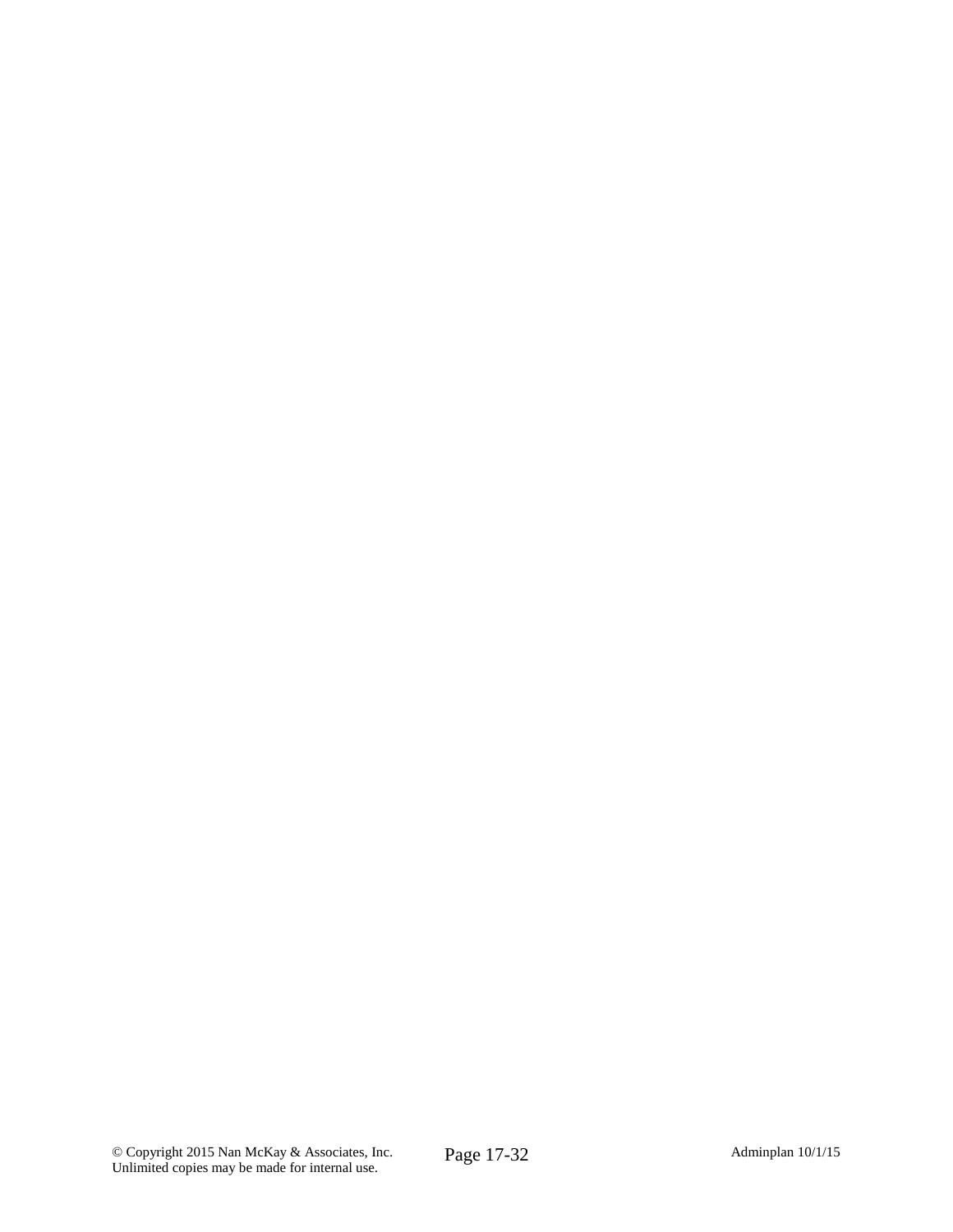# **PART VI: SELECTION OF PBV PROGRAM PARTICIPANTS**

# **17-VI.A. OVERVIEW**

Many of the provisions of the tenant-based voucher regulations [24 CFR 982] also apply to the PBV program. This includes requirements related to determining eligibility and selecting applicants from the waiting list. Even with these similarities, there are requirements that are unique to the PBV program. This part describes the requirements and policies related to eligibility and admission to the PBV program.

# **17-VI.B. ELIGIBILITY FOR PBV ASSISTANCE [24 CFR 983.251(a) and (b)]**

The PHA may select families for the PBV program from those who are participants in the PHA's tenant-based voucher program and from those who have applied for admission to the voucher program. For voucher participants, eligibility was determined at original admission to the voucher program and does not need to be redetermined at the commencement of PBV assistance. For all others, eligibility for admission must be determined at the commencement of PBV assistance.

Applicants for PBV assistance must meet the same eligibility requirements as applicants for the tenant-based voucher program. Applicants must qualify as a family as defined by HUD and the PHA, have income at or below HUD-specified income limits, and qualify on the basis of citizenship or the eligible immigration status of family members [24 CFR 982.201(a) and 24 CFR 983.2(a)]. In addition, an applicant family must provide social security information for family members [24 CFR 5.216 and 5.218] and consent to the PHA's collection and use of family information regarding income, expenses, and family composition [24 CFR 5.230]. The PHA may also not approve a tenancy if the owner (including a principal or other interested party) of the unit is the parent, child, grandparent, grandchild, sister, or brother of any member of the family, unless needed as a reasonable accommodation. An applicant family must also meet HUD requirements related to current or past criminal activity.

# PHA Policy

The PHA will determine an applicant family's eligibility for the PBV program in accordance with the policies in Chapter 3.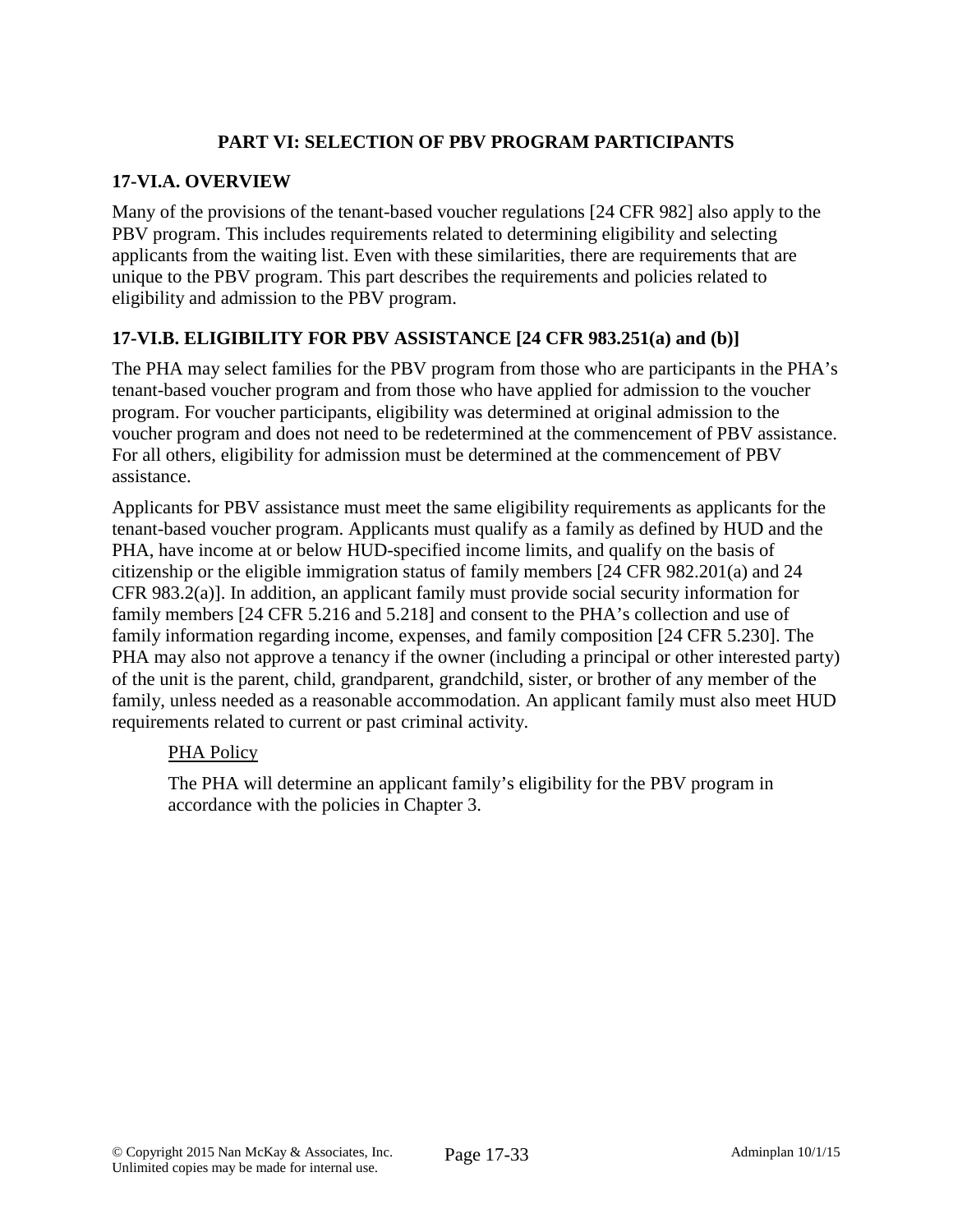# **In-Place Families [24 CFR 983.251(b)]**

An eligible family residing in a proposed PBV contract unit on the date the proposal is selected by the PHA is considered an "in-place family." These families are afforded protection from displacement under the PBV rule. If a unit to be placed under contract (either an existing unit or a unit requiring rehabilitation) is occupied by an eligible family on the date the proposal is selected, the in-place family must be placed on the PHA's waiting list. Once the family's continued eligibility is determined (the PHA may deny assistance to an in-place family for the grounds specified in 24 CFR 982.552 and 982.553), the family must be given an absolute selection preference and the PHA must refer these families to the project owner for an appropriately sized PBV unit in the project. Admission of eligible in-place families is not subject to income targeting requirements.

This regulatory protection from displacement does not apply to families that are not eligible to participate in the program on the proposal selection date.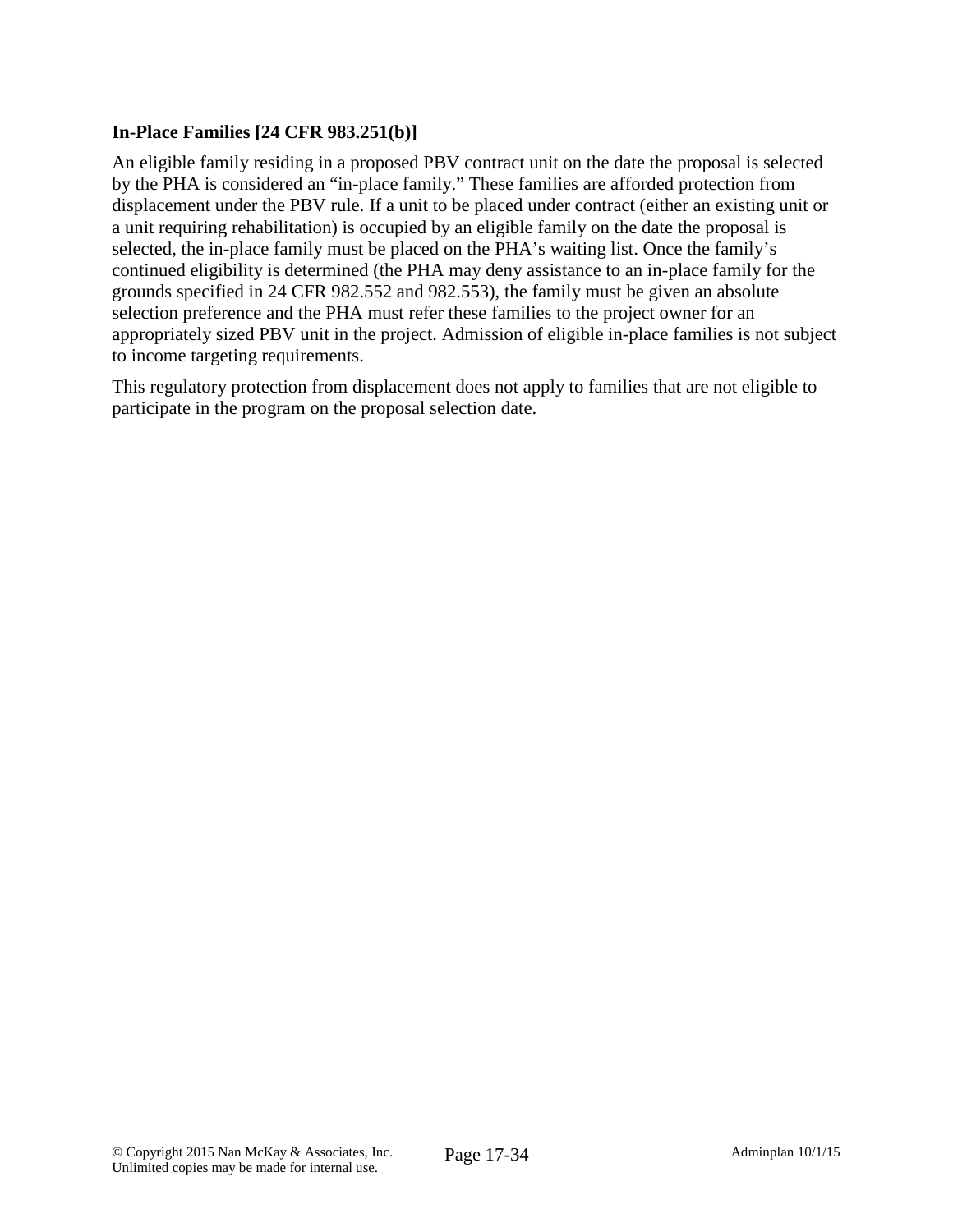# **17-VI.C. ORGANIZATION OF THE WAITING LIST [24 CFR 983.251(c)]**

The PHA may establish a separate waiting list for PBV units or it may use the same waiting list for both tenant-based and PBV assistance. The PHA may also merge the PBV waiting list with a waiting list for other assisted housing programs offered by the PHA. If the PHA chooses to offer a separate waiting list for PBV assistance, the PHA must offer to place applicants who are listed on the tenant-based waiting list on the waiting list for PBV assistance.

If a PHA decides to establish a separate PBV waiting list, the PHA may use a single waiting list for the PHA's whole PBV program, or it may establish separate waiting lists for PBV units in particular projects or buildings or for sets of such units.

#### PHA Policy

The PHA will establish and manage separate waiting lists for individual projects or buildings that are receiving PBV assistance.

#### **17-VI.D. SELECTION FROM THE WAITING LIST [24 CFR 983.251(c)]**

Applicants who will occupy units with PBV assistance must be selected from the PHA's waiting list. The PHA may establish selection criteria or preferences for occupancy of particular PBV units. The PHA may place families referred by the PBV owner on its PBV waiting list.

#### **Income Targeting [24 CFR 983.251(c)(6)]**

At least 75 percent of the families admitted to the PHA's tenant-based and project-based voucher programs during the PHA fiscal year from the waiting list must be extremely-low income families. The income targeting requirement applies to the total of admissions to both programs.

# **Units with Accessibility Features [24 CFR 983.251(c)(7)]**

When selecting families to occupy PBV units that have special accessibility features for persons with disabilities, the PHA must first refer families who require such features to the owner.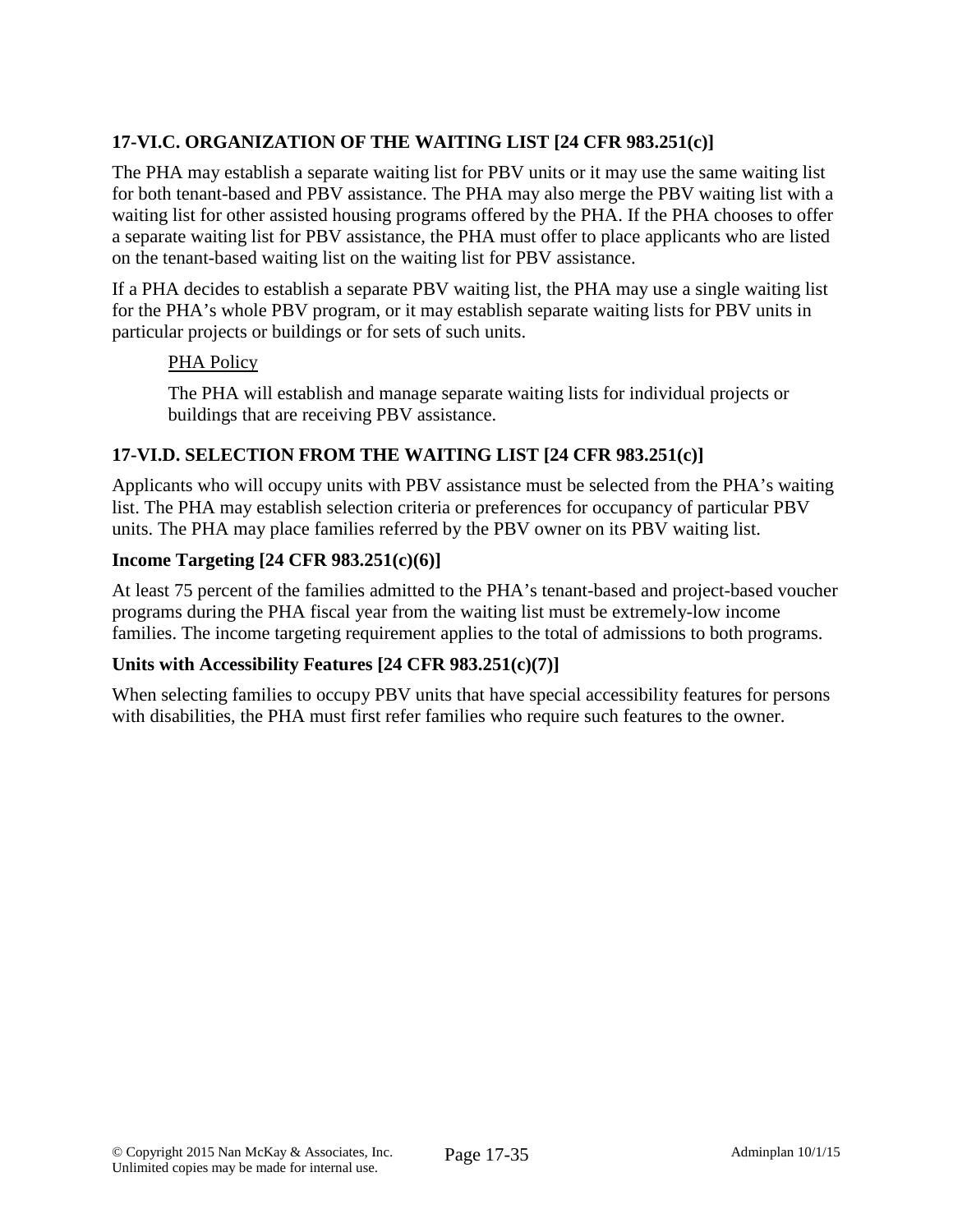# **Preferences [24 CFR 983.251(d), FR Notice 11/24/08]**

The PHA may use the same selection preferences that are used for the tenant-based voucher program, establish selection criteria or preferences for the PBV program as a whole, or for occupancy of particular PBV developments or units. The PHA must provide an absolute selection preference for eligible in-place families as described in Section 17-VI.B. above.

Although the PHA is prohibited from granting preferences to persons with a specific disability, the PHA may give preference to disabled families who need services offered at a particular project or site if the preference is limited to families (including individuals):

- With disabilities that significantly interfere with their ability to obtain and maintain themselves in housing;
- Who, without appropriate supportive services, will not be able to obtain or maintain themselves in housing; and
- For whom such services cannot be provided in a non-segregated setting.

In advertising such a project, the owner may advertise the project as offering services for a particular type of disability; however, the project must be open to all otherwise eligible disabled persons who may benefit from services provided in the project. In these projects, disabled residents may not be required to accept the particular services offered as a condition of occupancy.

If the PHA has projects with more than 25 percent of the units receiving project-based assistance because those projects include "excepted units" (units specifically made available for elderly or disabled families, or families receiving supportive services), the PHA must give preference to such families when referring families to these units [24 CFR 983.261(b)].

# PHA Policy

The PHA will provide a selection preference when required by the regulation (e.g., eligible in-place families, qualifying families for "excepted units," mobility impaired persons for accessible units). The PHA will offer a preference for families that are eligible to live in the project base units; approved by Wyandot Center and/ or Delaware Highlands Assisted Living.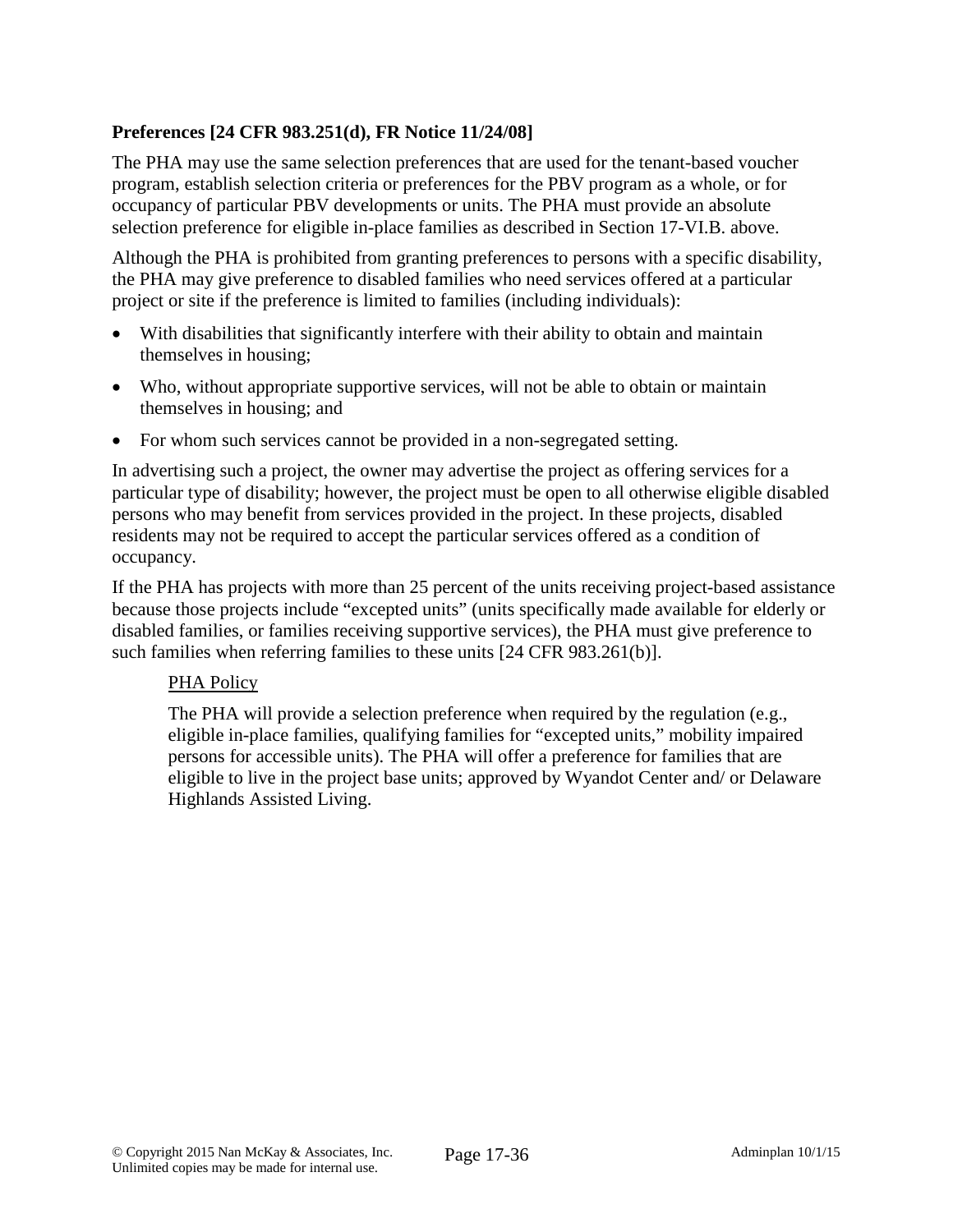# **17-VI.E. OFFER OF PBV ASSISTANCE**

# **Refusal of Offer [24 CFR 983.251(e)(3)]**

The PHA is prohibited from taking any of the following actions against a family who has applied for, received, or refused an offer of PBV assistance:

- Refuse to list the applicant on the waiting list for tenant-based voucher assistance;
- Deny any admission preference for which the applicant qualifies;
- Change the applicant's place on the waiting list based on preference, date, and time of application, or other factors affecting selection under the PHA's selection policy;
- Remove the applicant from the tenant-based voucher waiting list.

# **Disapproval by Landlord [24 CFR 983.251(e)(2)]**

If a PBV owner rejects a family for admission to the owner's units, such rejection may not affect the family's position on the tenant-based voucher waiting list.

# **Acceptance of Offer [24 CFR 983.252]**

# *Family Briefing*

When a family accepts an offer for PBV assistance, the PHA must give the family an oral briefing. The briefing must include information on how the program works and the responsibilities of the family and owner. In addition to the oral briefing, the PHA must provide a briefing packet that explains how the PHA determines the total tenant payment for a family, the family obligations under the program, and applicable fair housing information.

# *Persons with Disabilities*

If an applicant family's head or spouse is disabled, the PHA must assure effective communication, in accordance with 24 CFR 8.6, in conducting the oral briefing and in providing the written information packet. This may include making alternative formats available (see Chapter 2). In addition, the PHA must have a mechanism for referring a family that includes a member with a mobility impairment to an appropriate accessible PBV unit.

# *Persons with Limited English Proficiency*

The PHA should take reasonable steps to assure meaningful access by persons with limited English proficiency in accordance with Title VI of the Civil Rights Act of 1964 and Executive Order 13166 (see Chapter 2).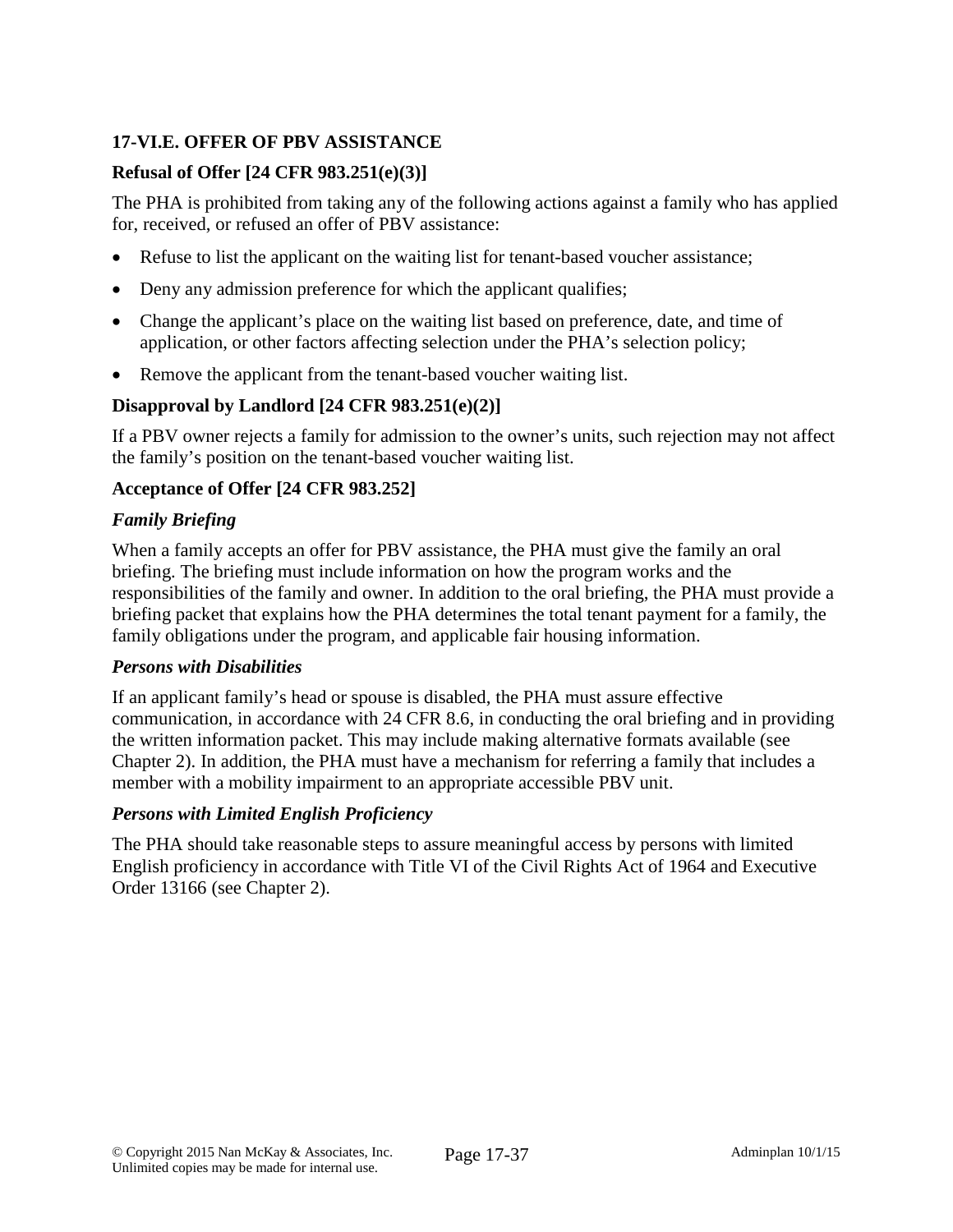# **17-VI.F. OWNER SELECTION OF TENANTS**

The owner is responsible for developing written tenant selection procedures that are consistent with the purpose of improving housing opportunities for very low-income families and reasonably related to program eligibility and an applicant's ability to fulfill their obligations under the lease. An owner must promptly notify in writing any rejected applicant of the grounds for any rejection [24 CFR 983.253(a)(2) and (a)(3)].

# **Leasing [24 CFR 983.253(a)]**

During the term of the HAP contract, the owner must lease contract units to eligible families that are selected and referred by the PHA from the PHA's waiting list. The contract unit leased to the family must be the appropriate size unit for the size of the family, based on the PHA's subsidy standards.

# **Filling Vacancies [24 CFR 983.254(a)]**

The owner must promptly notify the PHA of any vacancy or expected vacancy in a contract unit. After receiving such notice, the PHA must make every reasonable effort to promptly refer a sufficient number of families for the owner to fill such vacancies. The PHA and the owner must make reasonable efforts to minimize the likelihood and length of any vacancy.

# PHA Policy

The owner must notify the PHA in writing (mail, fax, or e-mail) within 5 business days of learning about any vacancy or expected vacancy.

The PHA will make every reasonable effort to refer families to the owner within 10 business days of receiving such notice from the owner.

# **Reduction in HAP Contract Units Due to Vacancies [24 CFR 983.254(b)]**

If any contract units have been vacant for 120 or more days since owner notice of the vacancy, the PHA may give notice to the owner amending the HAP contract to reduce the number of contract units by subtracting the number of contract units (according to the bedroom size) that have been vacant for this period.

# PHA Policy

If any contract units have been vacant for 120 days, the PHA will give notice to the owner that the HAP contract will be amended to reduce the number of contract units that have been vacant for this period. The PHA will provide the notice to the owner within 10 business days of the 120<sup>th</sup> day of the vacancy. The amendment to the HAP contract will be effective the  $1<sup>st</sup>$  day of the month following the date of the PHA's notice.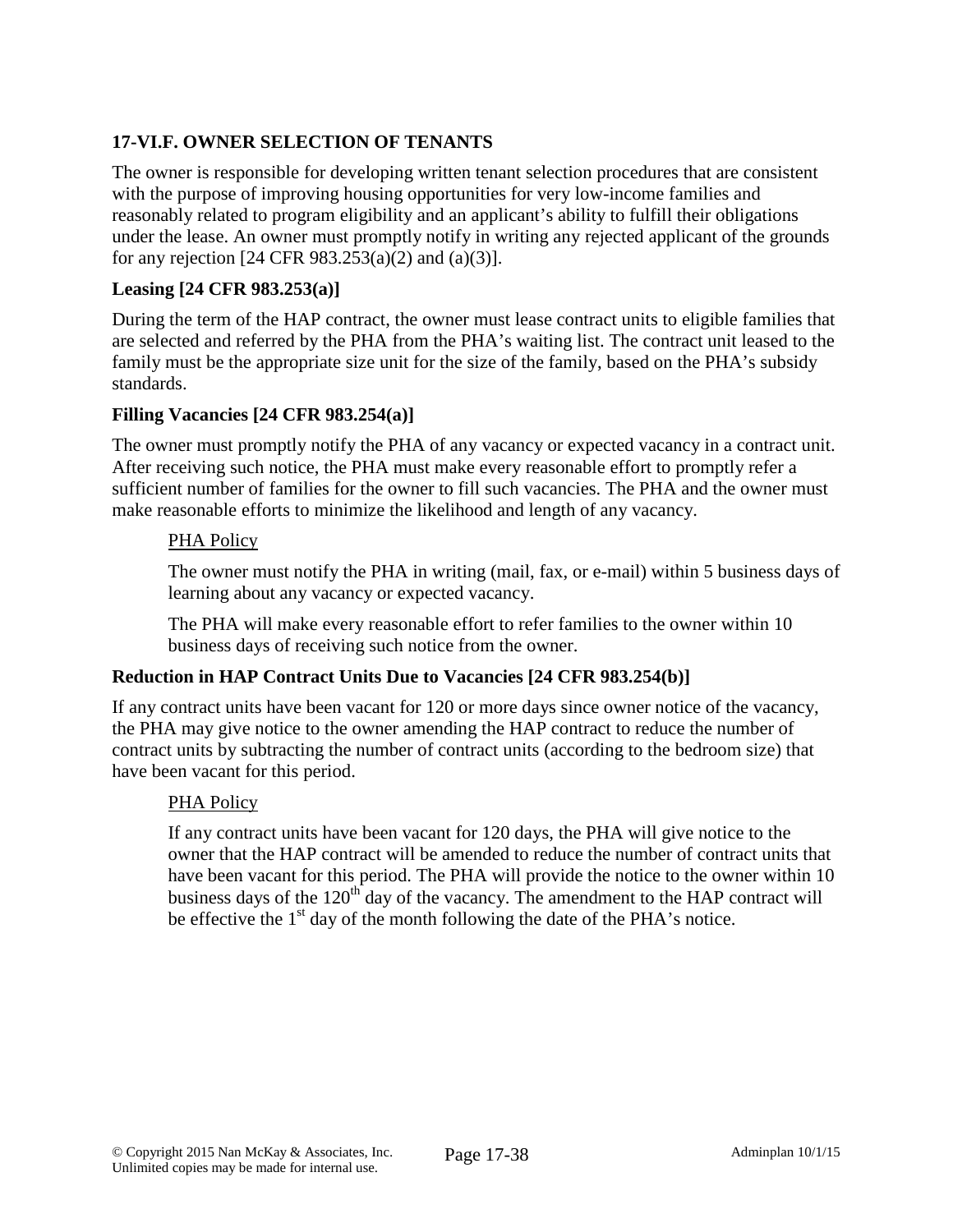# **17-VI.G. TENANT SCREENING [24 CFR 983.255]**

#### **PHA Responsibility**

The PHA is not responsible or liable to the owner or any other person for the family's behavior or suitability for tenancy. However, the PHA may opt to screen applicants for family behavior or suitability for tenancy and may deny applicants based on such screening.

#### PHA Policy

The PHA will not conduct screening to determine a PBV applicant family's suitability for tenancy.

The PHA must provide the owner with an applicant family's current and prior address (as shown in PHA records) and the name and address (if known by the PHA) of the family's current landlord and any prior landlords.

In addition, the PHA may offer the owner other information the PHA may have about a family, including information about the tenancy history of family members or about drug trafficking and criminal activity by family members. The PHA must provide applicant families a description of the PHA policy on providing information to owners, and the PHA must give the same types of information to all owners.

The PHA may not disclose to the owner any confidential information provided in response to a request for documentation of domestic violence, dating violence, sexual assault, or stalking except at the written request or with the written consent of the individual providing the documentation [24 CFR 5.2007(a)(4)].

# PHA Policy

The PHA will inform owners of their responsibility to screen prospective tenants, and will provide owners with the required known name and address information, at the time of the turnover HQS inspection or before. The PHA will not provide any additional information to the owner, such as tenancy history, criminal history, etc.

#### **Owner Responsibility**

The owner is responsible for screening and selection of the family to occupy the owner's unit. When screening families the owner may consider a family's background with respect to the following factors:

- Payment of rent and utility bills;
- Caring for a unit and premises;
- Respecting the rights of other residents to the peaceful enjoyment of their housing;
- Drug-related criminal activity or other criminal activity that is a threat to the health, safety, or property of others; and
- Compliance with other essential conditions of tenancy.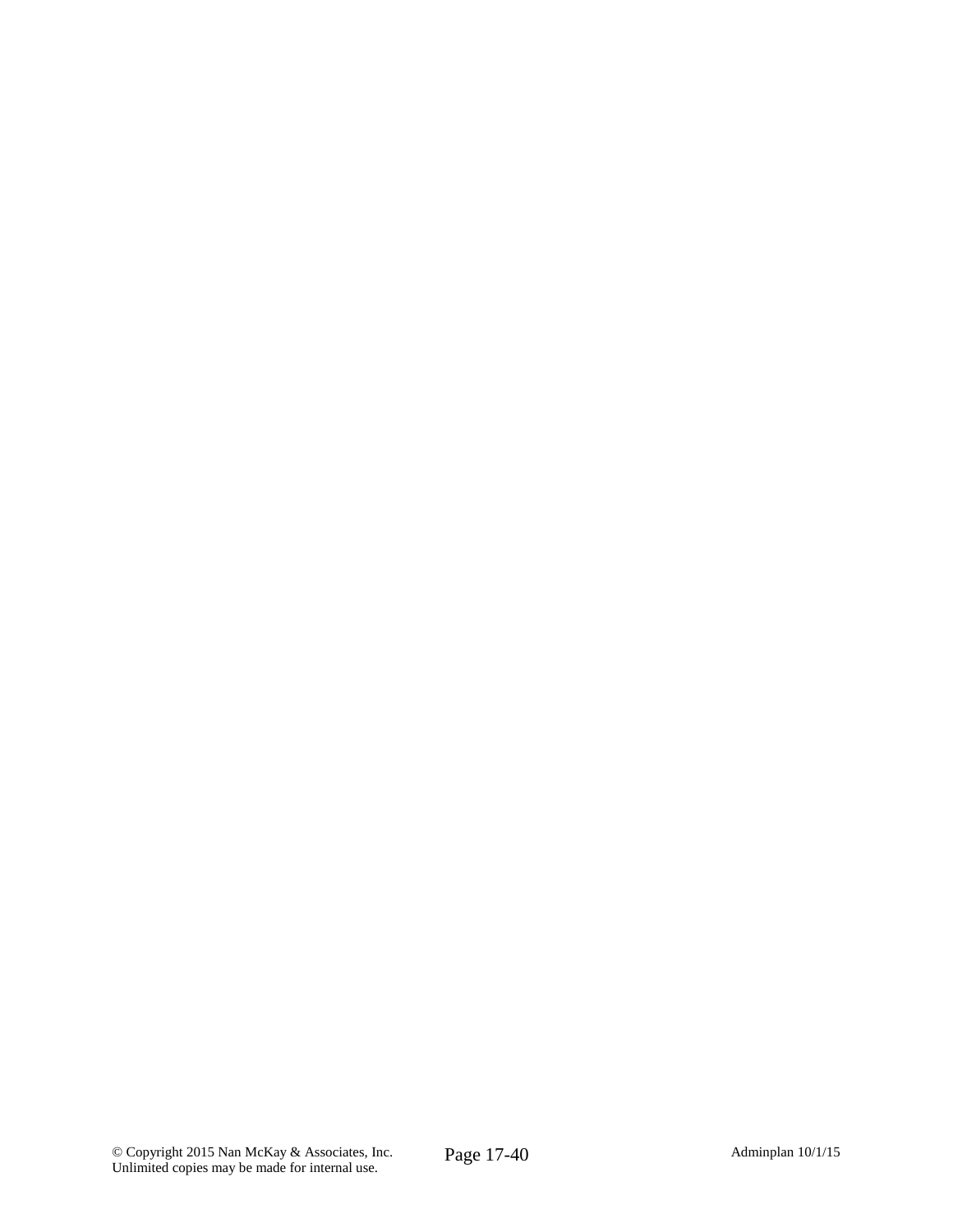# **PART VII: OCCUPANCY**

#### **17-VII.A. OVERVIEW**

After an applicant has been selected from the waiting list, determined eligible by the PHA, referred to an owner and determined suitable by the owner, the family will sign the lease and occupancy of the unit will begin.

# **17-VII.B. LEASE [24 CFR 983.256]**

The tenant must have legal capacity to enter a lease under state and local law. *Legal capacity* means that the tenant is bound by the terms of the lease and may enforce the terms of the lease against the owner.

#### **Form of Lease [24 CFR 983.256(b)]**

The tenant and the owner must enter into a written lease agreement that is signed by both parties. If an owner uses a standard lease form for rental units to unassisted tenants in the locality or premises, the same lease must be used for assisted tenants, except that the lease must include a HUD-required tenancy addendum. The tenancy addendum must include, word-for-word, all provisions required by HUD.

If the owner does not use a standard lease form for rental to unassisted tenants, the owner may use another form of lease, such as a PHA model lease.

The PHA may review the owner's lease form to determine if the lease complies with state and local law. If the PHA determines that the lease does not comply with state or local law, the PHA may decline to approve the tenancy.

#### PHA Policy

The PHA will not review the owner's lease for compliance with state or local law.

# **Lease Requirements [24 CFR 983.256(c)]**

The lease for a PBV unit must specify all of the following information:

- The names of the owner and the tenant;
- The unit rented (address, apartment number, if any, and any other information needed to identify the leased contract unit);
- The term of the lease (initial term and any provision for renewal);
- The amount of the tenant rent to owner, which is subject to change during the term of the lease in accordance with HUD requirements;
- A specification of the services, maintenance, equipment, and utilities that will be provide by the owner; and
- The amount of any charges for food, furniture, or supportive services.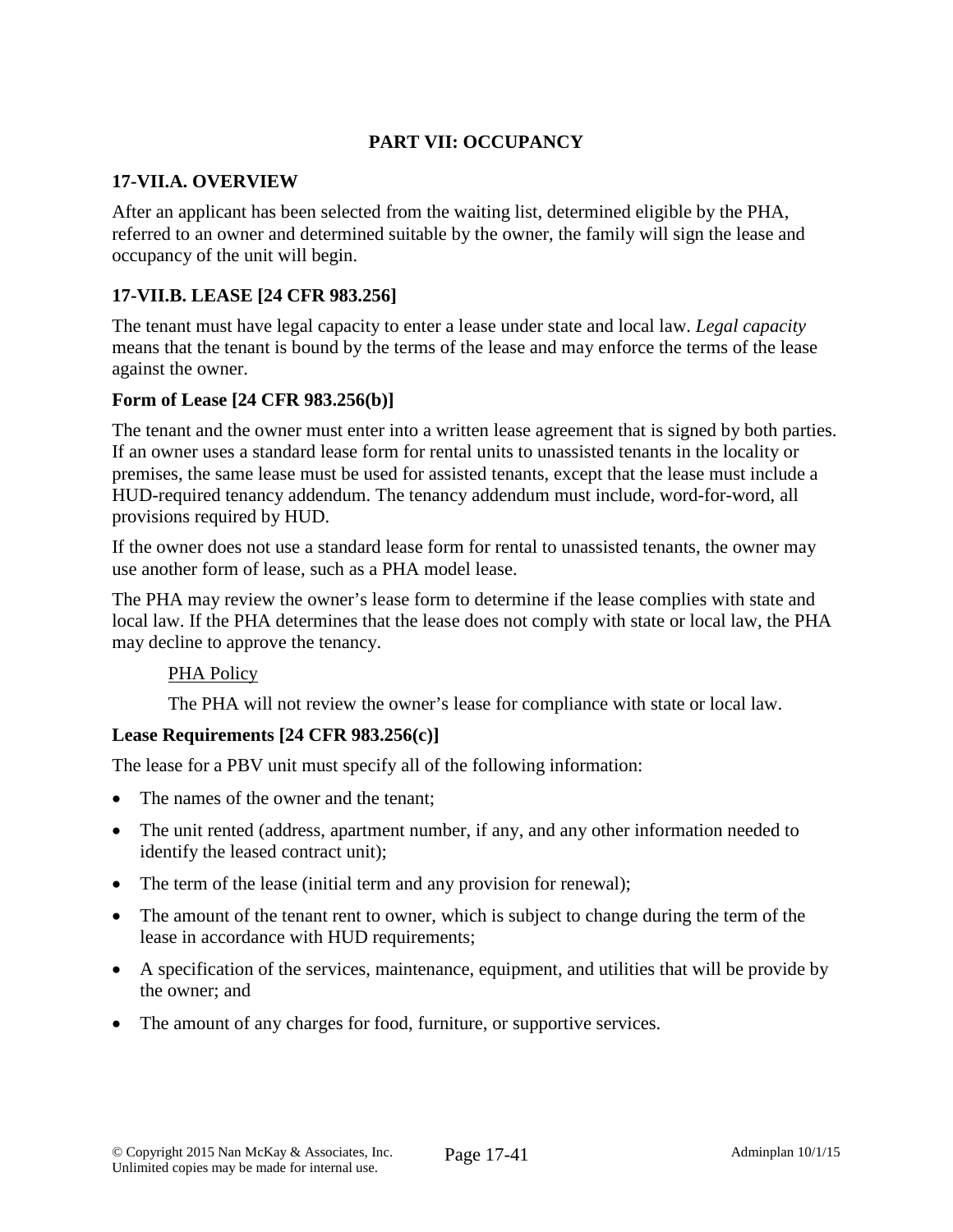# **Tenancy Addendum [24 CFR 983.256(d)]**

The tenancy addendum in the lease must state:

- The program tenancy requirements;
- The composition of the household as approved by the PHA (the names of family members and any PHA-approved live-in aide);
- All provisions in the HUD-required tenancy addendum must be included in the lease. The terms of the tenancy addendum prevail over other provisions of the lease.

# **Initial Term and Lease Renewal [24 CFR 983.256(f)]**

The initial lease term must be for at least one year. The lease must provide for automatic renewal after the initial term of the lease in either successive definitive terms (e.g. month-to-month or year-to-year) or an automatic indefinite extension of the lease term. For automatic indefinite extension of the lease term, the lease terminates if any of the following occur:

- The owner terminates the lease for good cause
- The tenant terminates the lease
- The owner and tenant agree to terminate the lease
- The PHA terminates the HAP contract
- The PHA terminates assistance for the family

### **Changes in the Lease [24 CFR 983.256(e)]**

If the tenant and owner agree to any change in the lease, the change must be in writing, and the owner must immediately give the PHA a copy of all changes.

The owner must notify the PHA in advance of any proposed change in the lease regarding the allocation of tenant and owner responsibilities for utilities. Such changes may only be made if approved by the PHA and in accordance with the terms of the lease relating to its amendment. The PHA must redetermine reasonable rent, in accordance with program requirements, based on any change in the allocation of the responsibility for utilities between the owner and the tenant. The redetermined reasonable rent will be used in calculation of the rent to owner from the effective date of the change.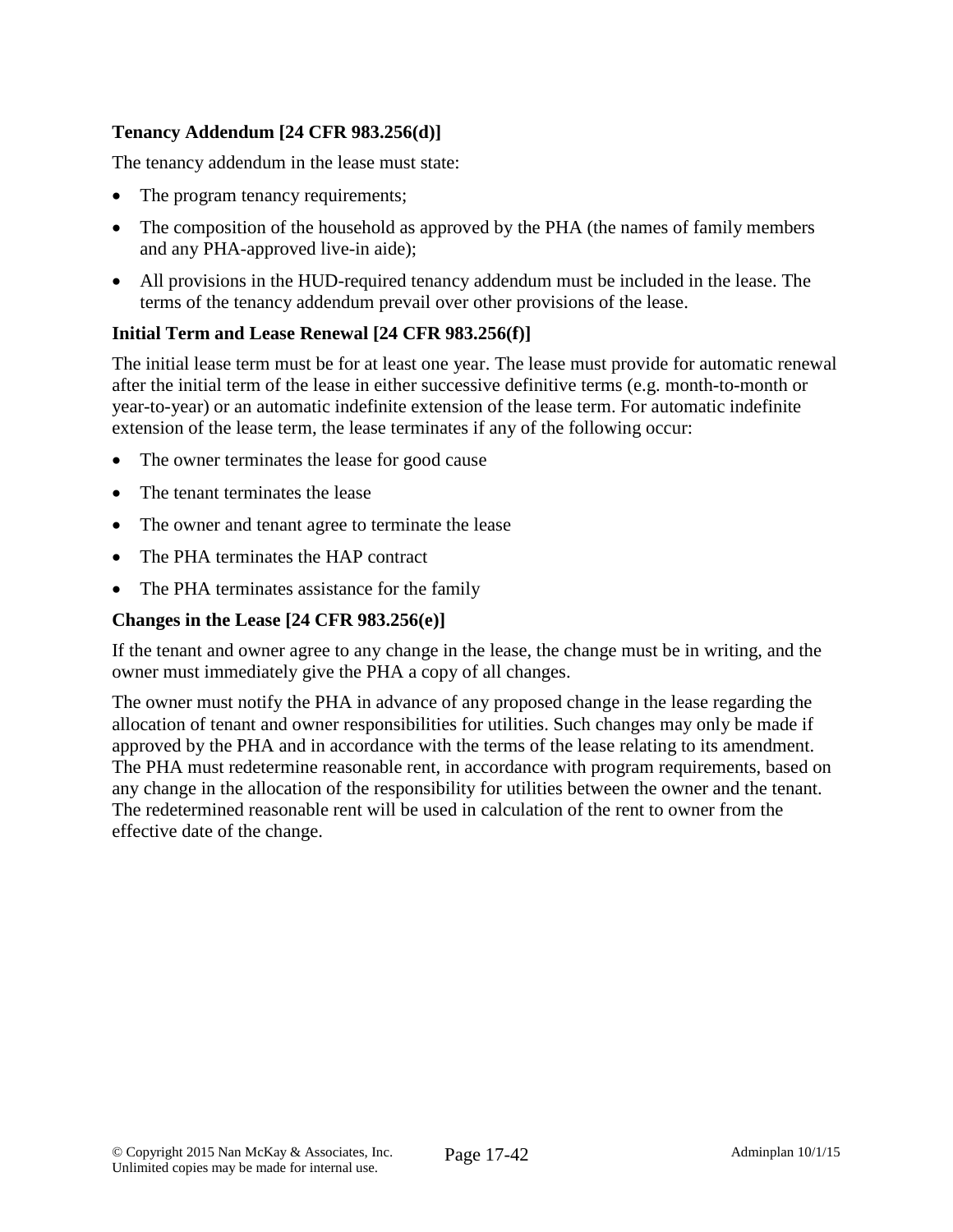# **Owner Termination of Tenancy [24 CFR 983.257]**

With two exceptions, the owner of a PBV unit may terminate tenancy for the same reasons an owner may in the tenant-based voucher program (see Section 12-III.B. and 24 CFR 982.310). In the PBV program, terminating tenancy for "good cause" does not include doing so for a business or economic reason, or a desire to use the unit for personal or family use or other non-residential purpose.

### *Non-Compliance with Supportive Services Requirement [24 CFR 983.257(c), FR Notice 11/24/08]*

If a family is living in a project-based unit that is excepted from the 25 percent per project cap on project-basing because of participation in a supportive services program (e.g., Family Self-Sufficiency), and the family fails to complete its supportive services requirement without good cause, such failure is grounds for lease termination by the owner.

# *Tenant Absence from the Unit [24 CFR 983.256(g) and 982.312(a)]*

The lease may specify a maximum period of family absence from the unit that may be shorter than the maximum period permitted by PHA policy. According to program requirements, the family's assistance must be terminated if they are absent from the unit for more than 180 consecutive days. PHA termination of assistance actions due to family absence from the unit are subject to 24 CFR 981.312, except that the unit is not terminated from the HAP contract if the family is absent for longer than the maximum period permitted.

# **Continuation of Housing Assistance Payments [24 CFR 982.258]**

Housing assistance payments shall continue until the tenant rent equals the rent to owner. The cessation of housing assistance payments at such point will not affect the family's other rights under its lease, nor will such cessation preclude the resumption of payments as a result of later changes in income, rents, or other relevant circumstances if such changes occur within 180 days following the date of the last housing assistance payment by the PHA. After the 180-day period, the unit shall be removed from the HAP contract pursuant to 24 CFR 983.211.

#### PHA Policy

If a participating family receiving zero assistance experiences a change in circumstances that would result in a HAP payment to the owner, the family must notify the PHA of the change and request an interim reexamination before the expiration of the 180-day period.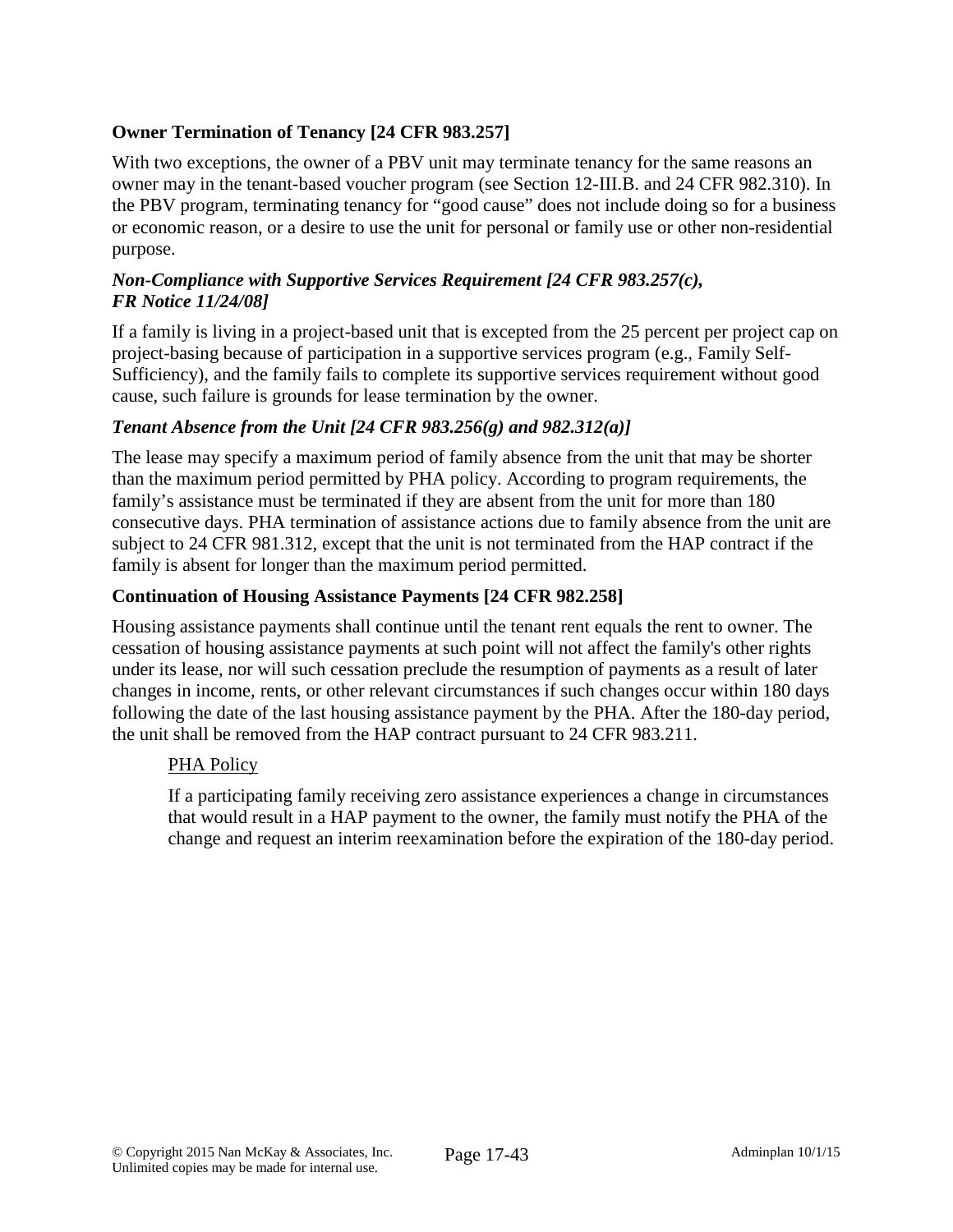# **Security Deposits [24 CFR 983.259]**

The owner may collect a security deposit from the tenant. The PHA may prohibit security deposits in excess of private market practice, or in excess of amounts charged by the owner to unassisted tenants.

#### PHA Policy

The PHA will allow the owner to collect a security deposit amount the owner determines is appropriate.

When the tenant moves out of a contract unit, the owner, subject to state and local law, may use the security deposit, including any interest on the deposit, in accordance with the lease, as reimbursement for any unpaid tenant rent, damages to the unit, or other amounts owed by the tenant under the lease.

The owner must give the tenant a written list of all items charged against the security deposit and the amount of each item. After deducting the amount used to reimburse the owner, the owner must promptly refund the full amount of the balance to the tenant.

If the security deposit does not cover the amount owed by the tenant under the lease, the owner may seek to collect the balance from the tenant. The PHA has no liability or responsibility for payment of any amount owed by the family to the owner.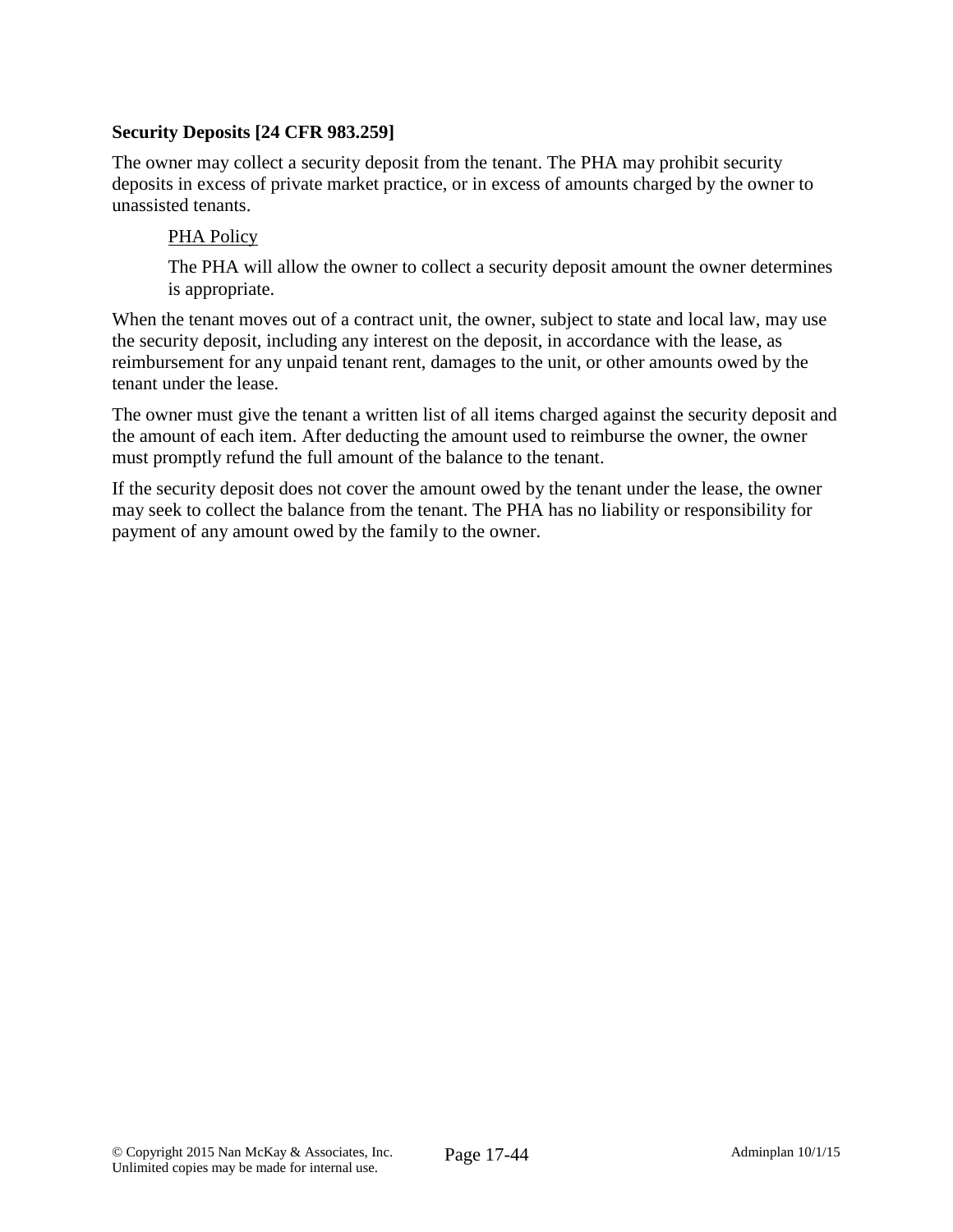# **17-VII.C. MOVES**

# **Overcrowded, Under-Occupied, and Accessible Units [24 CFR 983.260]**

If the PHA determines that a family is occupying a wrong size unit, based on the PHA's subsidy standards, or a unit with accessibility features that the family does not require, and the unit is needed by a family that does require the features, the PHA must promptly notify the family and the owner of this determination, and the PHA must offer the family the opportunity to receive continued housing assistance in another unit.

#### PHA Policy

The PHA will notify the family and the owner of the family's need to move based on the occupancy of a wrong-size or accessible unit within 10 business days of the PHA's determination. The PHA will offer the family the following types of continued assistance in the following order, based on the availability of assistance:

PBV assistance in the same building or project;

PBV assistance in another project; and

Tenant-based voucher assistance.

If the PHA offers the family a tenant-based voucher, the PHA must terminate the housing assistance payments for a wrong-sized or accessible unit at the earlier of the expiration of the term of the family's voucher (including any extension granted by the PHA) or the date upon which the family vacates the unit. If the family does not move out of the wrong-sized unit or accessible unit by the expiration of the term of the family's voucher, the PHA must remove the unit from the HAP contract.

If the PHA offers the family another form of assistance that is not a tenant-based voucher, and the family does not accept the offer, does not move out of the PBV unit within a reasonable time as determined by the PHA, or both, the PHA must terminate the housing assistance payments for the unit at the expiration of a reasonable period as determined by the PHA and remove the unit from the HAP contract.

# PHA Policy

When the PHA offers a family another form of assistance that is not a tenant-based voucher, the family will be given 30 days from the date of the offer to accept the offer and move out of the PBV unit. If the family does not move out within this 30-day time frame, the PHA will terminate the housing assistance payments at the expiration of this 30-day period.

The PHA may make exceptions to this 30-day period if needed for reasons beyond the family's control such as death, serious illness, or other medical emergency of a family member.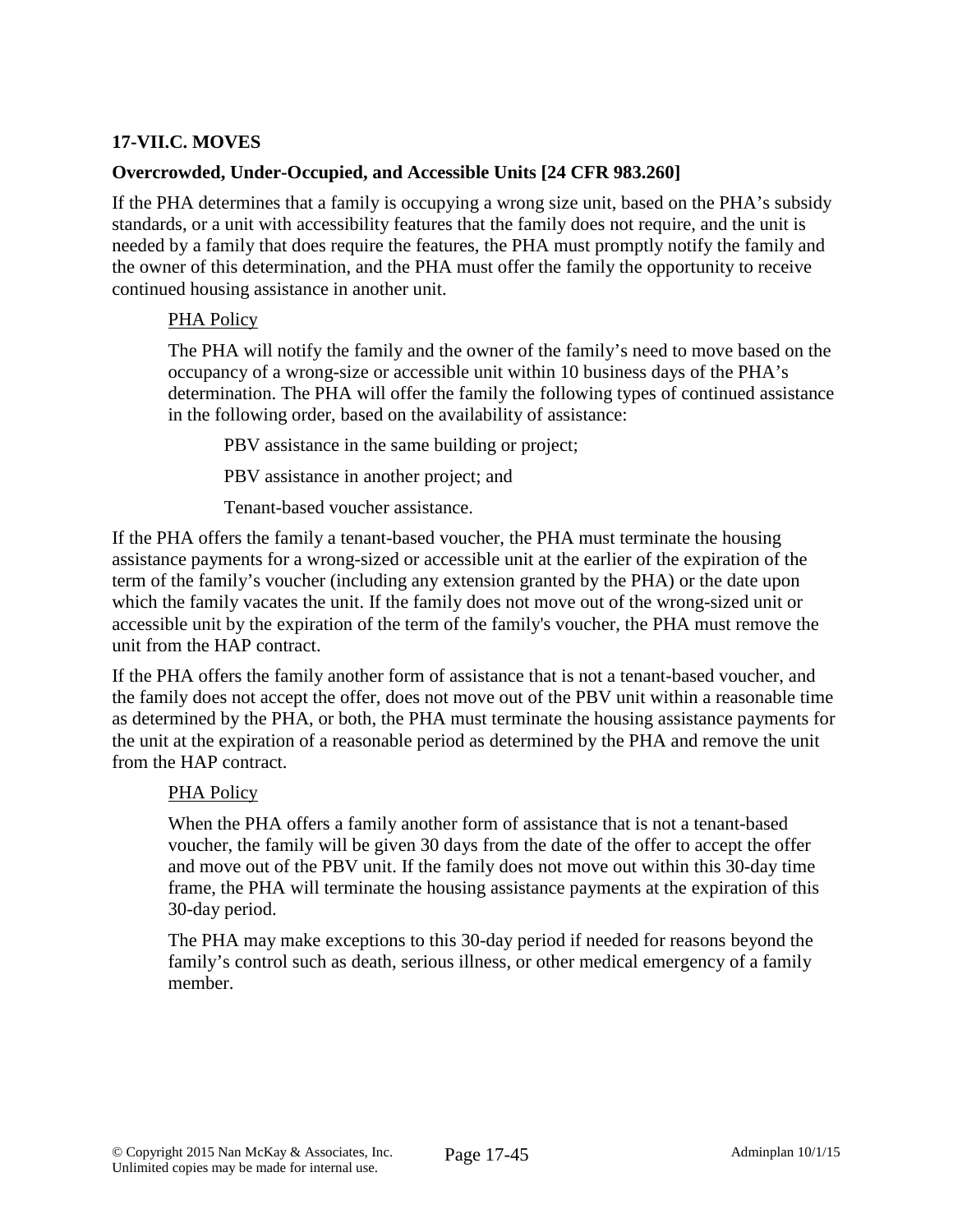# **Family Right to Move [24 CFR 983.261]**

The family may terminate the lease at any time after the first year of occupancy. The family must give advance written notice to the owner in accordance with the lease and provide a copy of such notice to the PHA. If the family wishes to move with continued tenant-based assistance, the family must contact the PHA to request the rental assistance prior to providing notice to terminate the lease.

If the family terminates the lease in accordance with these requirements, the PHA is required to offer the family the opportunity for continued tenant-based assistance, in the form of a voucher or other comparable tenant-based rental assistance. If voucher or other comparable tenant-based assistance is not immediately available upon termination of the family's lease in the PBV unit, the PHA must give the family priority to receive the next available opportunity for continued tenant-based assistance.

If the family terminates the assisted lease before the end of the first year, the family relinquishes the opportunity for continued tenant-based assistance.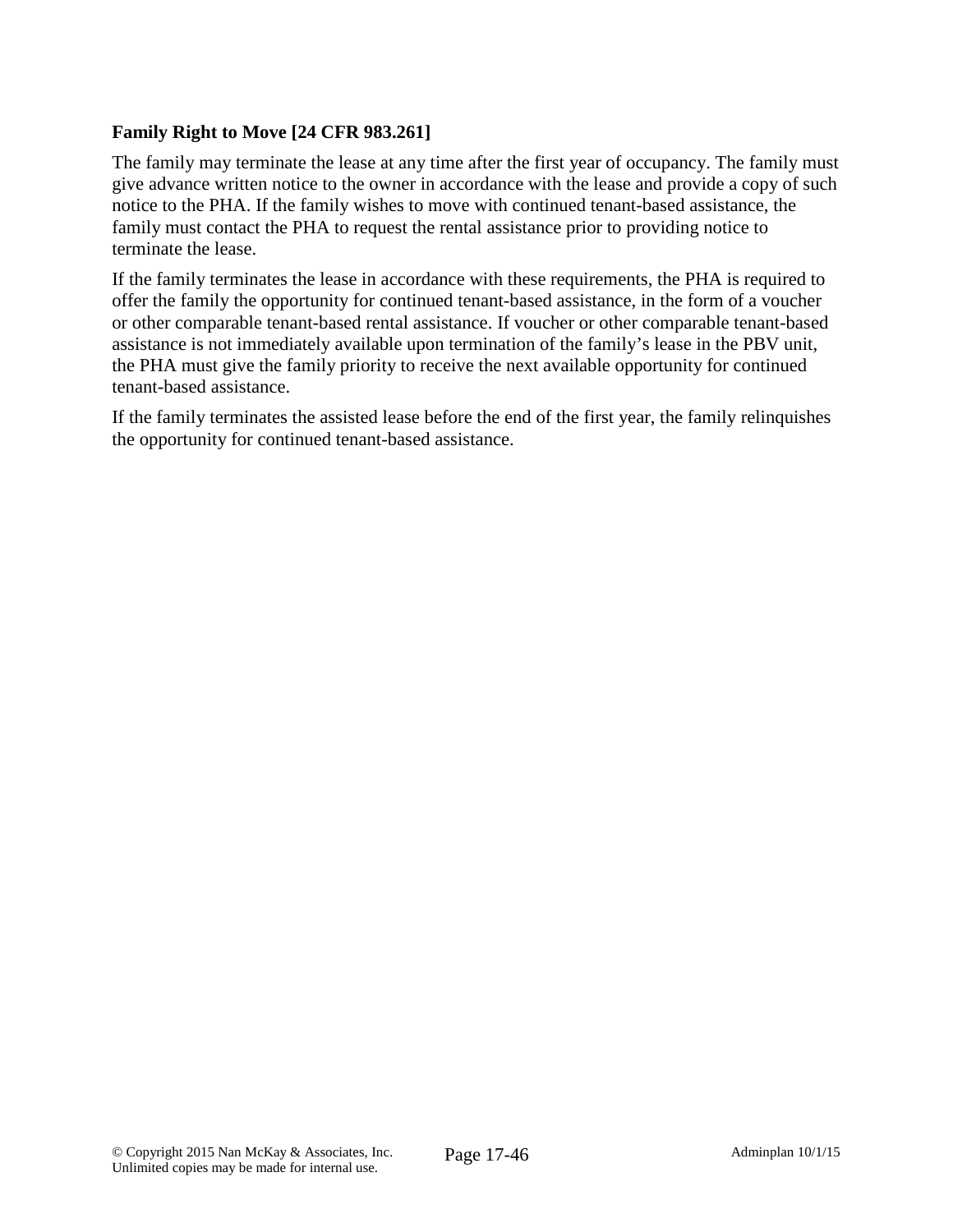# **17-VII.D. EXCEPTIONS TO THE OCCUPANCY CAP [24 CFR 983.262]**

The PHA may not pay housing assistance under a PBV HAP contract for more than 25 percent of the number of dwelling units in a project unless the units are [24 CFR 983.56]:

- In a single-family building;
- Specifically made available for elderly and/or disabled families; or
- Specifically made available for families receiving supportive services as defined by the PHA. At least one member must be receiving at least one qualifying supportive service.

If a family at the time of initial tenancy is receiving and while the resident of an excepted unit has received Family Self-Sufficiency (FSS) supportive services or any other service as defined by the PHA and successfully completes the FSS contract of participation or the supportive services requirement, the unit continues to count as an excepted unit for as long as the family resides in the unit.

A family (or remaining members of a family) residing in an excepted unit that no longer meets the criteria for a "qualifying family" in connection with the 25 percent per project cap exception (e.g. a family that does not successfully complete its FSS contract of participation or supportive services requirements, or a family that is no longer elderly or disabled due to a change in family composition where the PHA does not exercise discretion to allow the family to remain in the excepted unit), must vacate the unit within a reasonable period of time established by the PHA, and the PHA must cease paying housing assistance payments on behalf of the non-qualifying family.

If the family fails to vacate the unit within the established time, the unit must be removed from the HAP contract unless the project is partially assisted, and it is possible for the HAP contract to be amended to substitute a different unit in the building in accordance with program requirements; or the owner terminates the lease and evicts the family. The housing assistance payments for a family residing in an excepted unit that is not in compliance with its family obligations to comply with supportive services requirements must be terminated by the PHA.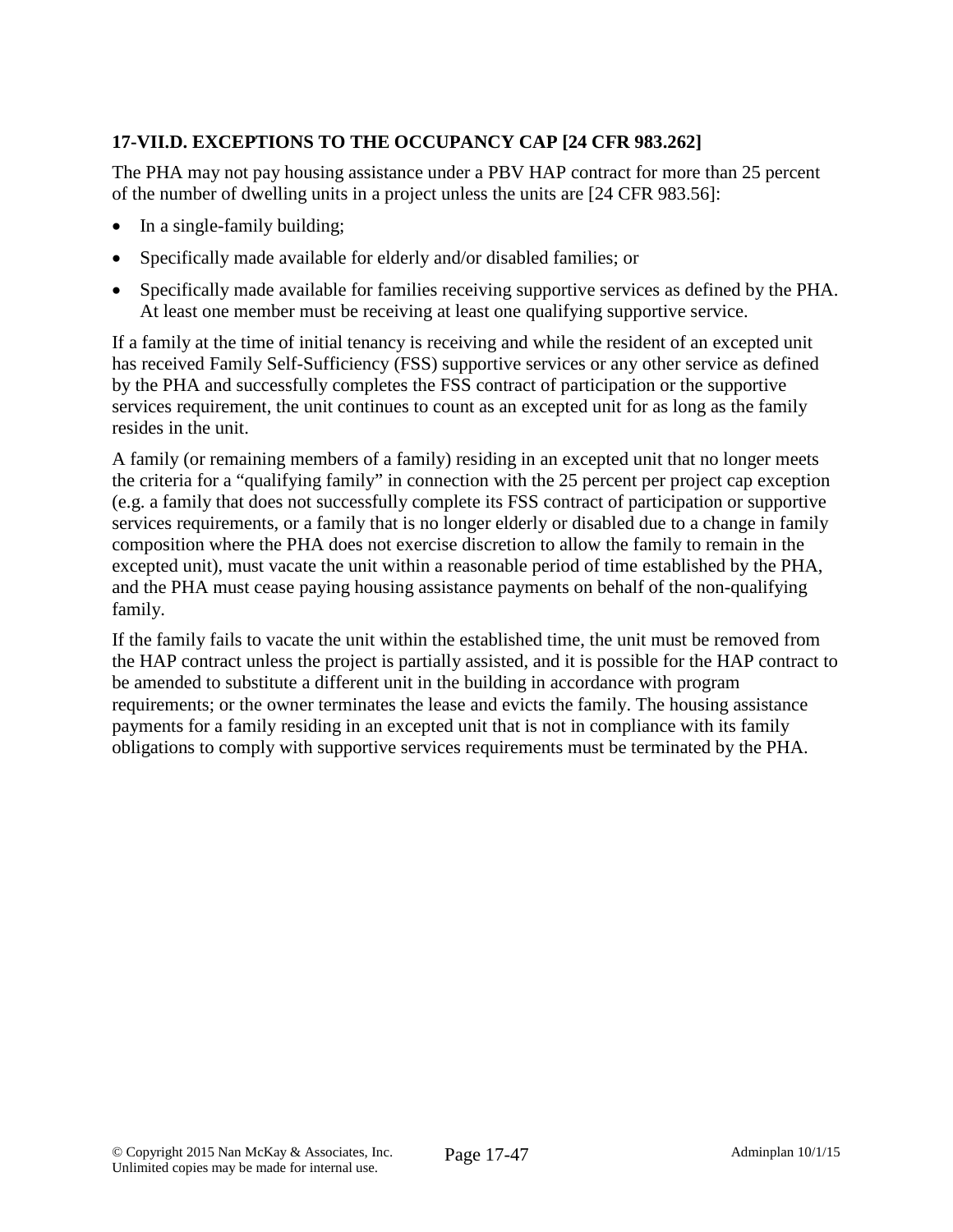The PHA may allow a family that initially qualified for occupancy of an excepted unit based on elderly or disabled family status to continue to reside in a unit, where through circumstances beyond the control of the family (e.g., death of the elderly or disabled family member or longterm or permanent hospitalization or nursing care), the elderly or disabled family member no longer resides in the unit. In this case, the unit may continue to be counted as an excepted unit for as long as the family resides in that unit. Once the family vacates the unit, in order to continue as an excepted unit under the HAP contract, the unit must be made available to and occupied by a qualified family.

#### PHA Policy

The PHA will allow families who initially qualified to live in an excepted unit to remain when circumstances change due to circumstances beyond the remaining family members' control.

In all other cases, when the PHA determines that a family no longer meets the criteria for a "qualifying family" in connection with the 25 percent per project cap exception, the PHA will provide written notice to the family and owner within 10 business days of making the determination. The family will be given 30 days from the date of the notice to move out of the PBV unit. If the family does not move out within this 30-day time frame, the PHA will terminate the housing assistance payments at the expiration of this 30-day period.

The PHA may make exceptions to this 30-day period if needed for reasons beyond the family's control such as death, serious illness, or other medical emergency of a family member.

The PHA may refer other eligible families to the excepted units. However, if there are no eligible families on the waiting list and the owner does not refer eligible families to the PHA, the PHA will amend the HAP contract to reduce the total number of units under contract.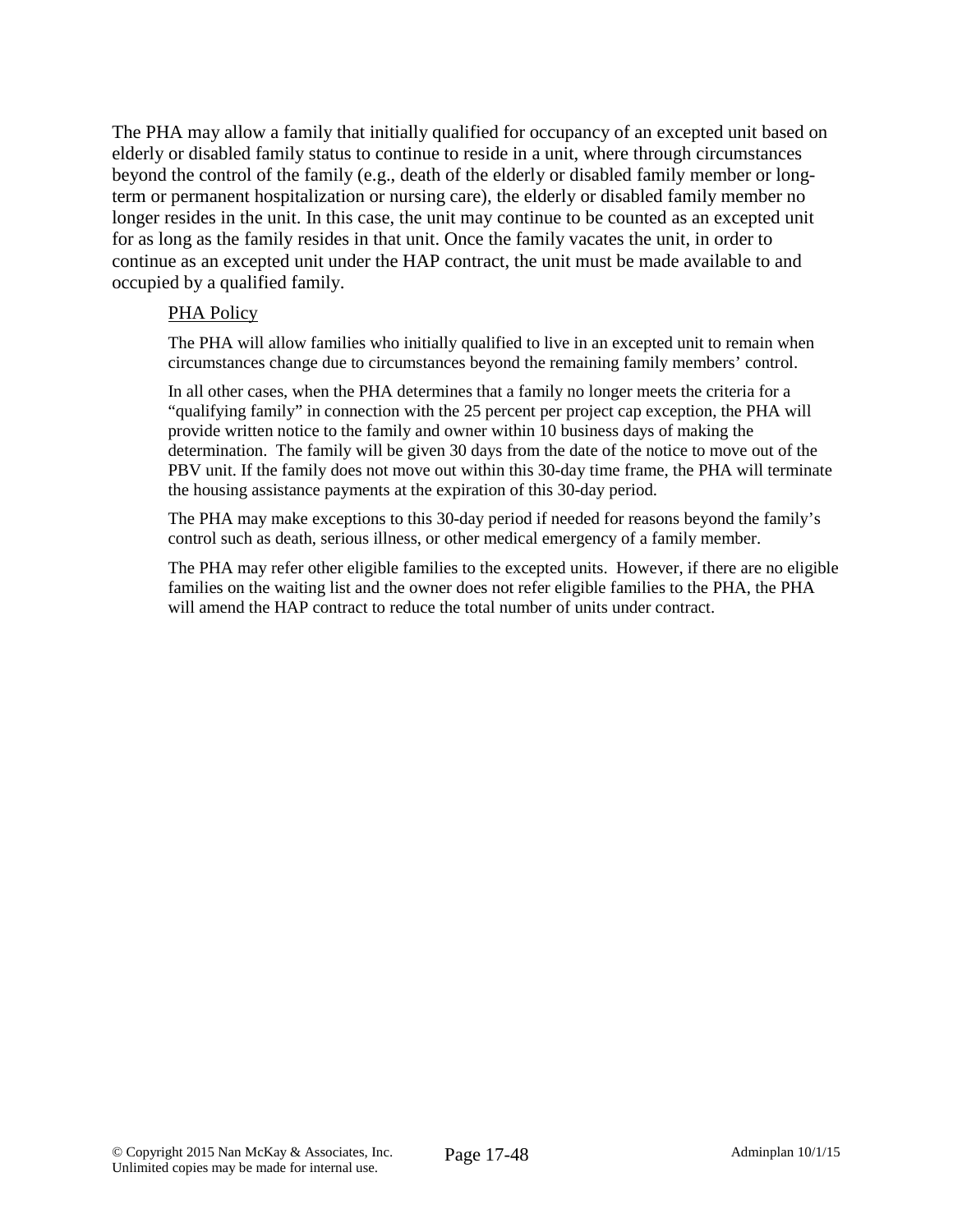# **PART VIII: DETERMINING RENT TO OWNER**

#### **17-VIII.A. OVERVIEW**

The amount of the initial rent to an owner of units receiving PBV assistance is established at the beginning of the HAP contract term. Although for rehabilitated or newly constructed housing, the agreement to enter into HAP Contract (Agreement) states the estimated amount of the initial rent to owner, the actual amount of the initial rent to owner is established at the beginning of the HAP contract term.

During the tem of the HAP contract, the rent to owner is redetermined at the owner's request in accordance with program requirements, and at such time that there is a five percent or greater decrease in the published FMR.

# **17-VIII.B. RENT LIMITS [24 CFR 983.301]**

Except for certain tax credit units (discussed below), the rent to owner must not exceed the lowest of the following amounts:

- An amount determined by the PHA, not to exceed 110 percent of the applicable fair market rent (or any HUD-approved exception payment standard) for the unit bedroom size minus any utility allowance;
- The reasonable rent; or
- The rent requested by the owner.

# **Certain Tax Credit Units [24 CFR 983.301(c)]**

For certain tax credit units, the rent limits are determined differently than for other PBV units. Different limits apply to contract units that meet all of the following criteria:

- The contract unit receives a low-income housing tax credit under the Internal Revenue Code of 1986;
- The contract unit is not located in a qualified census tract;
- There are comparable tax credit units of the same bedroom size as the contract unit in the same project, and the comparable tax credit units do not have any form of rental assistance other than the tax credit; and
- The tax credit rent exceeds 110 percent of the fair market rent or any approved exception payment standard;

For contract units that meet all of these criteria, the rent to owner must not exceed the lowest of:

- The tax credit rent minus any utility allowance;
- The reasonable rent; or
- The rent requested by the owner.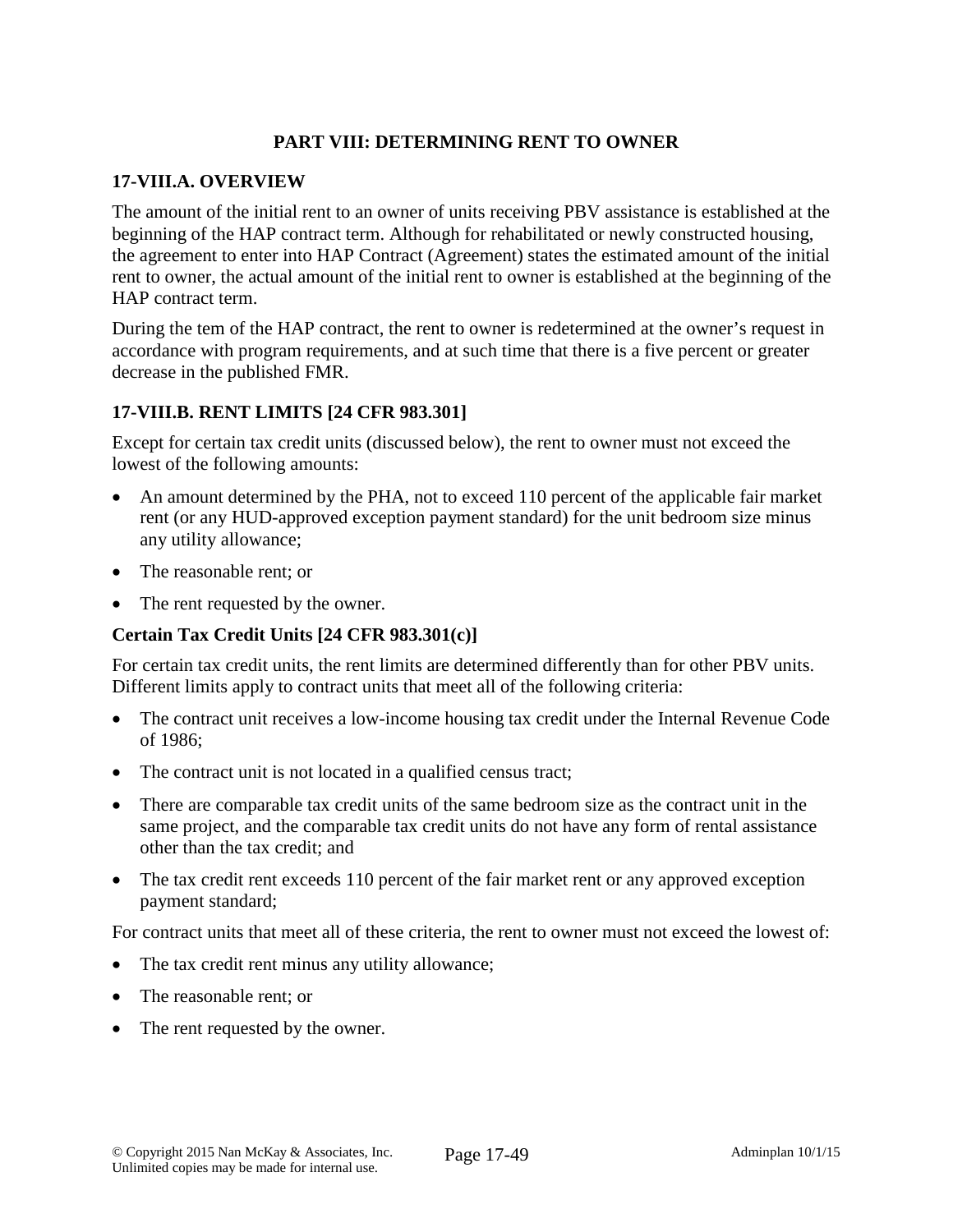# *Definitions*

A *qualified census tract* is any census tract (or equivalent geographic area defined by the Bureau of the Census) in which at least 50 percent of households have an income of less than 60 percent of Area Median Gross Income (AMGI), or where the poverty rate is at least 25 percent and where the census tract is designated as a qualified census tract by HUD.

*Tax credit rent* is the rent charged for comparable units of the same bedroom size in the project that also receive the low-income housing tax credit but do not have any additional rental assistance (e.g., tenant-based voucher assistance).

# **Reasonable Rent [24 CFR 983.301(e) and 983.302(c)(2)]**

The PHA must determine reasonable rent in accordable with 24 CFR 983.303. The rent to owner for each contract unit may at no time exceed the reasonable rent, except in cases where the PHA has elected within the HAP contract not to reduce rents below the initial rent to owner and, upon redetermination of the rent to owner, the reasonable rent would result in a rent below the initial rent. However, the rent to owner must be reduced in the following cases:

- To correct errors in calculations in accordable with HUD requirements
- If additional housing assistance has been combined with PBV assistance after the execution of the initial HAP contract and a rent decrease is required pursuant to 24 CFR 983.55
- If a decrease in rent to owner is required based on changes in the allocation of the responsibility for utilities between owner and tenant

If the PHA has not elected within the HAP contract to establish the initial rent to owner as the rent floor, the rent to owner shall not at any time exceed the reasonable rent.

#### PHA Policy

The PHA will elect within the HAP contract not to reduce rents below the initial level, with the exception of circumstances listed in 24 CFR 983.302(c)(2). If, upon redetermination of the rent to owner, the reasonable rent would result in a rent below the initial rent, the PHA will use the higher initial rent to owner amount.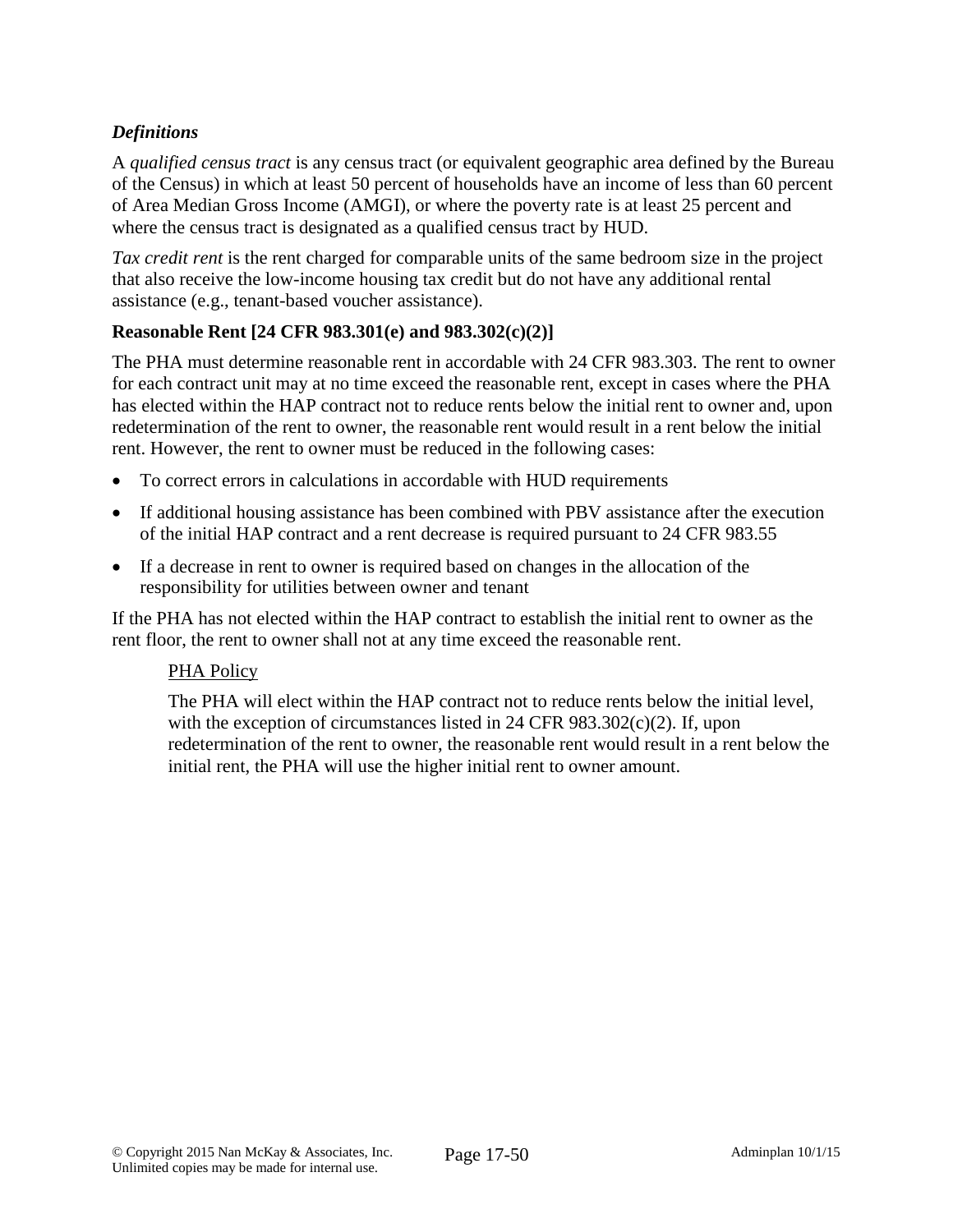# **Use of FMRs, Exception Payment Standards, and Utility Allowances [24 CFR 983.301(f)]**

When determining the initial rent to owner, the PHA must use the most recently published FMR in effect and the utility allowance schedule in effect at execution of the HAP contract. When redetermining the rent to owner, the PHA must use the most recently published FMR and the utility allowance schedule in effect at the time of redetermination. At its discretion, the PHA may for initial rent, use the amounts in effect at any time during the 30-day period immediately before the beginning date of the HAP contract, or for redeterminations of rent, the 30-day period immediately before the redetermination date.

Any HUD-approved exception payment standard amount under the tenant-based voucher program also applies to the project-based voucher program. HUD will not approve a different exception payment stand amount for use in the PBV program.

Likewise, the PHA may not establish or apply different utility allowance amounts for the PBV program. The same utility allowance schedule applies to both the tenant-based and project-based voucher programs.

#### PHA Policy

Upon written request by the owner, the PHA will consider using the FMR or utility allowances in effect during the 30-day period before the start date of the HAP, or redetermination of rent. The owner must explain the need to use the previous FMRs or utility allowances and include documentation in support of the request. The PHA will review and make a decision based on the circumstances and merit of each request.

In addition to considering a written request from an owner, the PHA may decide to use the FMR or utility allowances in effect during the 30-day period before the start date of the HAP, or redetermination of rent, if the PHA determines it is necessary due to PHA budgetary constraints.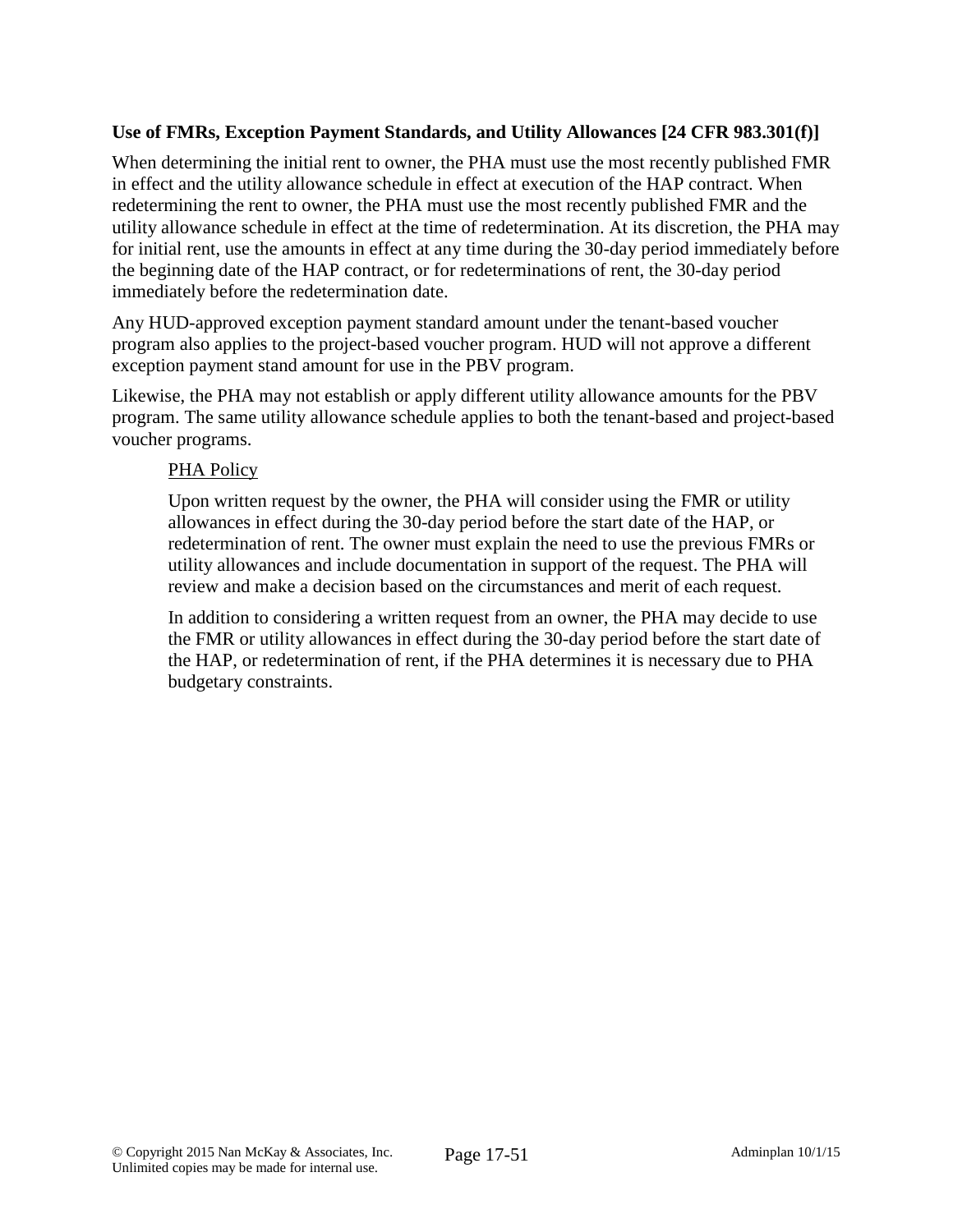# **Redetermination of Rent [24 CFR 983.302]**

The PHA must redetermine the rent to owner upon the owner's request or when there is a five percent or greater decrease in the published FMR.

### *Rent Increase*

If an owner wishes to request an increase in the rent to owner from the PHA, it must be requested at the annual anniversary of the HAP contract (see Section 17-V.D.). The request must be in writing and in the form and manner required by the PHA. The PHA may only make rent increases in accordance with the rent limits described previously. There are no provisions in the PBV program for special adjustments (e.g., adjustments that reflect increases in the actual and necessary expenses of owning and maintaining the units which have resulted from substantial general increases in real property taxes, utility rates, or similar costs).

#### PHA Policy

An owner's request for a rent increase must be submitted to the PHA 60 days prior to the anniversary date of the HAP contract, and must include the new rent amount the owner is proposing.

The PHA may not approve and the owner may not receive any increase of rent to owner until and unless the owner has complied with requirements of the HAP contract, including compliance with HQS. The owner may not receive any retroactive increase of rent for any period of noncompliance.

#### *Rent Decrease*

If there is a decrease in the rent to owner, as established in accordance with program requirements such as a change in the FMR or exception payment standard, or reasonable rent amount, the rent to owner must be decreased regardless of whether the owner requested a rent adjustment, except where the PHA has elected within the HAP contract to not reduce rents below the initial rent under the initial HAP contract.

# *Notice of Rent Change*

The rent to owner is redetermined by written notice by the PHA to the owner specifying the amount of the redetermined rent. The PHA notice of rent adjustment constitutes an amendment of the rent to owner specified in the HAP contract. The adjusted amount of rent to owner applies for the period of 12 calendar months from the annual anniversary of the HAP contract.

# PHA Policy

The PHA will provide the owner with at least 30 days written notice of any change in the amount of rent to owner.

# **PHA-Owned Units [24 CFR 983.301(g)]**

For PHA-owned PBV units, the initial rent to owner and the annual redetermination of rent at the anniversary of the HAP contract are determined by the independent entity approved by HUD. The PHA must use the rent to owner established by the independent entity.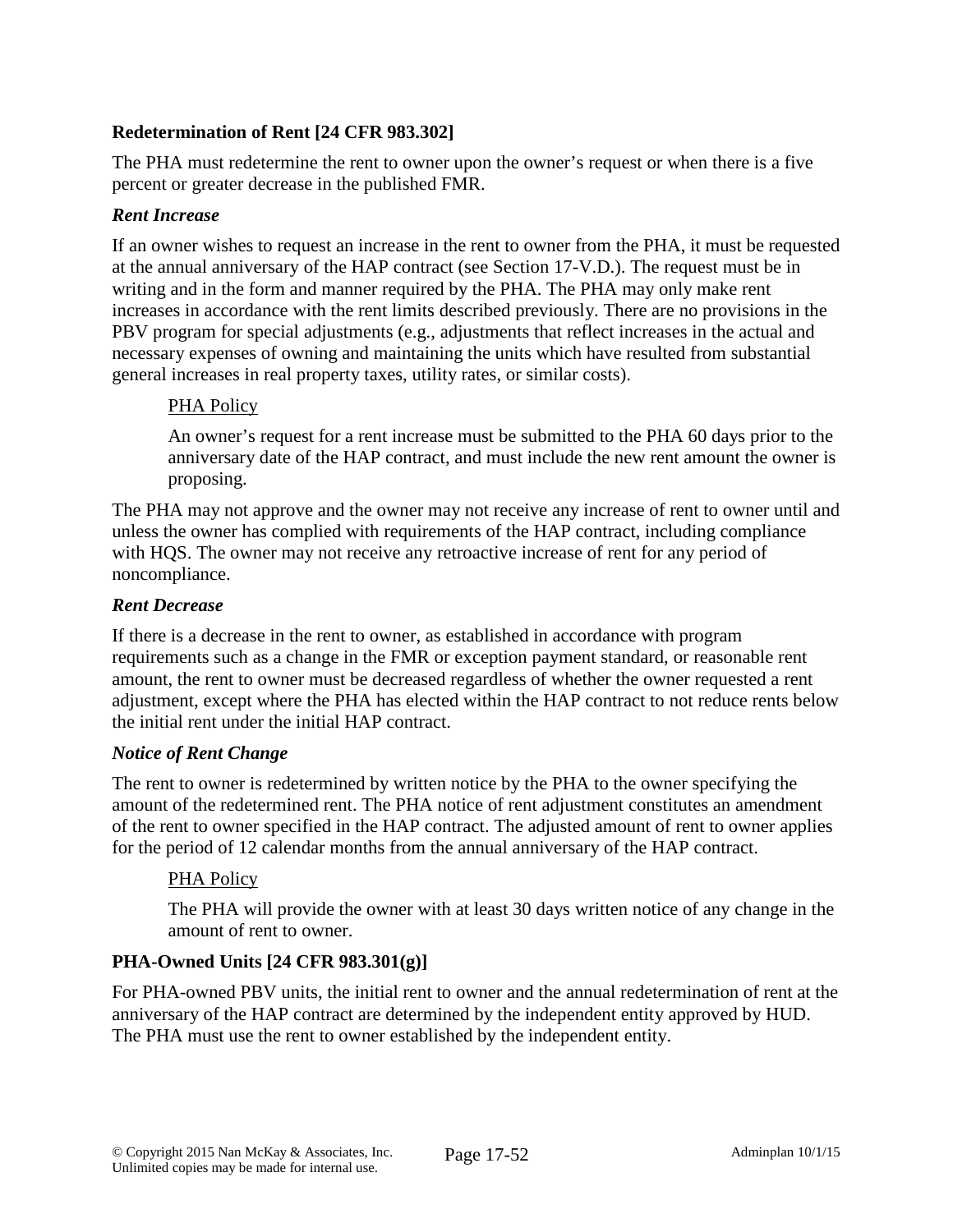# **17-VIII.C. REASONABLE RENT [24 CFR 983.303]**

At the time the initial rent is established and all times during the term of the HAP contract, the rent to owner for a contract unit may not exceed the reasonable rent for the unit as determined by the PHA, except where the PHA has elected within the HAP contract to not reduce rents below the initial rent under the initial HAP contract.

### **When Rent Reasonable Determinations Are Required**

The PHA must redetermine the reasonable rent for a unit receiving PBV assistance whenever any of the following occur:

- There is a five percent or greater decrease in the published FMR in effect 60 days before the contract anniversary (for the unit sizes specified in the HAP contract) as compared with the FMR that was in effect one year before the contract anniversary date;
- The PHA approves a change in the allocation of responsibility for utilities between the owner and the tenant;
- The HAP contract is amended to substitute a different contract unit in the same building or project; or
- There is any other change that may substantially affect the reasonable rent.

#### **How to Determine Reasonable Rent**

The reasonable rent of a unit receiving PBV assistance must be determined by comparison to rent for other comparable unassisted units. When making this determination, the PHA must consider factors that affect market rent. Such factors include the location, quality, size, type and age of the unit, as well as the amenities, housing services maintenance, and utilities to be provided by the owner.

#### *Comparability Analysis*

For each unit, the comparability analysis must use at least three comparable units in the private unassisted market. This may include units in the premises or project that is receiving projectbased assistance. The analysis must show how the reasonable rent was determined, including major differences between the contract units and comparable unassisted units, and must be retained by the PHA. The comparability analysis may be performed by PHA staff or by another qualified person or entity. Those who conduct these analyses or are involved in determining the housing assistance payment based on the analyses may not have any direct or indirect interest in the property.

# **PHA-Owned Units**

For PHA-owned units, the amount of the reasonable rent must be determined by an independent agency approved by HUD in accordance with PBV program requirements. The independent entity must provide a copy of the determination of reasonable rent for PHA-owned units to the PHA and to the HUD field office where the project is located.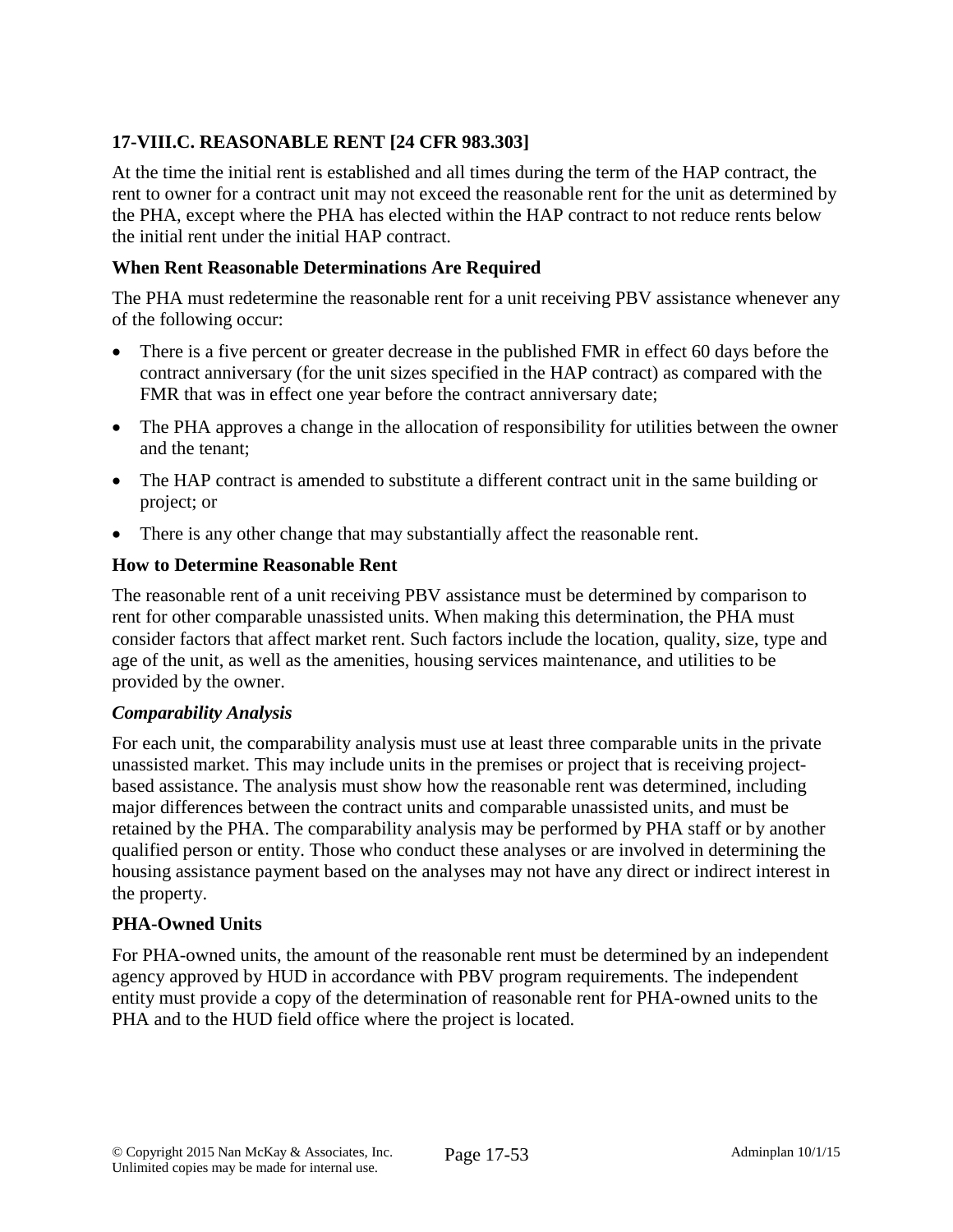### **Owner Certification of Reasonable Rent**

By accepting each monthly housing assistance payment, the owner certifies that the rent to owner is not more than rent charged by the owner for other comparable unassisted units in the premises. At any time, the PHA may require the owner to submit information on rents charged by the owner for other units in the premises or elsewhere.

# **17-VIII.D. EFFECT OF OTHER SUBSIDY AND RENT CONTROL**

In addition to the rent limits discussed in Section 17-VIII.B above, other restrictions may limit the amount of rent to owner in a PBV unit. In addition, certain types of subsidized housing are not even eligible to receive PBV assistance (see Section 17-II.D).

#### **Other Subsidy [24 CFR 983.304]**

To comply with HUD subsidy layering requirements, at the discretion of HUD or its designee, a PHA shall reduce the rent to owner because of other governmental subsidies, including tax credits or tax exemptions, grants, or other subsidized funding.

For units receiving assistance under the HOME program, rents may not exceed rent limits as required by that program.

For units in any of the following types of federally subsidized projects, the rent to owner may not exceed the subsidized rent (basic rent) or tax credit rent as determined in accordance with requirements for the applicable federal program:

- An insured or non-insured Section 236 project;
- A formerly insured or non-insured Section 236 project that continues to receive Interest Reduction Payment following a decoupling action;
- A Section 221(d)(3) below market interest rate (BMIR) project;
- A Section 515 project of the Rural Housing Service;
- Any other type of federally subsidized project specified by HUD.

#### *Combining Subsidy*

Rent to owner may not exceed any limitation required to comply with HUD subsidy layering requirements.

# **Rent Control [24 CFR 983.305]**

In addition to the rent limits set by PBV program regulations, the amount of rent to owner may also be subject to rent control or other limits under local, state, or federal law.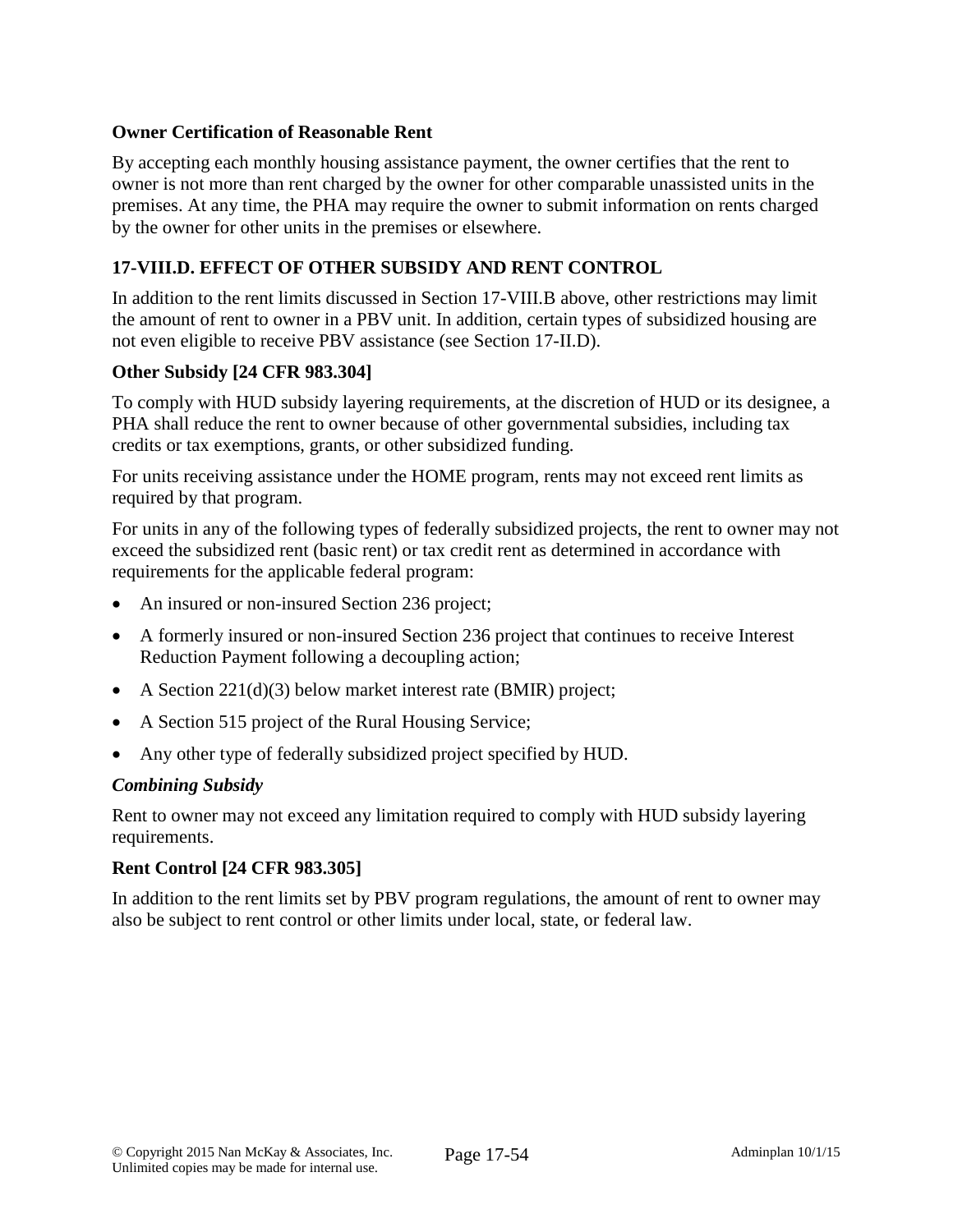# **PART IX: PAYMENTS TO OWNER**

# **17-IX.A. HOUSING ASSISTANCE PAYMENTS [24 CFR 983.351]**

During the term of the HAP contract, the PHA must make housing assistance payments to the owner in accordance with the terms of the HAP contract. During the term of the HAP contract, payments must be made for each month that a contract unit complies with HQS and is leased to and occupied by an eligible family. The housing assistance payment must be paid to the owner on or about the first day of the month for which payment is due, unless the owner and the PHA agree on a later date.

Except for discretionary vacancy payments, the PHA may not make any housing assistance payment to the owner for any month after the month when the family moves out of the unit (even if household goods or property are left in the unit).

The amount of the housing assistance payment by the PHA is the rent to owner minus the tenant rent (total tenant payment minus the utility allowance).

In order to receive housing assistance payments, the owner must comply with all provisions of the HAP contract. Unless the owner complies with all provisions of the HAP contract, the owner does not have a right to receive housing assistance payments.

# **17-IX.B. VACANCY PAYMENTS [24 CFR 983.352]**

If an assisted family moves out of the unit, the owner may keep the housing assistance payment for the calendar month when the family moves out. However, the owner may not keep the payment if the PHA determines that the vacancy is the owner's fault.

# PHA Policy

If the PHA determines that the owner is responsible for a vacancy and, as a result, is not entitled to the keep the housing assistance payment, the PHA will notify the landlord of the amount of housing assistance payment that the owner must repay. The PHA will require the owner to repay the amount owed in accordance with the policies in Section 16-IV.B.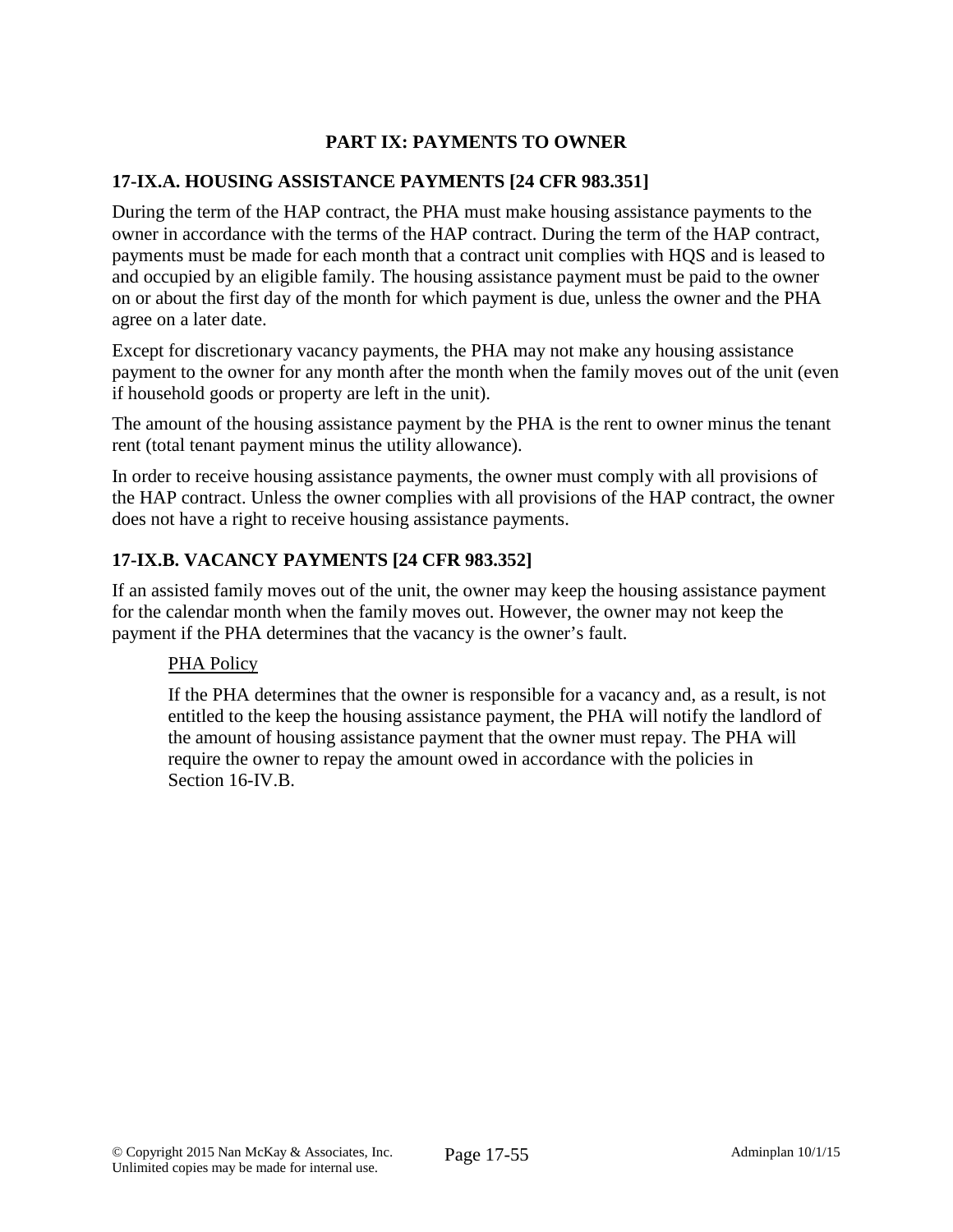At the discretion of the PHA, the HAP contract may provide for vacancy payments to the owner. The PHA may only make vacancy payments if:

- The owner gives the PHA prompt, written notice certifying that the family has vacated the unit and identifies the date when the family moved out (to the best of the owner's knowledge);
- The owner certifies that the vacancy is not the fault of the owner and that the unit was vacant during the period for which payment is claimed;
- The owner certifies that it has taken every reasonable action to minimize the likelihood and length of vacancy; and
- The owner provides any additional information required and requested by the PHA to verify that the owner is entitled to the vacancy payment.

The owner must submit a request for vacancy payments in the form and manner required by the PHA and must provide any information or substantiation required by the PHA to determine the amount of any vacancy payment.

#### PHA Policy

If an owner's HAP contract calls for vacancy payments to be made, and the owner wishes to receive vacancy payments, the owner must have properly notified the PHA of the vacancy in accordance with the policy in Section 17-VI.F. regarding filling vacancies.

In order for a vacancy payment request to be considered, it must be made within 10 business days of the end of the period for which the owner is requesting the vacancy payment. The request must include the required owner certifications and the PHA may require the owner to provide documentation to support the request. If the owner does not provide the information requested by the PHA within 10 business days of the PHA's request, no vacancy payments will be made.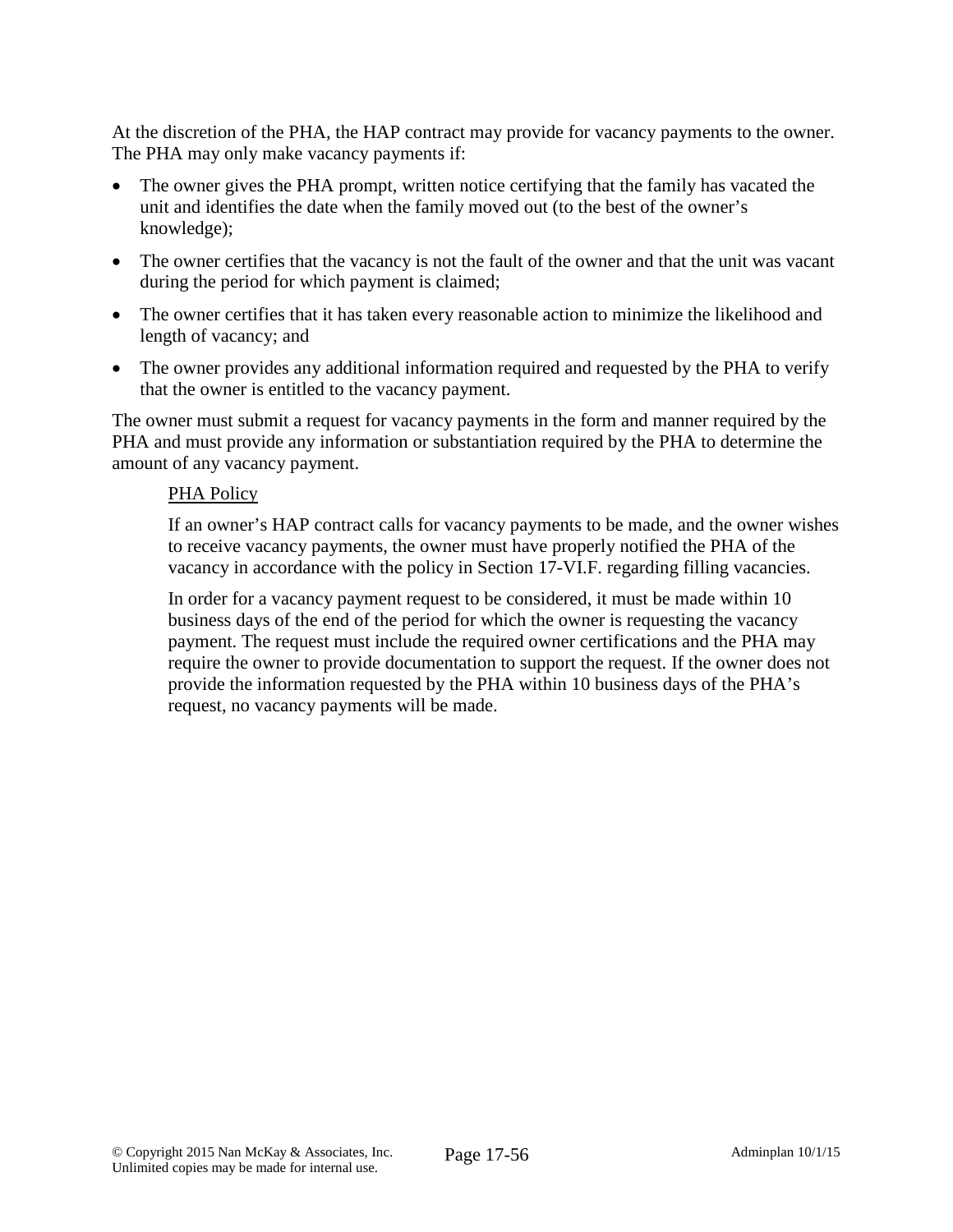# **17-IX.C. TENANT RENT TO OWNER [24 CFR 983.353]**

The tenant rent is the portion of the rent to owner paid by the family. The amount of tenant rent is determined by the PHA in accordance with HUD requirements. Any changes in the amount of tenant rent will be effective on the date stated in the PHA notice to the family and owner.

The family is responsible for paying the tenant rent (total tenant payment minus the utility allowance). The amount of the tenant rent determined by the PHA is the maximum amount the owner may charge the family for rental of a contract unit. The tenant rent covers all housing services, maintenance, equipment, and utilities to be provided by the owner. The owner may not demand or accept any rent payment from the tenant in excess of the tenant rent as determined by the PHA. The owner must immediately return any excess payment to the tenant.

#### **Tenant and PHA Responsibilities**

The family is not responsible for the portion of rent to owner that is covered by the housing assistance payment and the owner may not terminate the tenancy of an assisted family for nonpayment by the PHA.

Likewise, the PHA is responsible only for making the housing assistance payment to the owner in accordance with the HAP contract. The PHA is not responsible for paying tenant rent, or any other claim by the owner, including damage to the unit. The PHA may not use housing assistance payments or other program funds (including administrative fee reserves) to pay any part of the tenant rent or other claim by the owner.

#### **Utility Reimbursements**

If the amount of the utility allowance exceeds the total tenant payment, the PHA must pay the amount of such excess to the tenant as a reimbursement for tenant-paid utilities, and the tenant rent to the owner must be zero.

The PHA may pay the utility reimbursement directly to the family or to the utility supplier on behalf of the family. If the PHA chooses to pay the utility supplier directly, the PHA must notify the family of the amount paid to the utility supplier.

# PHA Policy

The PHA will make utility reimbursements to the family.